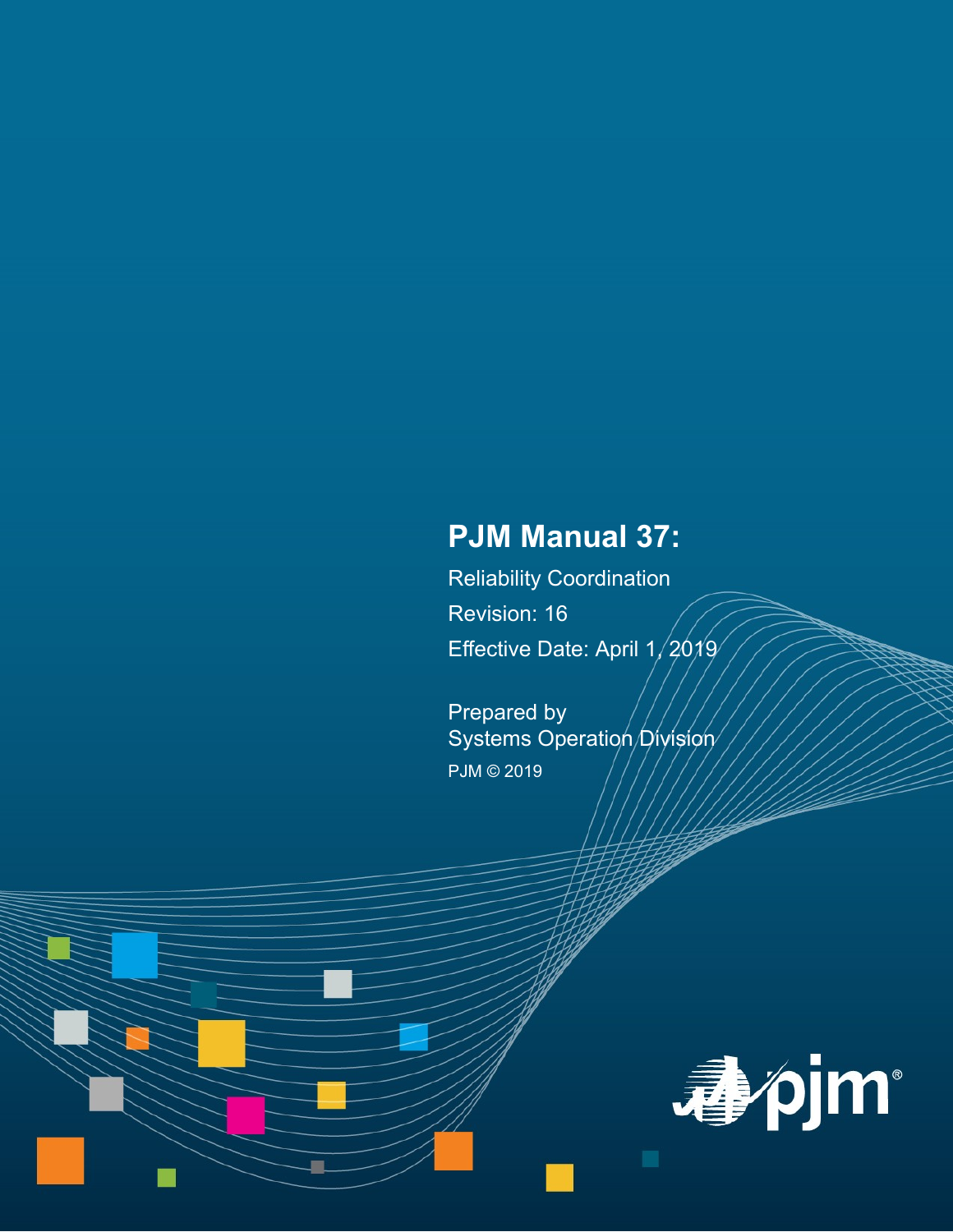

# **Table of Contents**

| Section 5: Coordination with Neighboring Reliability Coordinators 19 |  |
|----------------------------------------------------------------------|--|
|                                                                      |  |
|                                                                      |  |
|                                                                      |  |
|                                                                      |  |
|                                                                      |  |
|                                                                      |  |
|                                                                      |  |
|                                                                      |  |
|                                                                      |  |
|                                                                      |  |
|                                                                      |  |
|                                                                      |  |
|                                                                      |  |
|                                                                      |  |
|                                                                      |  |
|                                                                      |  |
|                                                                      |  |
|                                                                      |  |
|                                                                      |  |
|                                                                      |  |
|                                                                      |  |
|                                                                      |  |
|                                                                      |  |
|                                                                      |  |
|                                                                      |  |
|                                                                      |  |
|                                                                      |  |
|                                                                      |  |
|                                                                      |  |
|                                                                      |  |
|                                                                      |  |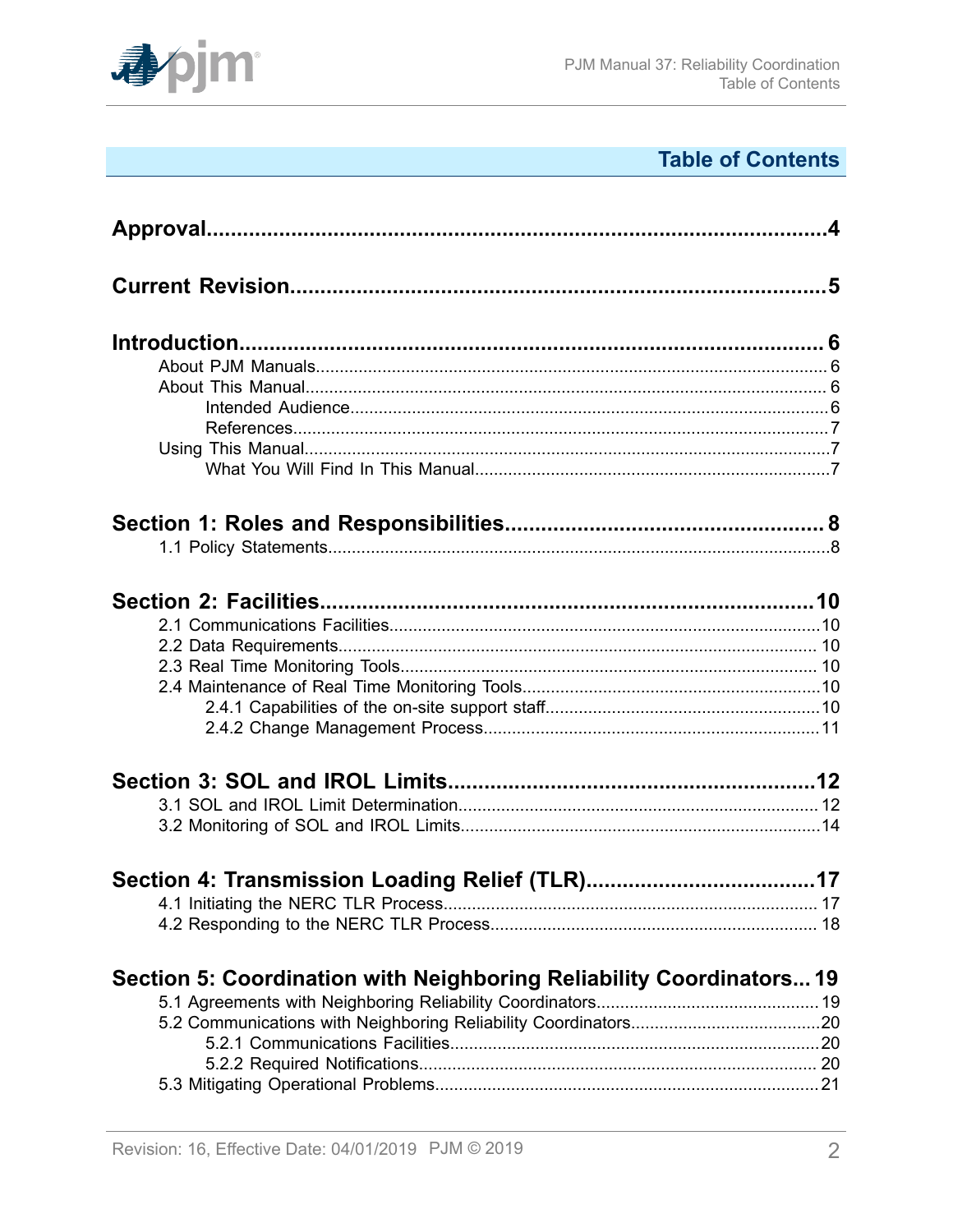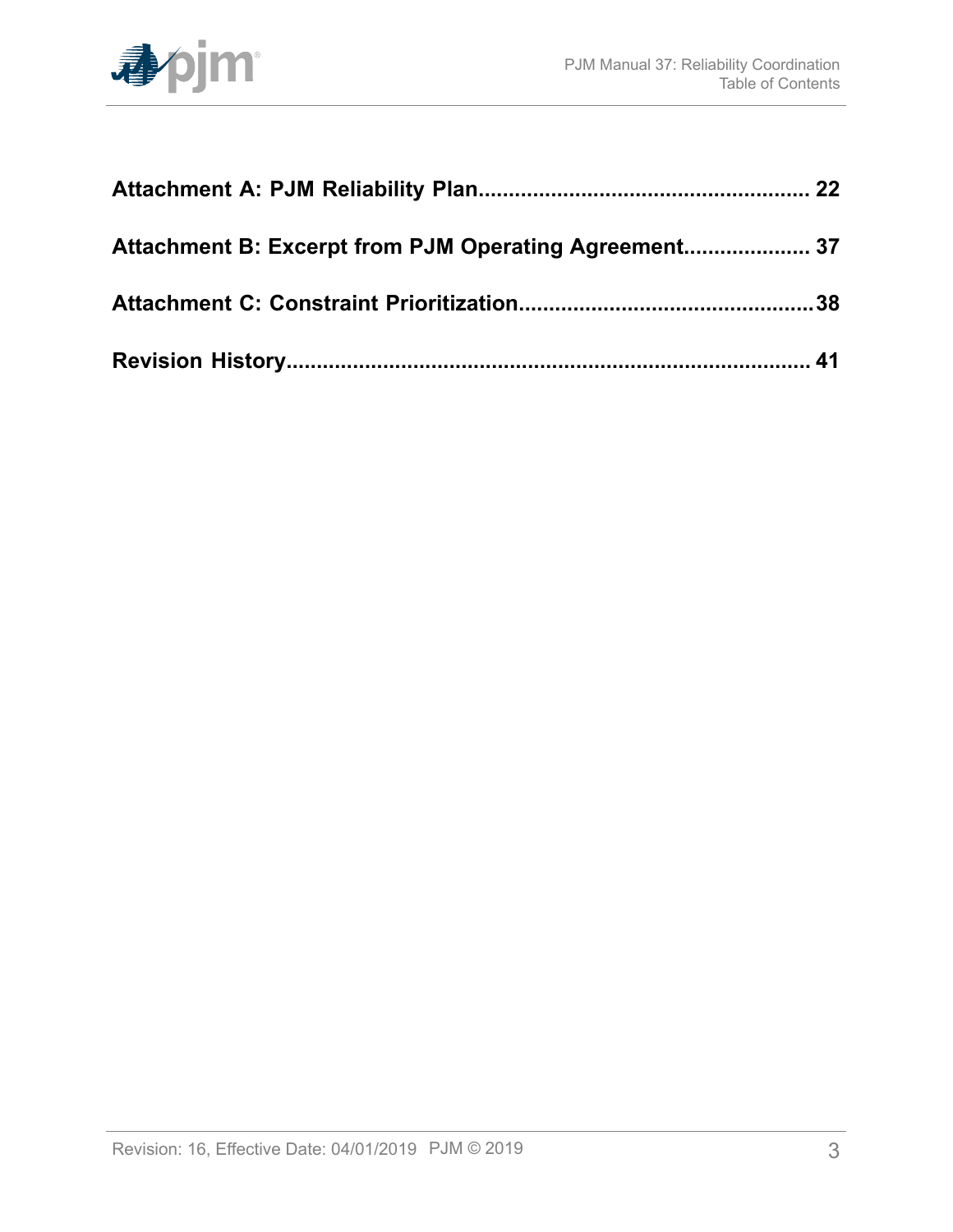

# <span id="page-3-0"></span>**Approval**

Approval Date: 03/21/2019 Effective Date: 04/01/2019 Donnie Bielak, Manager

Reliability Engineering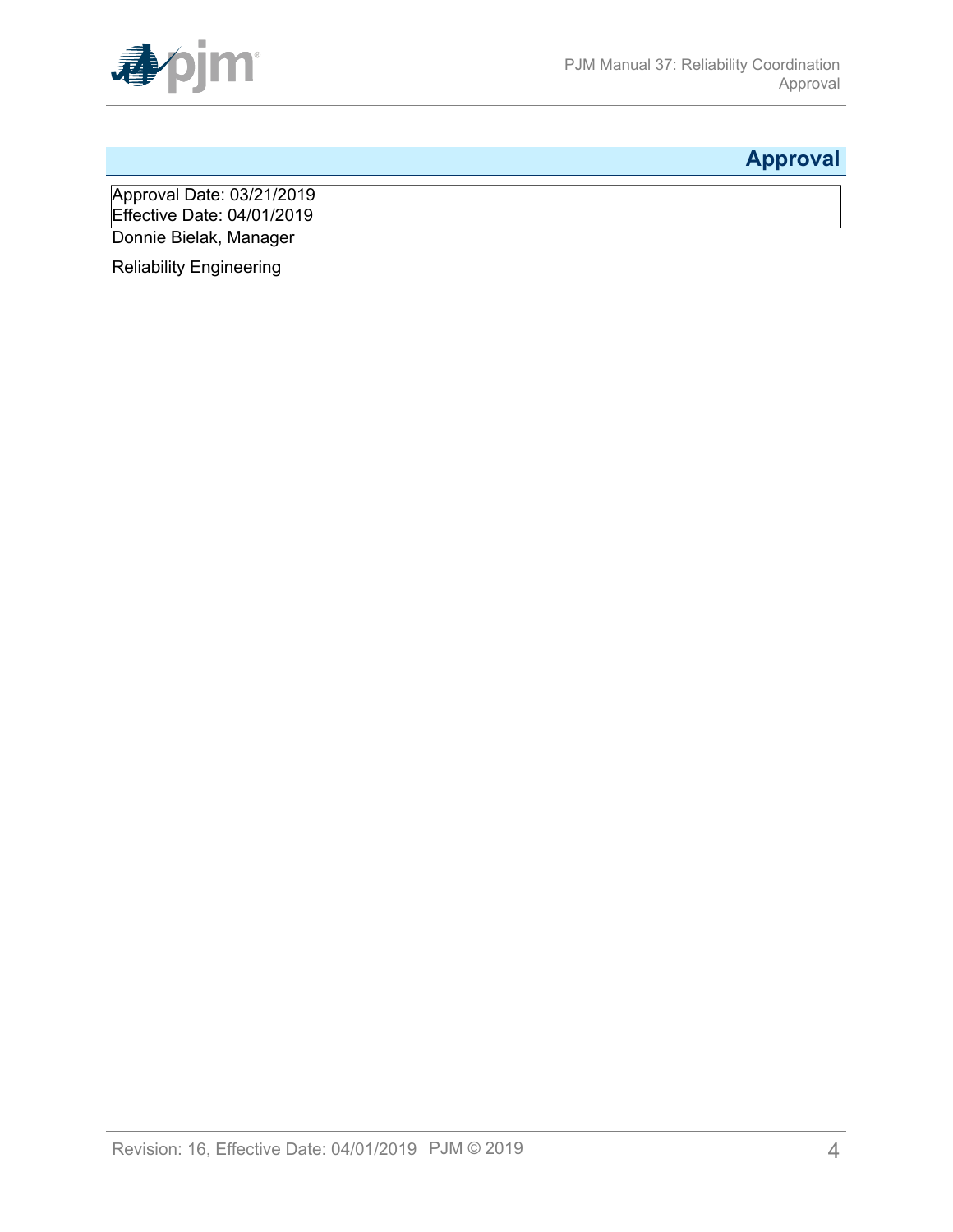

## <span id="page-4-0"></span>**Current Revision**

## **Revision 16 (04/01/2019)**

- Periodic cover-to-cover review
- Minor grammatical / formatting changes throughout
- Attachment A "PJM Reliability Plan": Updated Appendix D: PJM TOs and TOPs to include AMP Transmission, LLC as TO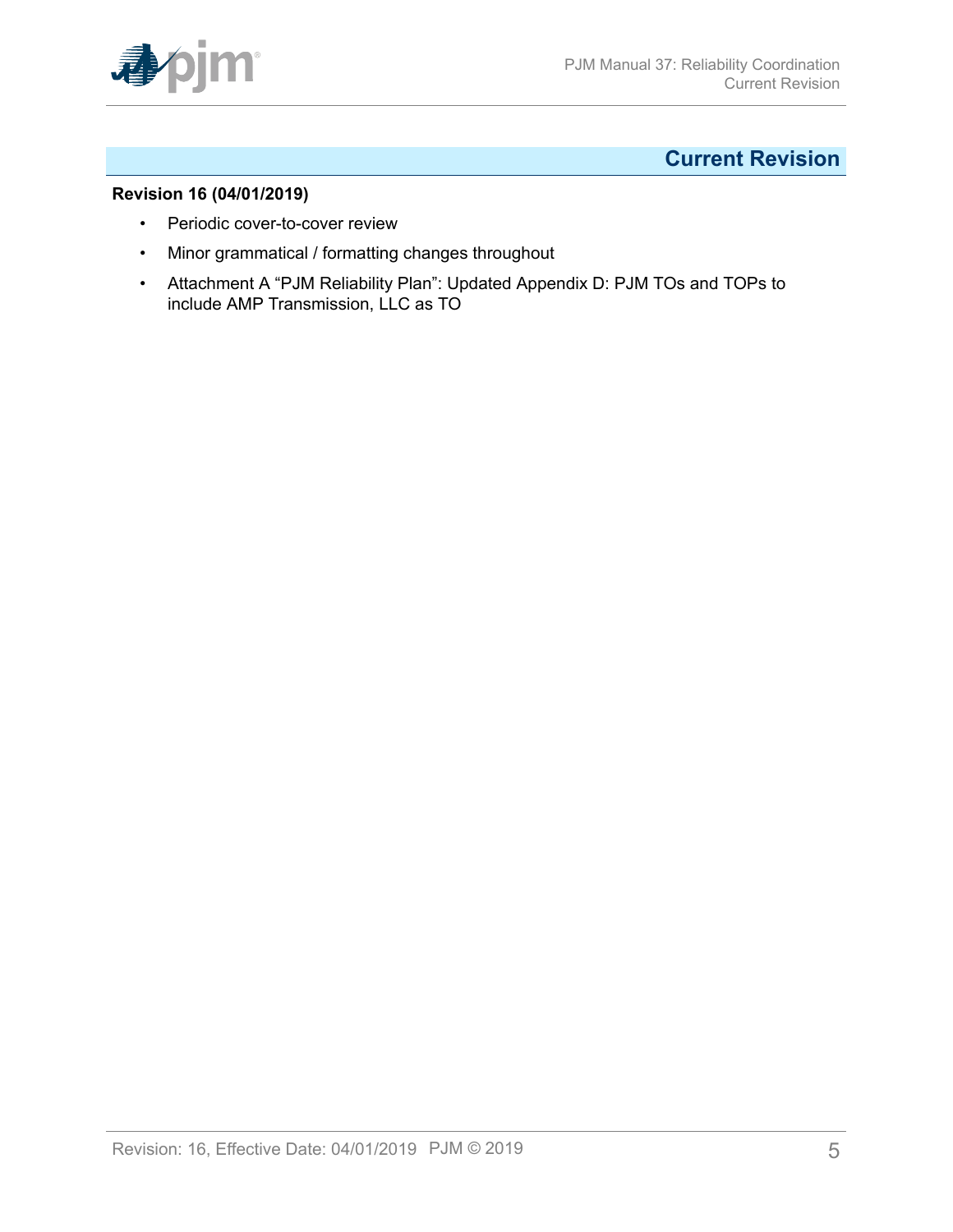

## <span id="page-5-0"></span>**Introduction**

Welcome to the **PJM Manual for Reliability Coordination**. In this Introduction, you will find the following information:

- What you can expect from the PJM Manuals in general (see "About PJM Manuals").
- What you can expect from this PJM Manual (see "About This Manual").
- How to use this manual (see "Using This Manual").

## <span id="page-5-1"></span>**About PJM Manuals**

The PJM Manuals are the instructions, rules, procedures, and guidelines established by PJM for the operation, planning, and accounting requirements of PJM and the PJM Energy Market. The manuals are grouped under the following categories:

- **Transmission**
- PJM Energy Market
- Generation and transmission interconnection
- Reserve
- Accounting and billing
- PJM administrative services

For a complete list of all PJM Manuals, go to the Library section on PJM.com.

## <span id="page-5-2"></span>**About This Manual**

The *PJM Manual for Reliability Coordination* focuses on how PJM and the PJM Members are expected to carry out reliability coordination duties in accordance with the PJM Reliability Plan.

The *PJM Manual for Reliability Coordination* consists of five sections. The sections are as listed in the table of contents beginning on page ii.

PJM shall annually review and update this manual and provide a copy to neighboring Reliability Coordinators, Transmission Operators, Balancing Authorities, and appropriate Regional Reliability Organizations.

## <span id="page-5-3"></span>**Intended Audience**

The intended audiences for the PJM Manual for Reliability Coordination are:

- *PJM Reliability Coordinators and System Operators* Declare and implement normal operating procedures and emergency procedures.
- *Transmission Owner/Operator* (TO/TOP) *and Generation Owner/Operators* (GO/GOP) — Respond to PJM dispatcher requests for emergency procedures.
- *PJM RTO Balancing Authorities and Transmission Operators* Coordinate operation of Balancing Authority (BA) and Transmission Operator (TOP) operations with PJM Reliability Coordinator (RC).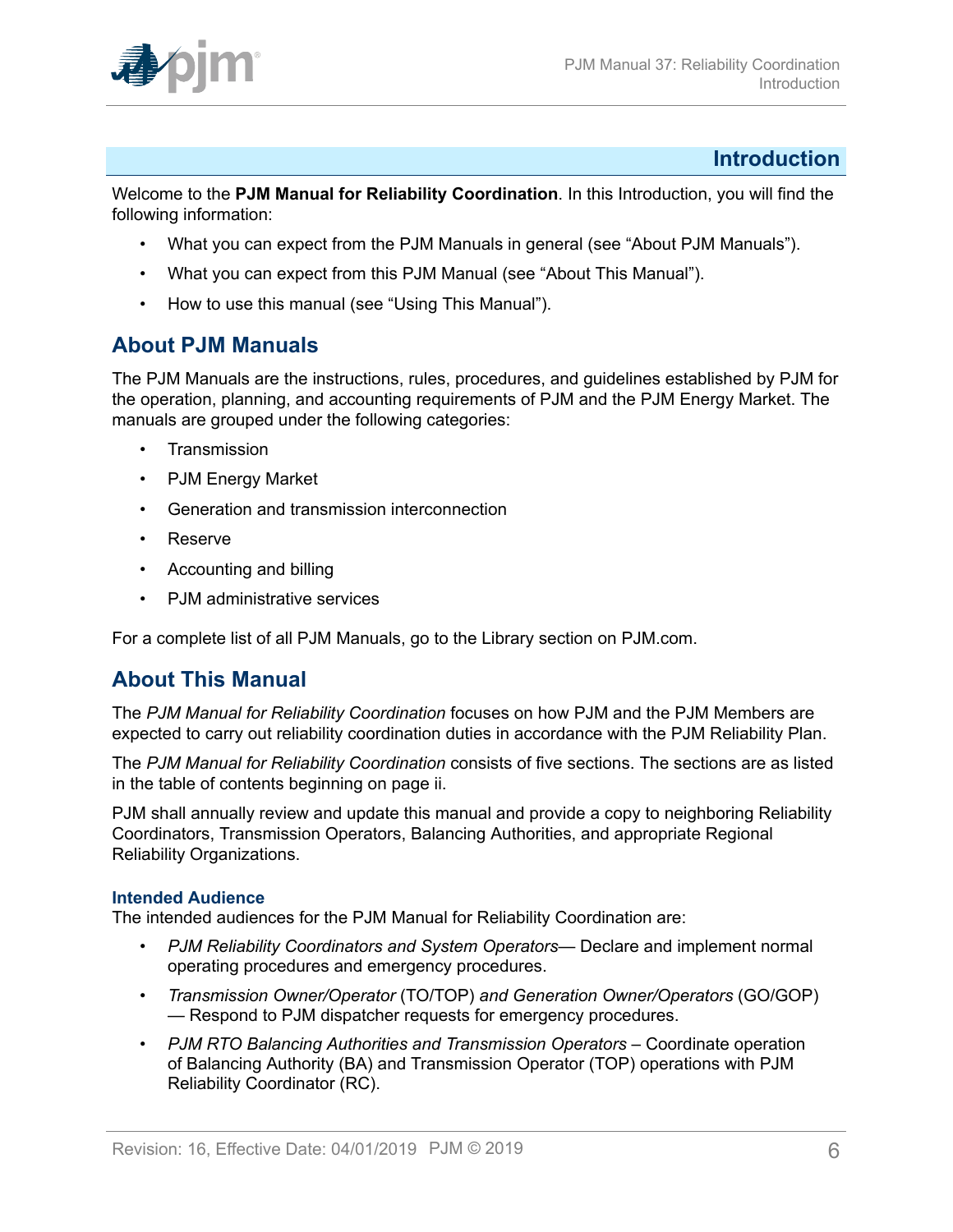

• PJM Reliability Coordinators and operations staff — Perform system studies.

### <span id="page-6-0"></span>**References**

The references to other documents that provide background or additional detail directly related to the *PJM Manual for Reliability Coordination* are:

- **PJM Manual for [Balancing Operations \(M-12\)](http://www.pjm.com/~/media/documents/manuals/m12.ashx)**
- PJM Manual for [Transmission](http://www.pjm.com/~/media/documents/manuals/m03.ashx) Operations (M-03)
- PJM Manual for [System Restoration \(M-36\)](http://www.pjm.com/~/media/documents/manuals/m36.ashx)
- PJM Manual for [Operations Planning \(M-38\)](http://www.pjm.com/~/media/documents/manuals/m38.ashx)
- PJM Manual for [Emergency Operations \(M-13\)](http://www.pjm.com/~/media/documents/manuals/m13.ashx)
- PJM Manual for [Generator Operational Requirements \(M-14D\)](http://www.pjm.com/~/media/documents/manuals/m14d.ashx)
- PJM Manual for Certification and Training [Requirements](http://www.pjm.com/~/media/documents/manuals/m40.ashx) (M-40)

## <span id="page-6-1"></span>**Using This Manual**

We believe explaining concepts is just as important as presenting procedures. This philosophy is reflected in the way we organize the material in this manual. We start each section with an overview. Then we present details, procedures or references to procedures found in other PJM manuals. The following provides an orientation to the manual's structure.

### <span id="page-6-2"></span>**What You Will Find In This Manual**

- A table of contents that lists two levels of subheadings within each of the sections
- An approval page that lists the required approvals and a brief outline of the current revision
- Sections containing the specific guidelines, requirements, or procedures including PJM actions and PJM Member actions
- Attachments that include additional supporting documents, forms, or tables in this PJM Manual
- A section at the end detailing all previous revisions of this PJM Manual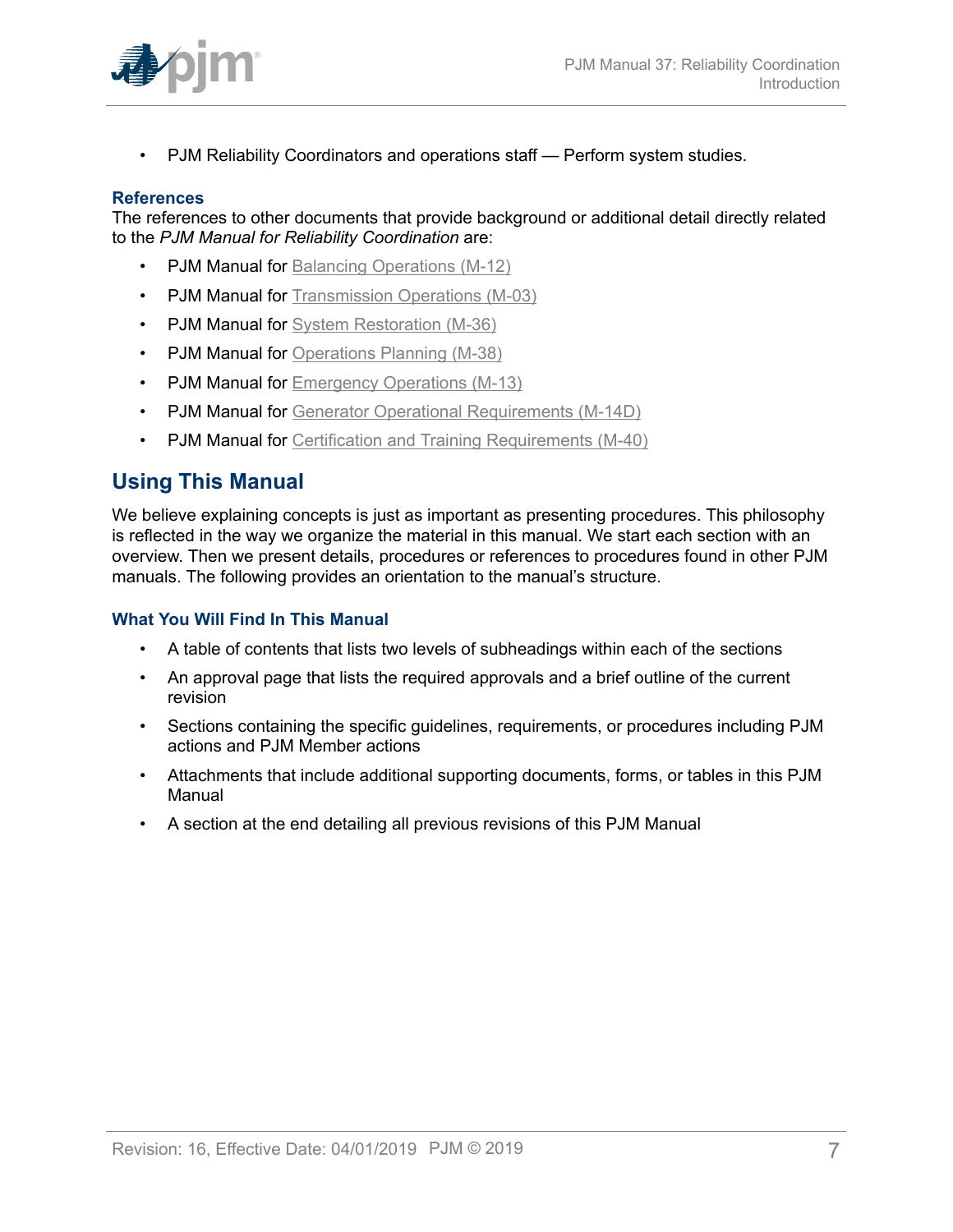

## <span id="page-7-0"></span>**Section 1: Roles and Responsibilities**

Welcome to the Roles and Responsibilities section of the **PJM Manual for Reliability Coordination**.

• This section of the manual addresses PJM and the PJM Members' responsive actions to obligations as the PJM Reliability Coordinator.

## <span id="page-7-1"></span>**1.1 Policy Statements**

PJM is the Reliability Coordinator for PJM members within the PJM Balancing Authority Area. PJM operates in compliance with the PJM Reliability Plan (Attachment A – PJM Reliability Plan).

PJM's authority is addressed in the following document, which all PJM members must sign:

PJM Operating Agreement[:http://pjm.com/media/documents/merged-tariffs/oa.pdf \[http://](http://pjm.com/media/documents/merged-tariffs/oa.pdf) [pjm.com/media/documents/merged-tariffs/oa.pdf\]](http://pjm.com/media/documents/merged-tariffs/oa.pdf)

In this document, the PJM members commit to comply with PJM Reliability Coordinator directives unless such actions would violate safety, equipment, or regulatory or statutory requirements (See Attachment B – Excerpt from PJM Operating Agreement regarding authority of PJM). Under these circumstances, the Transmission Operator, Transmission Owner, Balancing Authority, Generator Operator, Transmission Service Provider, Load-Serving Entity, or Purchasing-Selling Entity shall immediately inform PJM, the Reliability Coordinator, of the inability to perform the directive so PJM may implement alternate remedial actions.

PJM has clear decision-making authority to act and to direct actions to be taken by Transmission Operators, Transmission Owners, Balancing Authorities, Generator Operators, Load-Serving Entities, and Purchasing-Selling Entities within its Reliability Coordinator Area to preserve the integrity and reliability of the Bulk Electric System. These actions shall be taken without delay, but no longer than 30 minutes.

PJM shall act in the interest of reliability for the overall Reliability Coordinator Area and the Interconnection before the interests of any of its members or other entity. PJM is committed to supporting its fellow Reliability Coordinators. PJM has developed coordination agreements in cooperation with its neighboring Reliability Coordinators for the purpose of clarifying roles and responsibilities with these entities and for coordinating response when necessary. [NERC Standard IRO-001]

PJM executes the Reliability Coordinator tasks with a group of highly trained and qualified system operators, all of whom maintain current NERC Certification as Reliability Operators.

## **PJM Actions**

PJM is responsible for the following activities:

- Preparing a PJM Reliability Plan and obtaining approval for the plan from the NERC Operating Committee and appropriate Regional Reliability Organization (RRO) Committees.
- Staffing the Reliability Coordinator activities with trained and certified system operators who maintain the NERC Certification for Reliability Operators.
- Implementing coordination agreements with other Reliability Coordinators.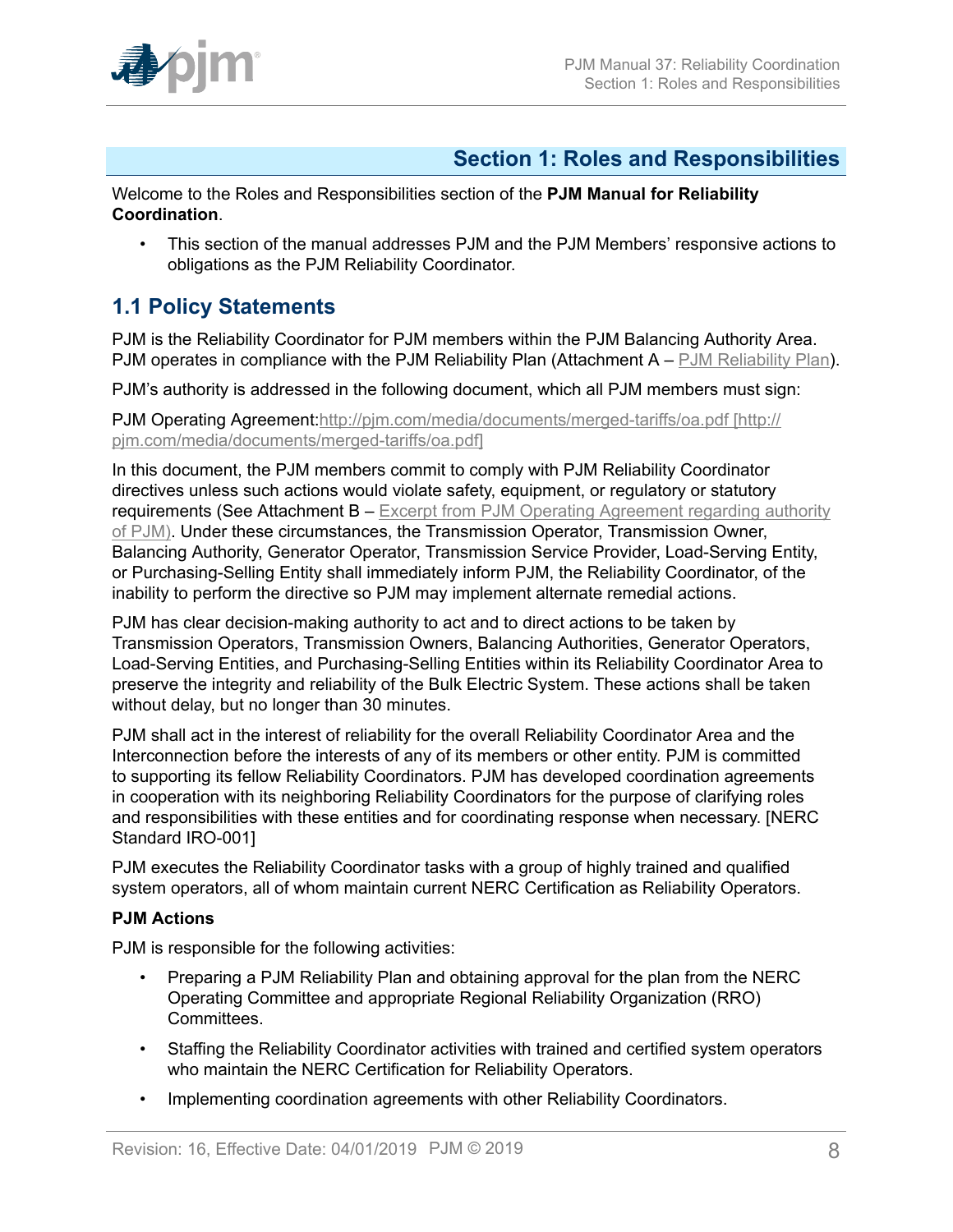

- Taking actions it determines are consistent with Good Utility Practice and are necessary to maintain the operational integrity of the PJM RTO and the Eastern Interconnection.
- Coordinating emergency procedures and RCIS notifications.
- Directing the operations of any PJM Members as necessary to manage, alleviate, or end an emergency, including but not limited to emergency purchases/sales and load shedding.
- Providing information to and receiving information from PJM Members and other Reliability Coordinators, as appropriate to manage, alleviate, or end an Emergency in the PJM RTO or in another Reliability Coordination Area.
- Monitoring voltages, tie flows, line loading, EMS alarms, interchange schedules, ACE Control, Frequency, NERC IDC and RCIS.

## **PJM Member Actions**

PJM Members are responsible for performing the following activities:

- Taking any action, as requested or directed by PJM, to manage, alleviate, or end an Emergency or other reliability issue.
- Cooperating with other Transmission and Generation Owners and PJM to carry out requests and instructions received from PJM for the purpose of managing, alleviating, or ending an Emergency or other reliability issue in the PJM Reliability Coordinator area or neighboring Reliability Coordinator area.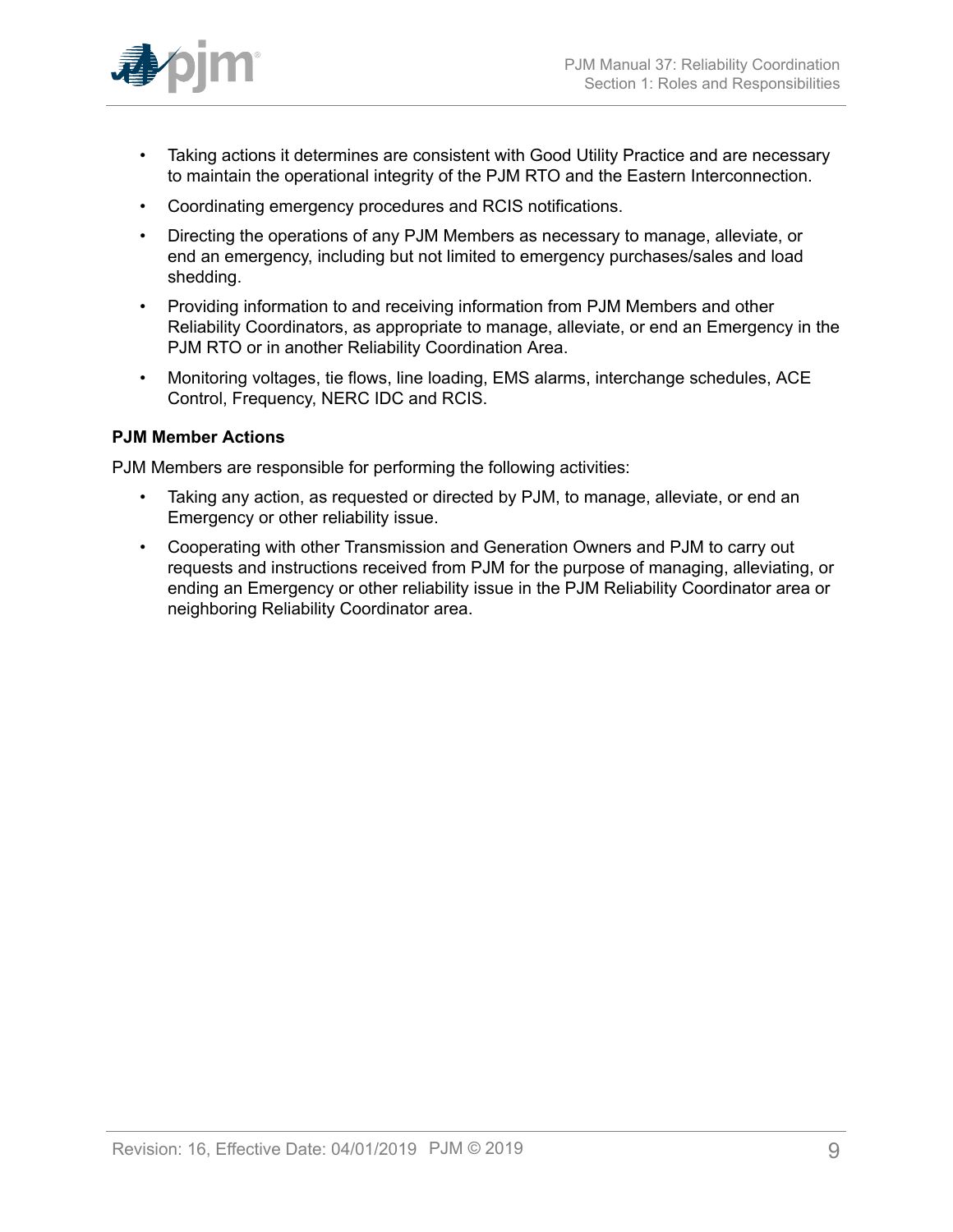

## <span id="page-9-0"></span>**Section 2: Facilities**

Welcome to the Facilities section of the **PJM Manual for Reliability Coordination**. In this section, you will find the following information:

- A description of the communications facilities used to perform Reliability Coordination activities in PJM
- The data requirements and data exchange process for the population of the real time monitoring tools
- A description of the real time monitoring tools PJM uses to perform Reliability Coordination activities
- Procedures for the maintenance of the real time analysis tools

## <span id="page-9-1"></span>**2.1 Communications Facilities**

The communications facilities PJM and its members use to carry out its Reliability Coordinator duties are explained in PJM Manual, M-01, Control Center and Data Exchange Requirements, Section 3, [NERC Standard IRO-002].

## <span id="page-9-2"></span>**2.2 Data Requirements**

The data exchange requirements and facilities PJM and its members use to carry out its Reliability Coordinator duties are explained in PJM Manual, M-01, Control Center and Data Exchange Requirements, Section 3. [NERC Standard IRO-002] PJM data specifications for external Reliability Coordinators are detailed in PJM Manual, M-01, Attachment A as well as standing Joint Operating Agreements noted in Section 5 of this manual [NERC Standard IRO-010].

## <span id="page-9-3"></span>**2.3 Real Time Monitoring Tools**

The real time monitoring tools PJM uses to carry out its Reliability Coordinator duties are explained in PJM Manual, M-01, Control Center and Data Exchange Requirements, Section 1 [NERC Standard IRO-002].

## <span id="page-9-4"></span>**2.4 Maintenance of Real Time Monitoring Tools**

## <span id="page-9-5"></span>**2.4.1 Capabilities of the on-site support staff**

PJM maintains a highly qualified and trained staff to provide support to the real time monitoring tools. The EMS and its associated applications are supported by PJM Operations Engineering Support. This group has full time people on staff during normal business hours, which maintain the EMS database, the advanced applications, and troubleshoot EMS problems. Outside of normal business hours, this group is on-call and available for control room staff to address real time problems.

Other real time applications are supported by PJM Operations Planning. This group is responsible for non-EMS applications that also comprise the set of tools for real time monitoring. They are also full time during normal business hours with call out support for off-hours requests from the control room.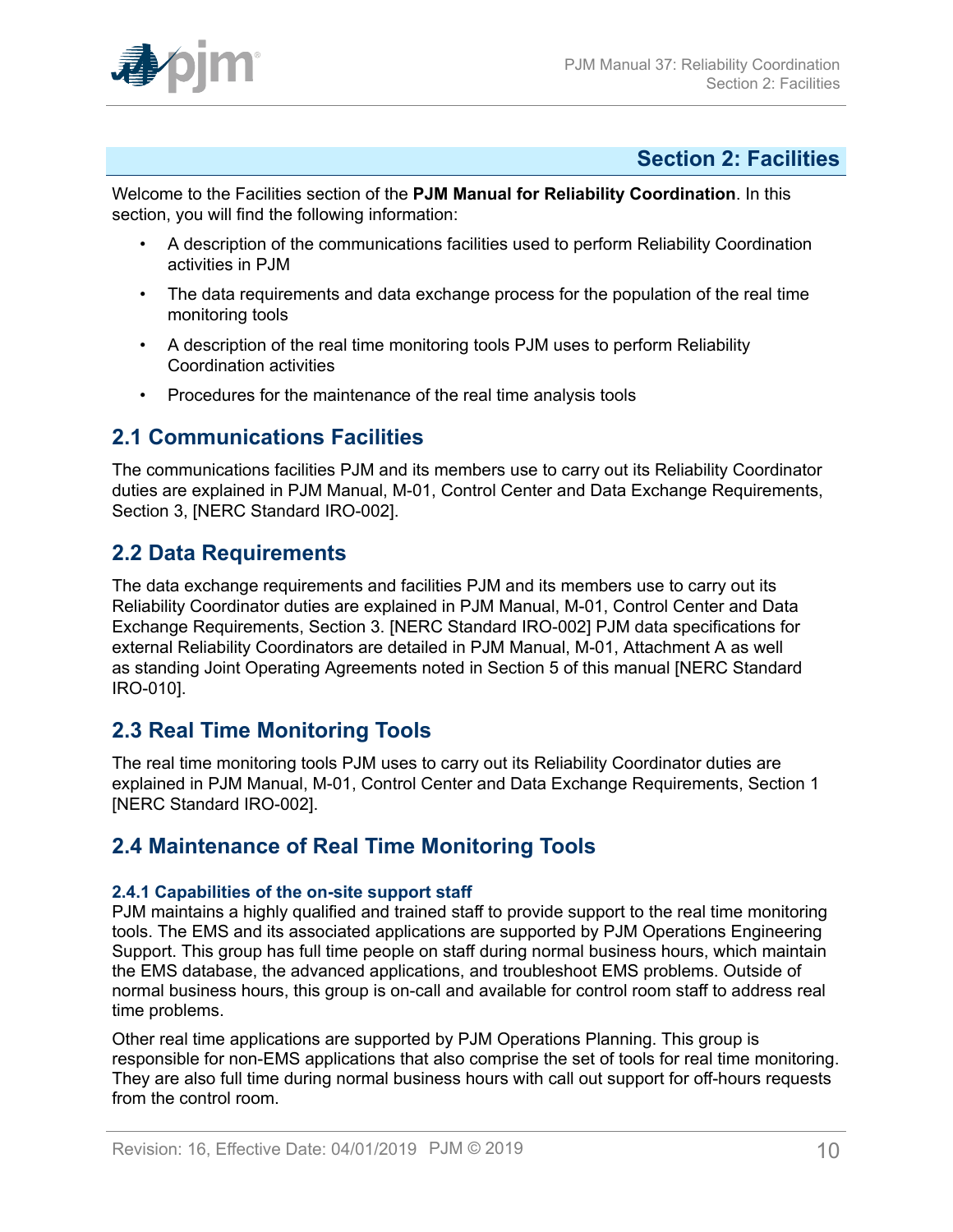

Backing up the System Operations and Operations Support staff is the Security and IT Operations Center (ITOC). ITOC is staffed on site on a 24 x 7 basis with IT professionals with primary responsibility for the corporate applications, some of which are used indirectly in the real time monitoring role. The ITOC is also the focal point for marshalling support forces in the off-hours to respond to control room concerns.

## <span id="page-10-0"></span>**2.4.2 Change Management Process**

Changes to the Real Time Monitoring Tools are implemented in accordance with the guidance contained in the Enterprise Change Management Standard, IT-QM-3091. The Enterprise Change Management Standard is an internal PJM standard established to ensure that changes to PJM business application systems, programs, data, systems software, hardware, and any other aspect of the information-processing environment at PJM, are authorized and applied in a controlled and consistent manner that does not compromise the stability and security of any component in the Information Technology environment [NERC Standard IRO-002].

The PJM Shift Supervisor has final approval authority for all planned outages and maintenance of telecommunication, monitoring, and analysis capabilities [NERC Standard IRO-002]. These outages will be approved or denied by the PJM Shift Supervisor based on system conditions.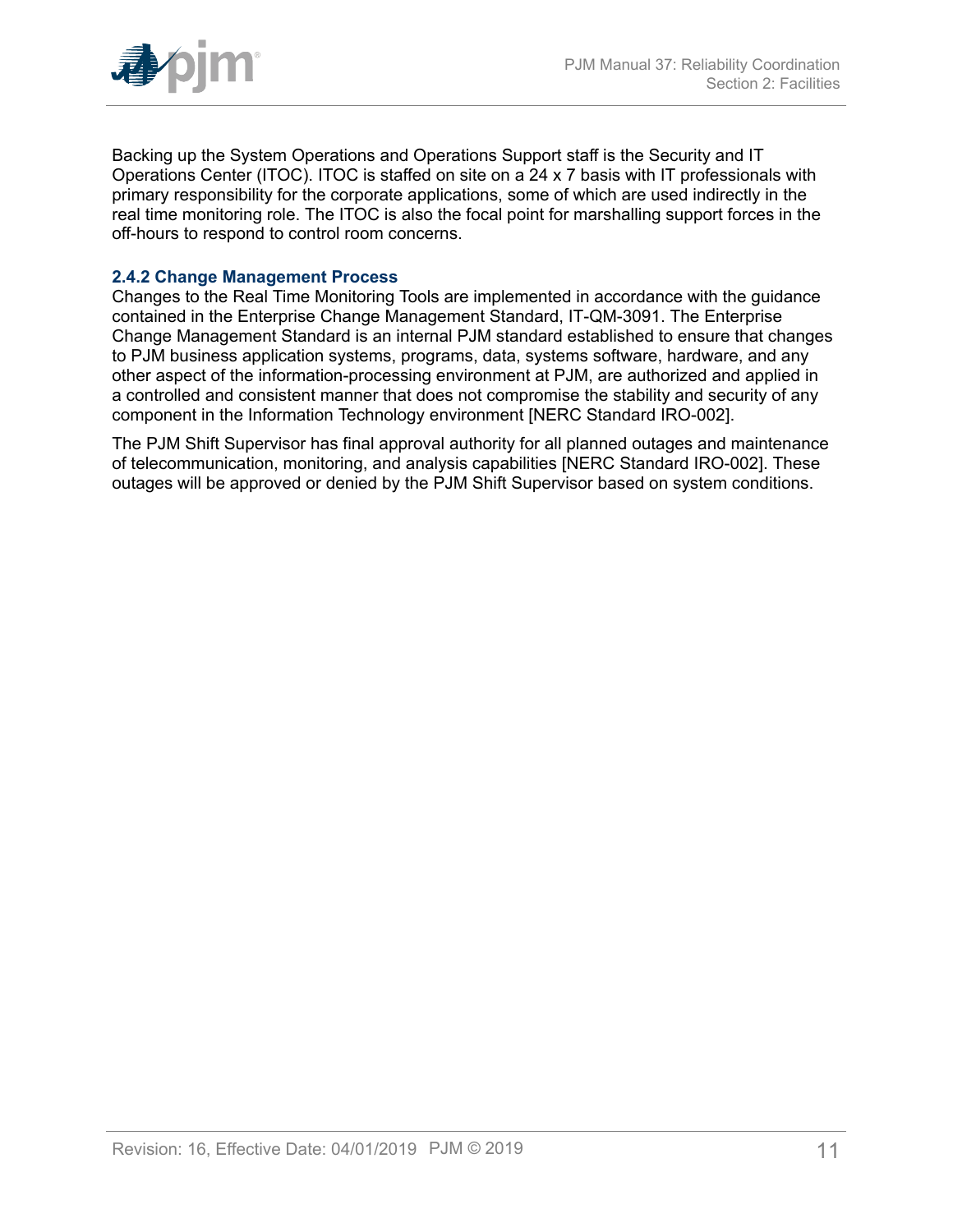

## <span id="page-11-0"></span>**Section 3: SOL and IROL Limits**

Welcome to the Monitoring SOL and IROL Limits section of the **PJM Manual for Reliability Coordination**. In this section, you will find the following information:

- Process for determining SOL and IROL limits
- How PJM monitors SOL and IROL limits

## <span id="page-11-1"></span>**3.1 SOL and IROL Limit Determination**

IROL Determination: An Interconnection Reliability Operating Limit (IROL) is defined in the NERC Glossary of Terms as a System Operating limit that, if violated, could lead to instability, uncontrolled separation, or Cascading outages that adversely impact the reliability of the Bulk Electric System (BES).

PJM performs an IROL analysis in the Planning and Operating Horizons. Planning studies are performed consistent with the ideology contained within PJM Manuals M-14 A through E, evaluating credible "double-contingencies" modeling firm transactions, consistent with planning criteria. Operating studies are performed consistent with the ideology contained within the PJM Transmission Operations Manual (M-03), evaluating "single-contingencies".

The Base Case is generally developed using 50/50 (non-diversified) forecasted load levels, net PJM Interchange level determined from the Multiregional Modeling Working Group (MMWG) Series case that is adjusted for firm point-to-point contracts associated with generation for recent NERC ERAG analysis.

PJM typically screens a large set of possible limiting contingencies as identified in the *Operations Assessment Task Force (*OATF) results at forecasted 50/50 (non-diversified) peak loads including PJM EMS and maximum credible disturbance contingencies.

PJM's Operational methodology to determine IROL facilities simulates transfers across a facility or interface (combination of facilities), comparing thermal and voltage violations associated with a facility.

The transfers are simulated by increasing the load at the Sink (Control Area(s) or subset of Control Area) with the corresponding generation increase at the Source (typically west of the facility/interface being studied) until a voltage violation/collapse is reached.

Thermal Violations that do not result in wide-spread voltage violations / collapse are controlled via load shed procedures documented in PJM Manuals (PJM Transmission Operations Manual M-03 -Section 2 and PJM Emergency Procedures Manual M-13 - Section 5). These procedures require PJM to take emergency actions, including load shed to return flows below Emergency Ratings within 15 minutes and below Load Dump Ratings within 5 minutes. Transmission Owners are required to provide thermal ratings consistent with the timeline defined above.

PJM classifies a facility as an IROL facility on the PJM system if wide-area voltage violations occur at transfer levels near the Load Dump thermal limit. Under conditions where only a thermal violation exists, PJM staff will have sufficient time to shed load post-contingency to avoid voltage collapse, and therefore, the facility will not be classified as an IROL facility. Exceptions to this criterion are evaluated on a case-by-case basis. Current IROL facilities are defined as follows: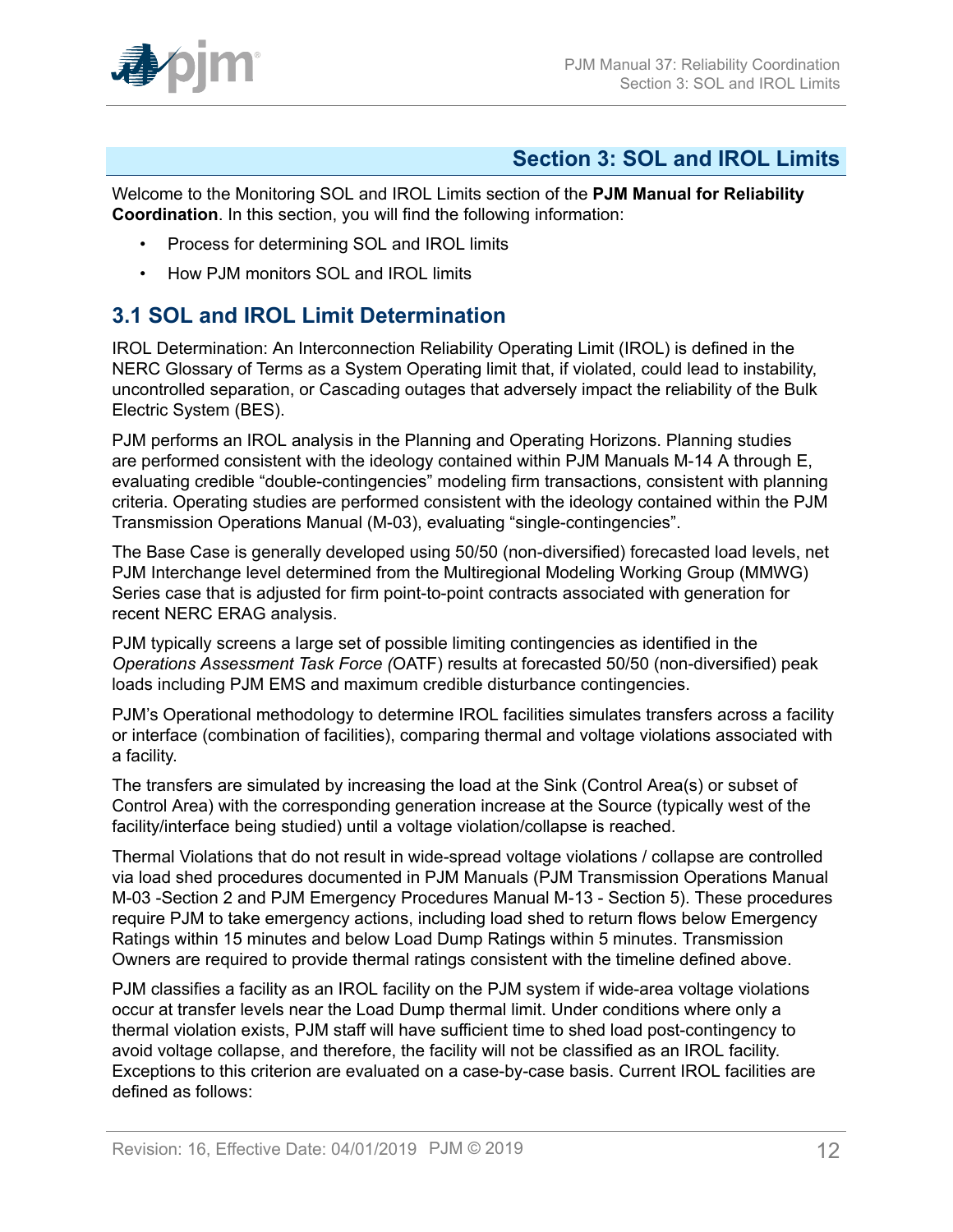

| <b>Transfer Limit/Thermal Rating</b>                 | <b>Reportable IROL Violation</b>                                  |
|------------------------------------------------------|-------------------------------------------------------------------|
| Eastern Reactive Transfer Interface                  | Flow exceeds Last Convergent Case Limit for 30<br>minutes $(T_v)$ |
| Central Reactive Transfer Interface                  | Flow exceeds Last Convergent Case Limit for 30<br>minutes $(T_v)$ |
| 5004/5005 Reactive Transfer Interface                | Flow exceeds Last Convergent Case Limit for 30<br>minutes $(T_v)$ |
| Western Reactive Transfer Interface                  | Flow exceeds Last Convergent Case Limit for 30<br>minutes $(T_v)$ |
| AP South Reactive Transfer Interface                 | Flow exceeds Last Convergent Case Limit for 30<br>minutes $(T_v)$ |
| Bedington - Black Oak Reactive Transfer<br>Interface | Flow exceeds Last Convergent Case Limit for 30<br>minutes $(T_v)$ |
| AEP-DOM Reactive Transfer Limit                      | Flow exceeds Last Convergent Case Limit for 30<br>Minutes $(T_v)$ |
| Cleveland (CLVLND) Reactive Transfer<br>Interface    | Flow exceeds Last Convergent Case Limit for 30<br>Minutes $(T_v)$ |
| <b>CE - East Reactive Transfer Interface</b>         | Flow exceeds Last Convergent Case Limit for 30<br>Minutes $(T_v)$ |

PJM has developed an SOL Methodology for use in the Operating Horizon to ensure reliable BES performance. Including the dynamically calculated limits for the IROL facilities above, the most restrictive applicable limit (thermal / voltage / transient stability / voltage stability) upon all BES facilities and "Reliability and Markets" sub-BES facilities as listed on the PJM [Transmission](http://www.pjm.com/markets-and-operations/transmission-service/transmission-facilities.aspx) Facilities pages [[http://www.pjm.com/markets-and-operations/ops-analysis/](http://www.pjm.com/markets-and-operations/ops-analysis/transmission-facilities.aspx) [transmission-facilities.aspx\]](http://www.pjm.com/markets-and-operations/ops-analysis/transmission-facilities.aspx) are considered System Operating Limits (SOL). These SOL shall not exceed the associated ratings for a given facility. For each SOL category, PJM will control on a pre-contingency and post-contingency basis (consistent with NERC Standard FAC-011) as detailed in Operating Guidelines provided in PJM Manual M-03 consistent with established SOL methodology:

- Facility Thermal Ratings:
	- o Section 2
	- o Section 5
- Transient, Dynamic, and Voltage Stability Ratings:
	- o Section 3.8 and 3.9
	- o Section 5
- System Voltage Limits: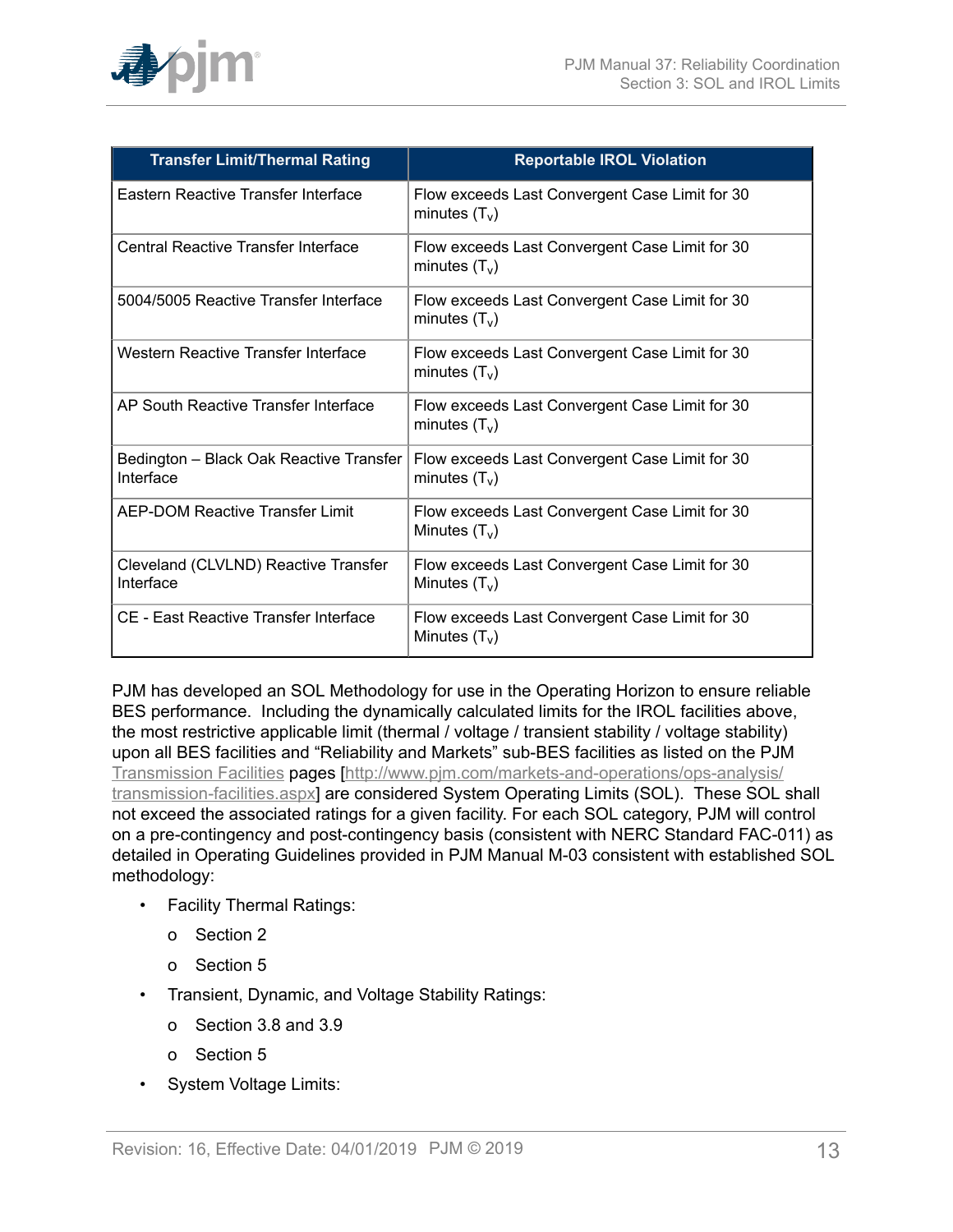

- o Section 3
- o Section 5

### **PJM Actions**

- Perform periodic review of facilities and margins as needed after seasonal assessment (OATF Inter regional Winter/Summer) studies are completed
- Discuss identified IROL with the impacted TO/TOP(s)
- Develop Operations Guide for each IROL
- Document Transmission Operator load shedding program
- Develop PI display for each IROL
- Provide IROL training to system operators
- Develop IROL visualization
- Distribute Manual 37 documentation to external systems and provide a response to technical comments within 45 calendar days of receipt to include whether a change will be made to the SOL/IROL Methodology documentation, including reason

### **PJM Member Actions**

- Participate in periodic review of IROL facilities as part of seasonal assessment (OATF-Inter regional Winter/Summer)
- Discuss identified IROL with PJM staff
- Understand IROL Operations Guide
- Document load shedding program
- Provide IROL training to system operators

## <span id="page-13-0"></span>**3.2 Monitoring of SOL and IROL Limits**

Monitoring of the SOL and IROL limits is accomplished through the use of the tools described in the PJM Transmission Operations Manual-03, Sections 2 and 3. [NERC Standard IRO-003]

PJM monitors SOL and IROL limits via the PJM EMS. PJM Dispatch prioritizes constraints based on the impact to System Reliability. IROL facilities are facilities that if exceeded have the potential to result in wide-area voltage collapse. All BES facilities and "Reliability and Markets" sub-BES facilities as listed on the PJM [Transmission](http://www.pjm.com/markets-and-operations/ops-analysis/transmission-facilities.aspx) Facilities [\[https://www.pjm.com/](https://www.pjm.com/markets-and-operations/ops-analysis/transmission-facilities.aspx) [markets-and-operations/ops-analysis/transmission-facilities.aspx](https://www.pjm.com/markets-and-operations/ops-analysis/transmission-facilities.aspx)]pages are considered System Operating Limits (SOL), including the subset of SOLs that make up the PJM defined IROLs. Clear guidance and supporting procedures are essential to ensure proper prioritization when attempting to mitigate multiple constraints. This includes guidance when generating units are not following dispatch instructions and the appropriate use of Post-Contingency Local Load Relief Procedures. The following list of actions provides general prioritization guidelines, recommended operator actions, and associated timelines for SOL and IROL limits.

## **PJM Actions**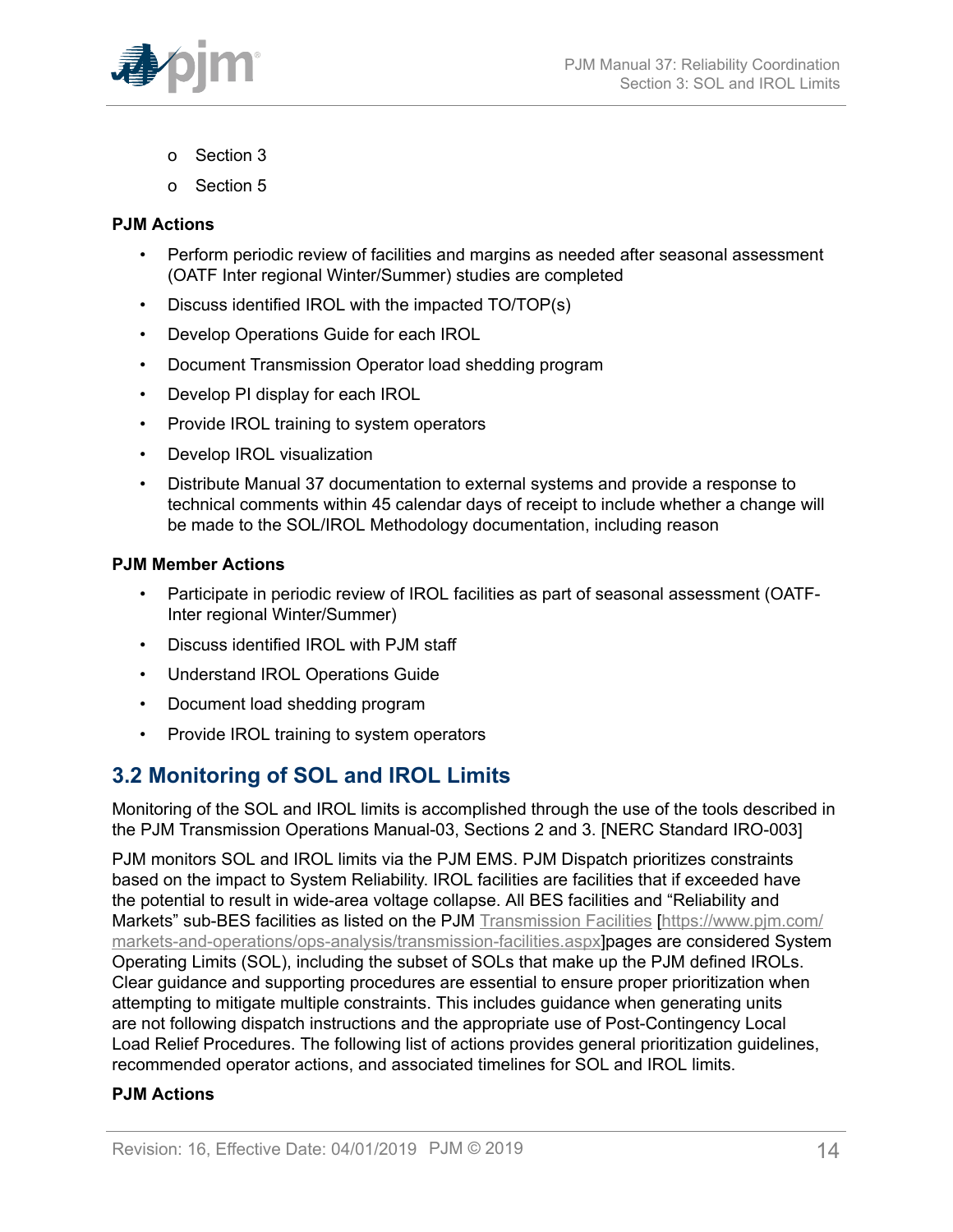

- PJM Dispatch shall confirm pre-/post-contingency flows and ratings with PJM TO/TOP or external RC.
- PJM Dispatch shall proactively propagate constraints into SCED in order to prepare for unanticipated system events. Constraints above 95% shall be propagated into SCED, but not necessarily bound.
- PJM Dispatch shall evaluate and prioritize constraints, looking for common controlling actions. In general, constraints shall be prioritized in the following manner. Actual violations may hold a higher priority depending on their magnitude and voltage level.
	- o Non-Converged contingencies
	- o IROL Violations
	- o Reactive Transfers
	- o Actual Violations
	- o Contingency Violations
- PJM dispatch shall utilize SCED to ensure the proper re-dispatch of the system when unanticipated system events force multiple constraints.
- PJM Dispatch shall implement controlling actions in the following order if time permits:
	- o Non-cost measures
	- o Curtailing "Not-willing-to-pay" transactions that adversely impact constraint.
	- o Cost-Effective re-dispatch:
		- − Dispatch sufficient generation to control constraints within the allotted timeframe.
		- − Initiate Market-to-Market (M2M) Re-dispatch for reciprocally coordinated flowgates.
		- − Review regulation assignments and their impact on constrained operations. Localized constraints may require de-committing specific regulating units.
		- − Direct generation shift via SCED and phone to ensure generation is following setpoints.
		- − Review initial dispatch orders to ensure cost-effective constraint control.
		- − Monitor generation dispatch and contact units that are not performing.
		- − Manually direct generation as required.
	- o Emergency Procedures (as detailed in PJM Manual 13), including "safe operating mode" and TLR (**NOTE**: TLR for excessive circulation may be declared prior to initiating off-cost). Curtail transactions that source/sink in priority order if there is insufficient time to declare TLR. Adjust internal curtailments per IDC.
	- o If there are insufficient resources available to control constraints within 60 minutes, dispatch shall have formulated and communicated a load shed plan to impacted TO/TOP, issuing a Post-Contingency Local Load Relief Procedure or Manual Load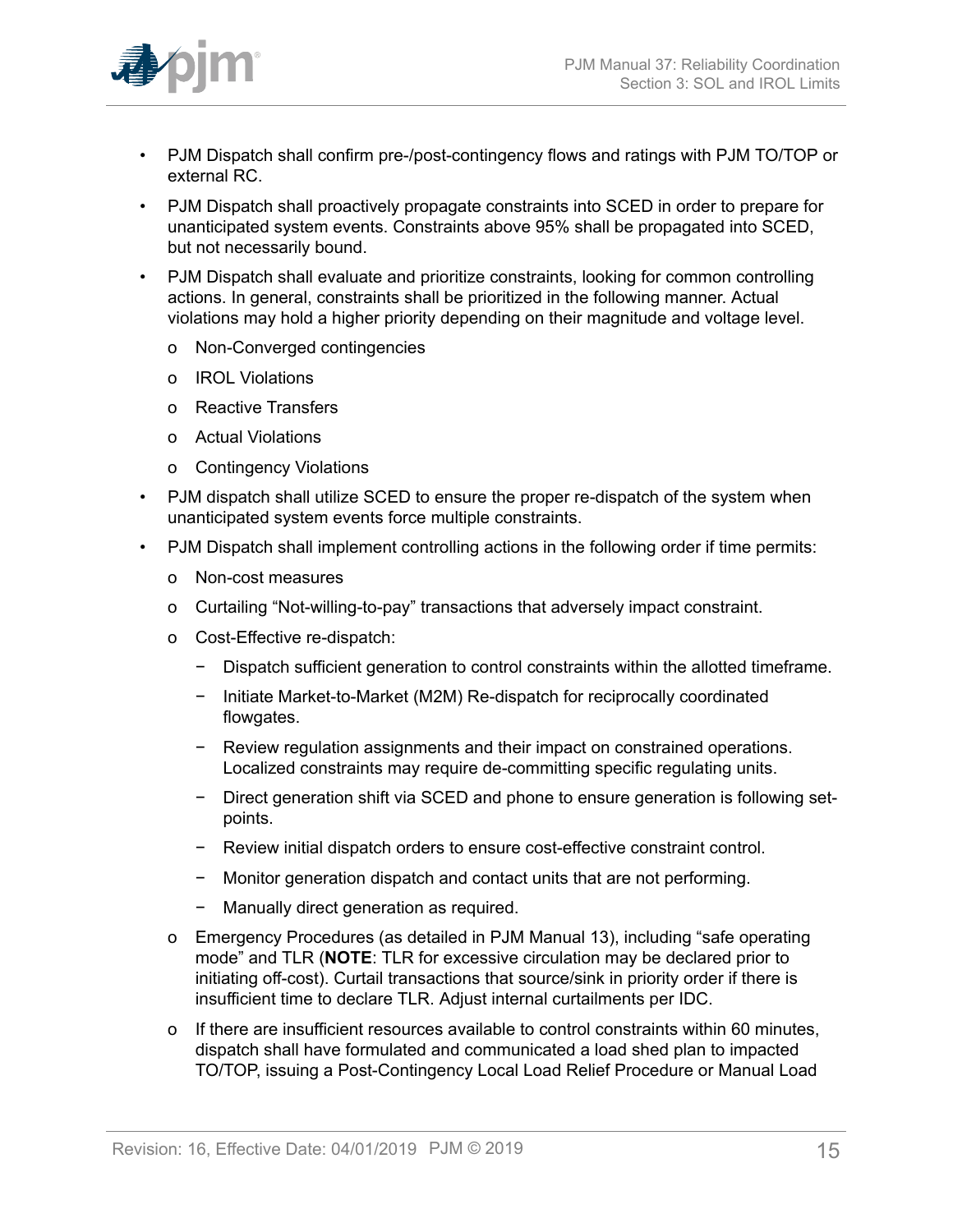

Dump Warning consistent with PJM Manual M-13: Emergency Operations - Section 5: Transmission Security Emergencies.

- o Direct manual load shed as required via:
	- − Load Shed Directive
	- − Manual Load Dump Action
- Report IROL Limit violation exceeding 30 minutes  $(T_v)$  or any SOL violations that have become an IROL violation because of changed system conditions to the Regional Reliability Organization (RRO) and NERC within 24 hours.
- Report SOL Limit violations that exceed the following criteria:
	- o Thermal Ratings: flow exceeds the time limit associated with the rating (i.e. normal limit = 24 hours, LTE limit = 4 hours, STE limit = 30 minutes - 2 hours,  $LD - 15$ minutes).
	- o Transient Stability Ratings and Voltage Stability Ratings: Stability limitation exceedances for 30 minutes or greater based on limits provided in Section 3 & 5 of Manual M03 or the most current real-time analysis.
	- o System Voltage Limits: a valid non-radial, non-converged system contingency (unsolved) observed in real-time Security Analysis for 30 minutes or greater.

## **PJM Member Actions**

- PJM Dispatch shall confirm pre-/post-contingency flows and ratings with PJM TO/TOP or external RC.
- TO/TOP Dispatch shall monitor facilities and communicate limit violations to PJM Dispatch.
- Generation Owner Dispatch shall follow SCED desired set point.
- Generation Owner Dispatch shall communicate generator issues that will prohibit units from following SCED desired set points.

A chart that demonstrates the order which PJM Reliability Coordinators prioritize constraints, available actions and associated timelines are included within this manual as Attachment C – Constraint Prioritization.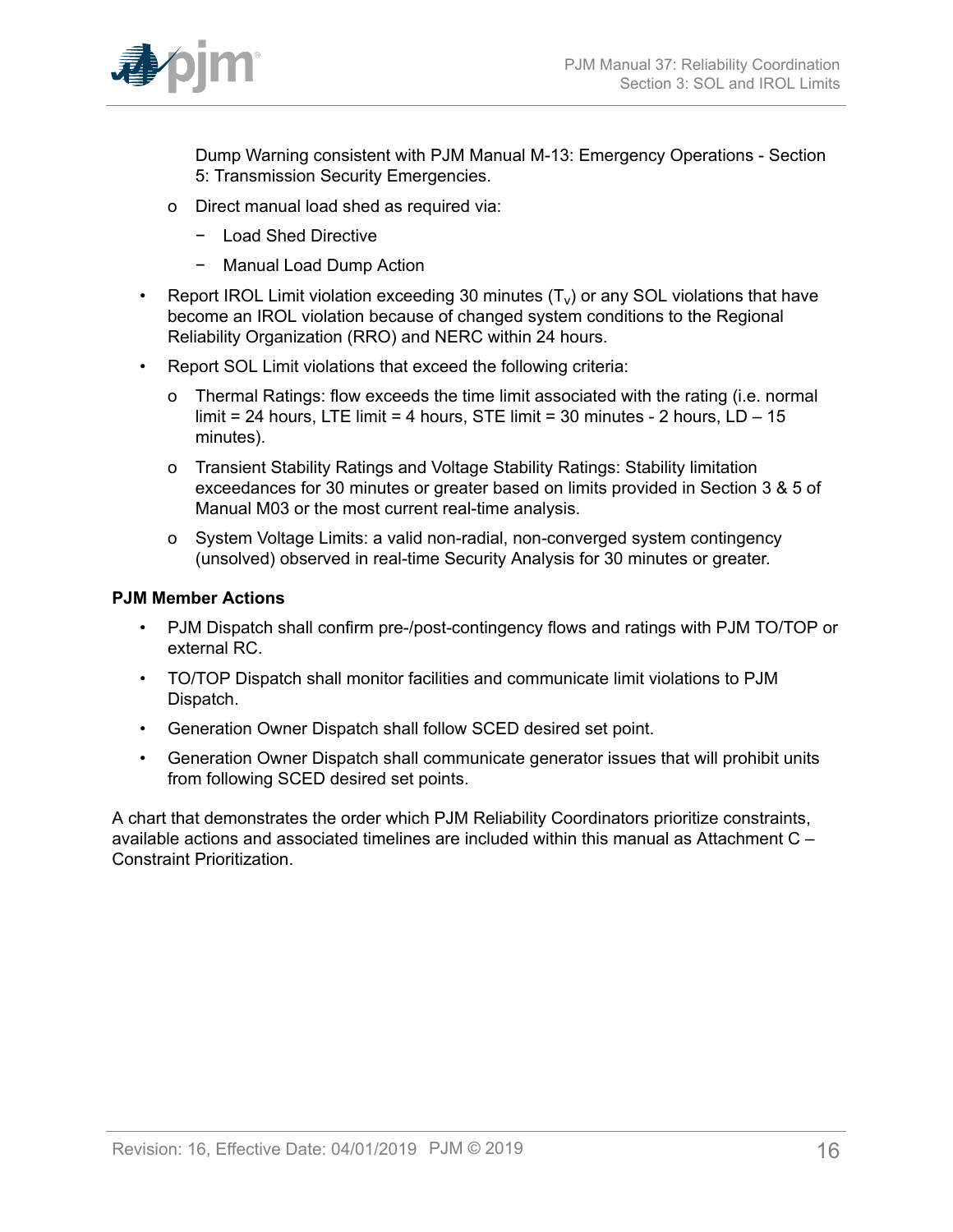

## <span id="page-16-0"></span>**Section 4: Transmission Loading Relief (TLR)**

This is the Transmission Loading Relief section of the **PJM Manual for Reliability Coordination**. In this section, you will find the following information:

- How PJM uses TLR and other procedures to implement loading relief on transmission lines.
- How PJM responds to TLRs issued by neighboring RCs

## <span id="page-16-1"></span>**4.1 Initiating the NERC TLR Process**

PJM monitors designated transmission facilities within the PJM RTO as well as tie-lines with adjacent interconnected control areas. When PJM determines overload conditions exist on any designated facility, or would exist for the first contingency loss of another facility, PJM will take all reasonable necessary action(s) to restore transmission facilities within operating security limits.

PJM will generally not use TLR to mitigate a transmission overload (actual or simulated), unless it has exhausted all other means available, short of load shedding (reconfiguration, re-dispatch within the PJM market area, market-to-market (M2M) re-dispatch, etc.).

During periods of excessive circulation, PJM may use TLR and curtail transactions not willing to pay congestion on the PJM system. However, under normal system conditions, PJM will re-dispatch internal generation to the extent possible, and if more relief is needed, PJM will perform the following actions:

- Invoke the NERC Transmission Loading Relief Procedure, in accordance with NERC Standard IRO-006, IRO-006-EAST and NAESB Business Practice WEQ-008
- Curtail external transactions and/or charge external customers for the cost of congestion, as specified in the PJM Open Access Transmission Tariff

If all transactions for which transmission customers have elected not to pay through congestion have been curtailed and further relief is still required on the transmission facility, PJM will begin to curtail all transactions (internal and external) for which transmission customers have elected to pay through congestion, in priority order. [NERC Standard IRO-006-EAST]

## **PJM Actions**

- PJM implements all non-cost measures to control transmission flows.
- PJM curtails transactions with transmission service in PJM that are "not willing to pay through congestion".
- PJM adjusts output of generators off-cost to alleviate overloads/implements M2M.
- PJM re-dispatches to the fullest extent possible, excluding Maximum Emergency Generation, and initiates the NERC TLR procedure via the IDC. [NERC Standard IRO-006-EAST]
	- o PJM will re-evaluate the TLR level at least every clock hour and reissue the TLR via the NERC IDC as needed.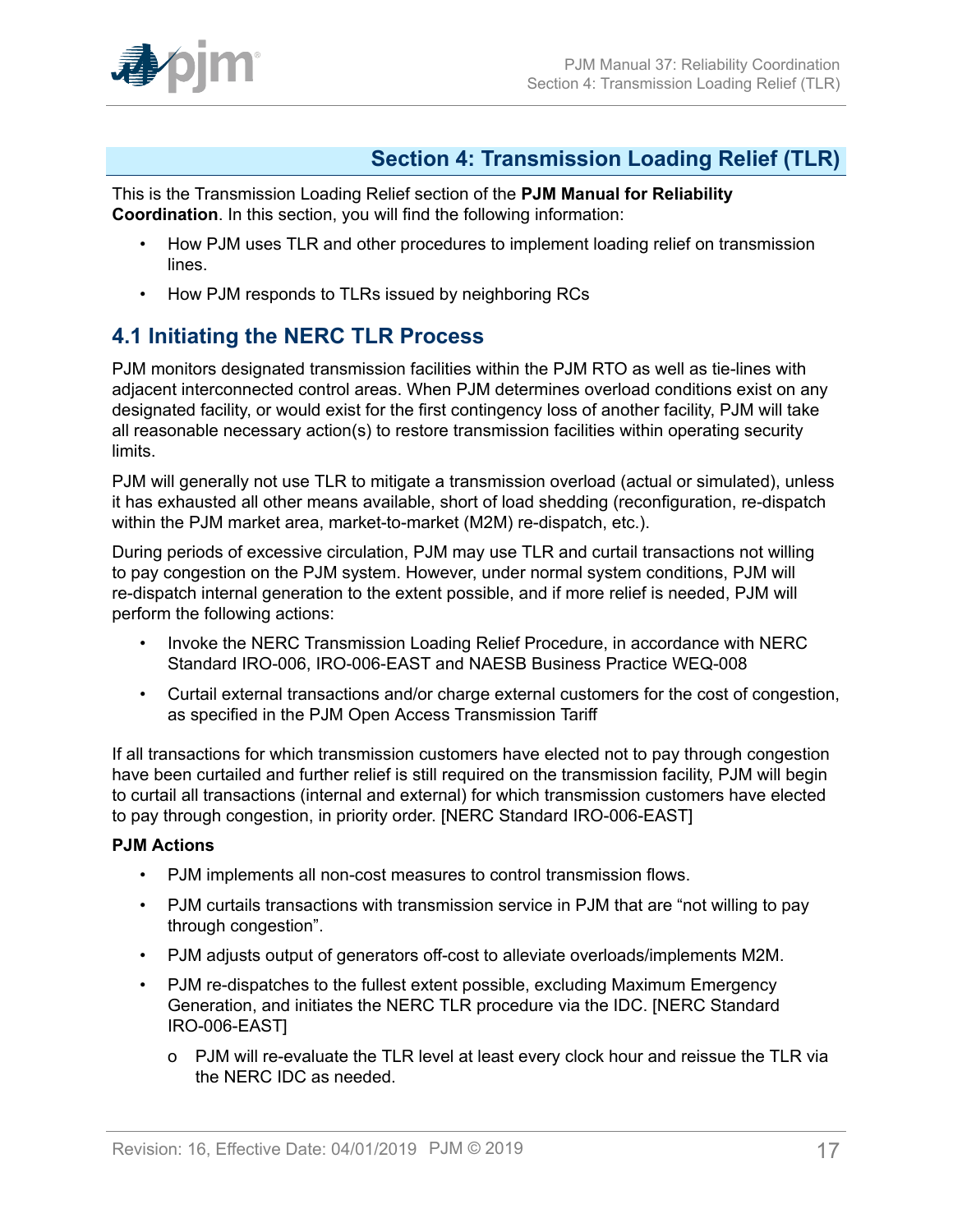

- o PJM will monitor the NERC IDC to confirm all impacted RCs acknowledge the curtailments required in the IDC TLR curtailment report. If curtailments are not acknowledged in a timely manner, PJM will contact the RC to determine if there is a reliability concern and coordinate alternate mitigation options as necessary.
- PJM curtails external transmission customers not willing to pay through congestion and charges other external customers willing to pay for the cost of congestion, as set forth in the PJM Open Access Transmission Tariff.
- PJM curtails transmission customers willing to pay through congestion (and no longer charges those curtailed for congestion) in priority order.

## **PJM Member Actions**

- External transmission customers may elect, in accordance with section 1.10.6A of the Open Access Transmission Tariff, to pay congestion charges during Transmission Loading Relief in the PJM RTO.
- PJM transmission customers may elect to curtail their own transactions at any time if congestion charges have become too great.

## <span id="page-17-0"></span>**4.2 Responding to the NERC TLR Process**

PJM monitors the NERC IDC tool continuously and responds to all RC requests for congestion management actions via the TLR process.

## **PJM Actions**

- PJM monitors the NERC IDC tool at all times.
- PJM acknowledges, within 15-minutes, any congestion management actions to be implemented by the external RC initiating the TLR procedure, which may include transaction curtailments, Market Flow curtailment, transmission reconfiguration, Native Network Load (NNL) curtailment, etc., provided such actions will not result in a reliability concern. If they would, PJM will contact the issuing RC and develop an alternate plan of action to address both reliability needs.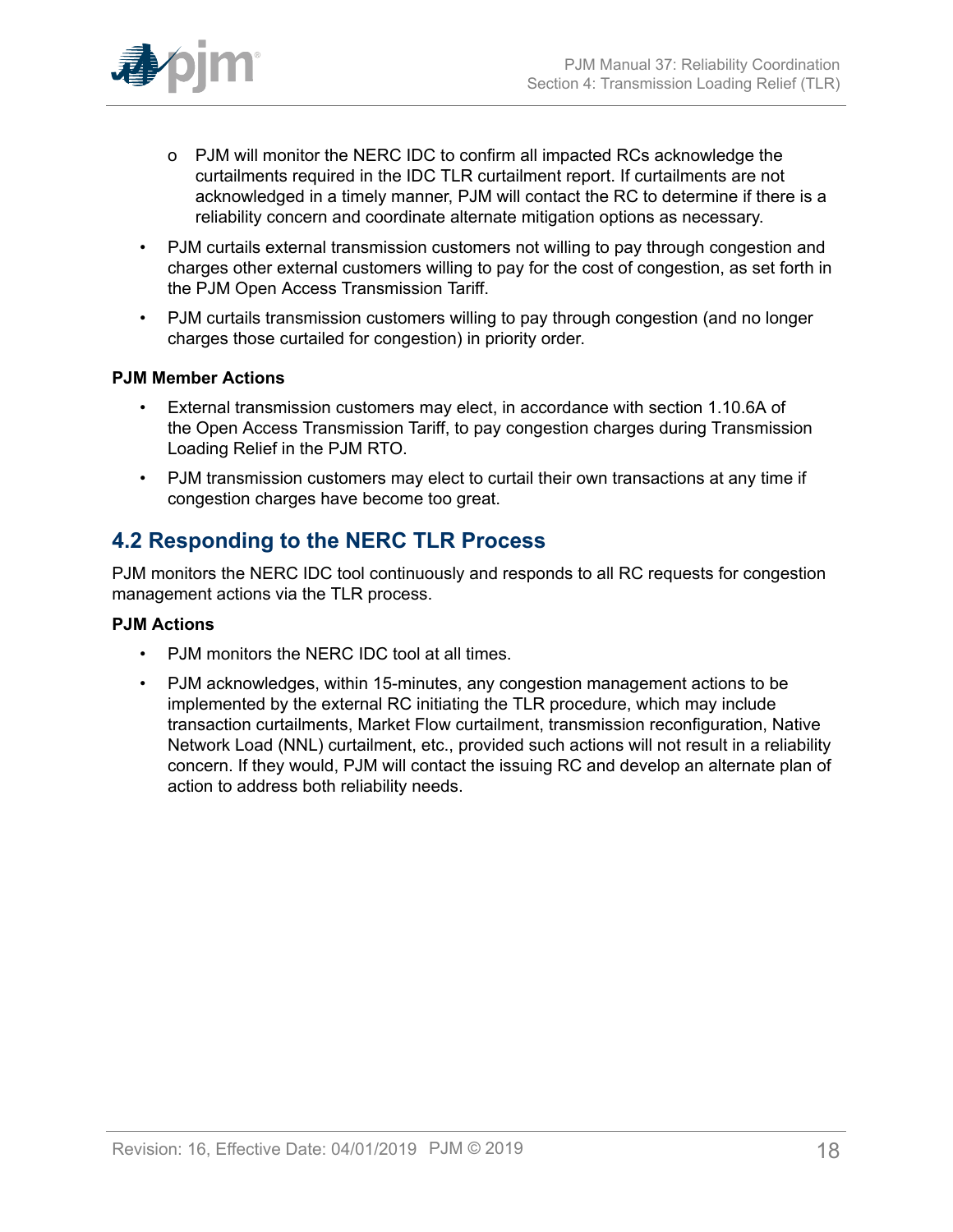

## <span id="page-18-0"></span>**Section 5: Coordination with Neighboring Reliability Coordinators**

Welcome to the Coordination with Neighboring Reliability Coordinators section of the **PJM Manual for Reliability Coordination**. In this section, you will find the following information:

- A summary of coordination agreements between PJM and neighboring Reliability **Coordinators**
- How PJM communicates with neighboring Reliability Coordinators
- How PJM works with neighboring Reliability Coordinators to mitigate operational problems

## <span id="page-18-1"></span>**5.1 Agreements with Neighboring Reliability Coordinators**

PJM has developed coordination agreements with its neighboring Reliability Coordinators, as follows:

- Joint Operating Agreement between the Midcontinent Independent System Operator, Inc. and PJM Interconnection, L.L.C.
	- o See PJM.com link: <http://pjm.com/media/documents/merged-tariffs/miso-joa.pdf>
- Joint Reliability Coordination Agreement among and between PJM Interconnection, L.L.C., and Tennessee Valley Authority
	- o See PJM.com link: [http://pjm.com/~/media/documents/agreements/joint-reliability](http://pjm.com/~/media/documents/agreements/joint-reliability-coordination-agreement-miso-pjm-tva.ashx)[coordination-agreement-miso-pjm-tva.ashx](http://pjm.com/~/media/documents/agreements/joint-reliability-coordination-agreement-miso-pjm-tva.ashx)
- Joint Operating Agreement between New York Independent System Operator, LLC and PJM Interconnection, L.L.C.
	- o See PJM.com link: [http://pjm.com/~/media/documents/agreements/20090910-vft](http://pjm.com/~/media/documents/agreements/20090910-vft-facility-protocol.ashx)[facility-protocol.ashx](http://pjm.com/~/media/documents/agreements/20090910-vft-facility-protocol.ashx)
- Joint Operating Agreement between VACAR South and PJM Interconnection, L.L.C.
	- o See PJM.com link: [http://pjm.com/~/media/documents/agreements/executed-pjm](http://pjm.com/~/media/documents/agreements/executed-pjm-vacar-rc-agreement.ashx)[vacar-rc-agreement.ashx](http://pjm.com/~/media/documents/agreements/executed-pjm-vacar-rc-agreement.ashx)
- Joint Operating Agreement between Duke Energy Progress and PJM Interconnection, L.L.C.
	- o See PJM.com link: [http://www.pjm.com/media/documents/merged-tariffs/progress](http://www.pjm.com/media/documents/merged-tariffs/progress-joa.pdf)[joa.pdf](http://www.pjm.com/media/documents/merged-tariffs/progress-joa.pdf)

The coordination agreements detail requirements to which both parties are committed to preserve reliability. The agreements address a wide range of topics, including data exchange, ATC calculation, outage coordination, emergency operations, etc. These agreements provide for the ongoing cooperation between the signatories by the establishment of joint operating committees that meet periodically to discuss and resolve operational issues [NERC Standard IRO-014].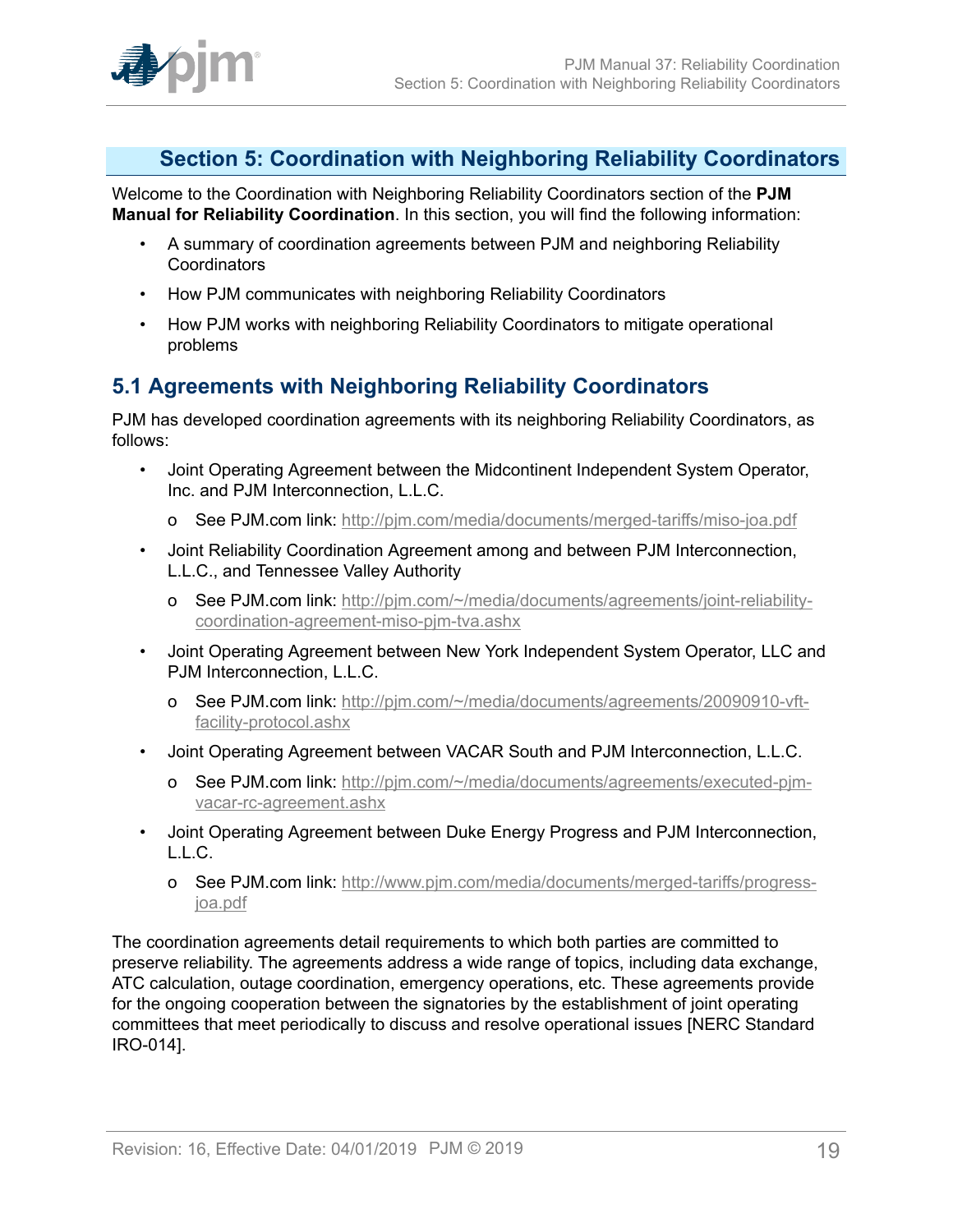

## <span id="page-19-0"></span>**5.2 Communications with Neighboring Reliability Coordinators**

### <span id="page-19-1"></span>**5.2.1 Communications Facilities**

PJM communicates with its neighboring Reliability Coordinators in a number of ways, governed by the urgency of the issue. The communications vehicles include:

- Regular telecommunications over the public switched telephone network
- Satellite telephones
- E-mail
- Reliability Coordinators Information System (RCIS)
- NERC Hotline

#### <span id="page-19-2"></span>**5.2.2 Required Notifications**

Certain operational situations are of a magnitude that notification to neighboring Reliability Coordinators is necessary. These situations are explained in PJM Manual M-13, Emergency Operations. They include:

- Capacity Emergencies
- Extreme Weather—e.g. Tornadoes, Hurricanes, Extreme Temperatures, Solar Magnetic Disturbances, etc.
- Sabotage or Terrorism Incidents (if the event is significant to the PJM system and may impact neighboring systems)
- Transmission Security Emergencies—Heavy Load/Low Voltage situations, IROL limit violations (if the emergency could cause an impact on the neighboring Reliability Coordinator's system)
- Other events—Events which are of such a nature or magnitude that they could impact the operations of the neighboring Reliability Coordinator(s), in the judgment of the operator

In addition, the PJM Reliability Coordinator is responsible to monitor system frequency and ACE control.

The preferred communications method in the above situations is the telephone with a message also being entered on the RCIS.

#### **PJM Actions**

- Monitor the transmission system and other media news and weather outlets to identify threats or risks to the reliability of the system.
- If an emergency situation, identified above, is in progress, or imminent, provide notification to the neighboring Reliability Coordinators by phone or conference call. Also, enter a message on the RCIS. If the situation is of a magnitude that coordinated action or assistance may be necessary, organize a conference call on the NERC hotline, or commercial teleconferencing service.
- If the situation is sabotage or terrorism related, notify the appropriate law enforcement authorities.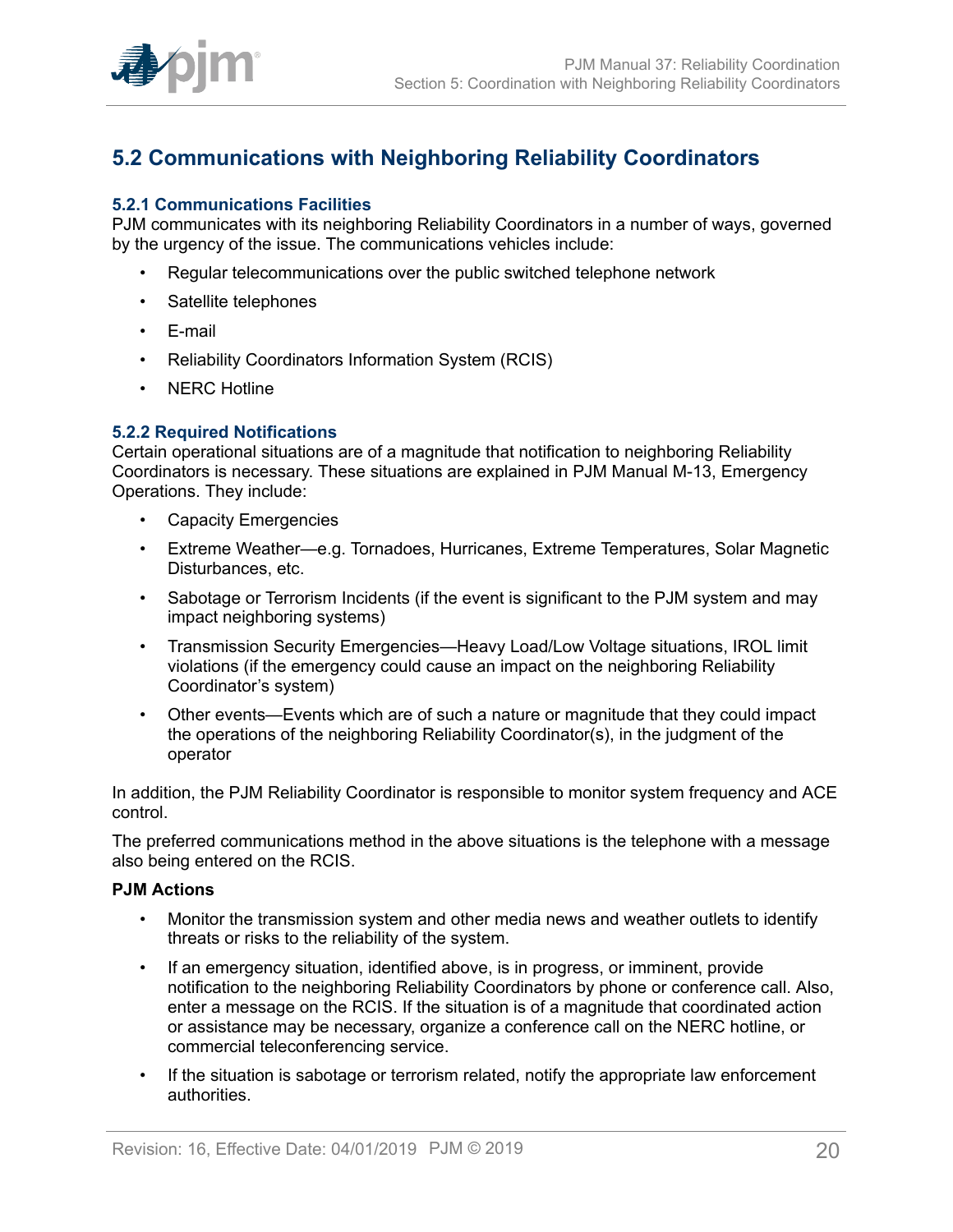

• Once the situation is concluded, a notification should be provided to the impacted Reliability Coordinators in the same method as the original notification.

### **PJM Member Actions**

- Monitor system conditions and identify potential or actual emergency situations to PJM as soon as possible to permit PJM to organize assistance from the neighboring Reliability Coordinators, if required.
- Follow directives from PJM that may come from neighboring Reliability Coordinators to implement action to mitigate the emergency situation.

## <span id="page-20-0"></span>**5.3 Mitigating Operational Problems**

Rapid, coordinated action is sometimes necessary to mitigate or alleviate an operational problem. Such action may require assistance from a neighboring Reliability Coordinator(s). In these situations, clear, concise communications are necessary to develop a coordinated action plan that can be implemented quickly. When working with other Reliability Coordinators, the key is to gain a mutual understanding of the problem at hand and how the other Reliability Coordinator may be of assistance. When a mutually agreed upon course of action cannot be developed, then implement the most conservative course of action.

### **PJM Actions**

- As part of the notification processes described above, or immediately thereafter, contact the neighboring Reliability Coordinator, if there is the potential for assistance. Concisely, yet fully, explain the situation and how the neighboring Reliability Coordinator could be of assistance.
- Be responsive to the needs of the neighboring Reliability Coordinator to require additional information to assess their ability to provide assistance. Provide any necessary information that may be needed to analyze the situation and develop a corrective action.
- PJM Reliability Coordinator shall document, in PJM SmartLog system, the need to enhance the PJM EMS Bulk Electric System external model based on real-time system conditions. The PJM Reliability Coordinator shall communicate the need to enhance the PJM EMS Bulk Electric System external model to PJM Operations Engineering Support.
- Work to achieve a consensus on the course of action to be followed. In the absence of a consensus, adopt the most conservative course of action. Through the course of the discussions and during the implementation of the course of action, document steps taken and points of disagreement in the operator logs.

## **PJM Member Actions**

• Follow directives from PJM that may come from neighboring Reliability Coordinators to implement action to mitigate the emergency situation.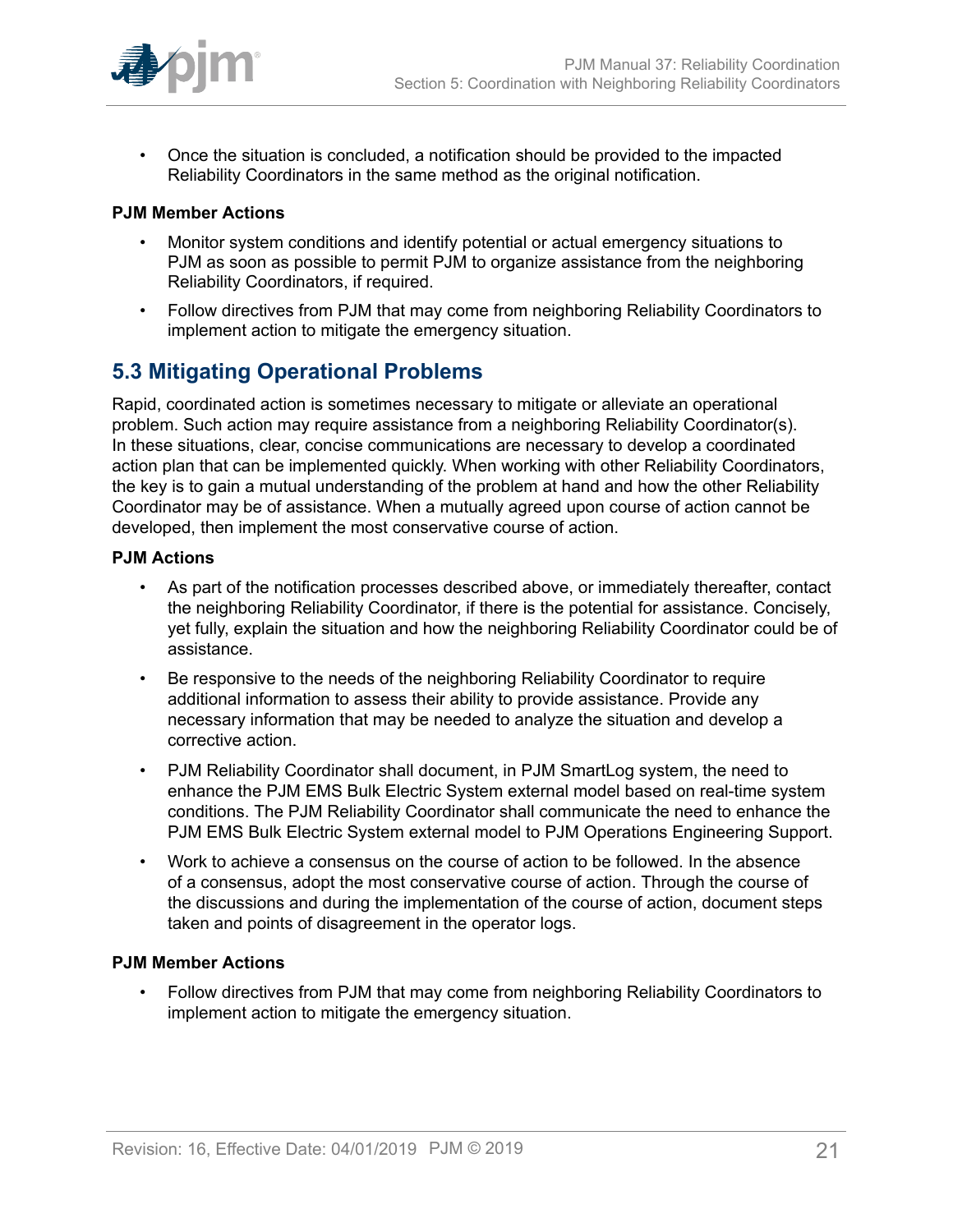

# <span id="page-21-0"></span>**Attachment A: PJM Reliability Plan**



## **Table of Contents**

| Introduction                                            |                |
|---------------------------------------------------------|----------------|
| A. Responsibilities - Authorization                     | $\overline{3}$ |
| B. Responsibilities – Delegation of Tasks               | 3              |
| C. Common Tasks for Next-Day and Current-Day Operations | 4              |
| D. Next-Day Operations                                  | b              |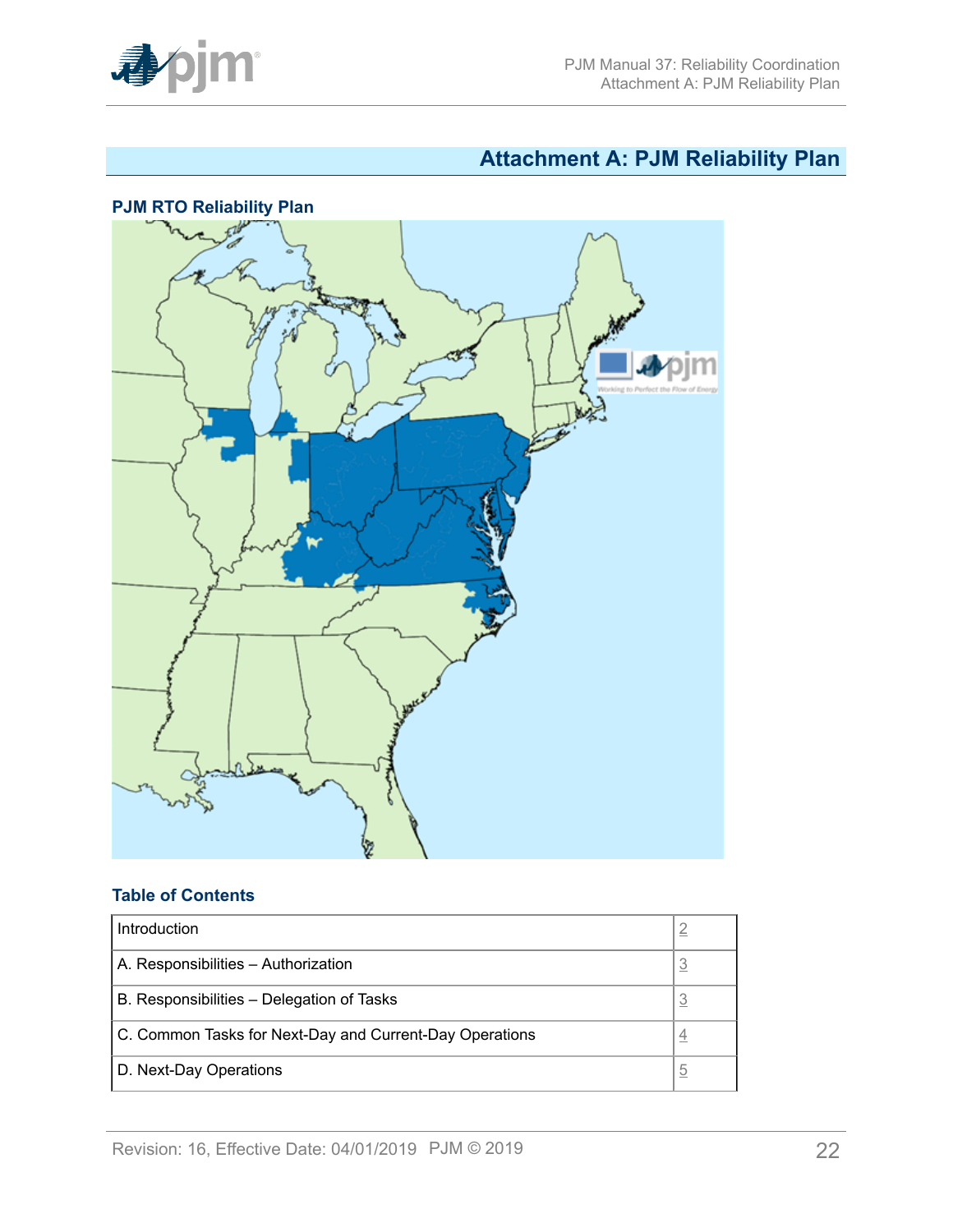

| E. Current-Day Operations                     | 6  |
|-----------------------------------------------|----|
| F. Emergency Operations                       | 10 |
| G. System Restoration                         | 11 |
| H. Coordination Agreements and Data Sharing   | 12 |
| I. Facility                                   | 12 |
| J. Staffing                                   | 13 |
| Appendix A: PJM Governing Documents           | 14 |
| Appendix B: Agreements with External Entities |    |
| Appendix C: PJM Reliability Area Map          | 15 |
| Appendix D: PJM TOs and TOPs                  | 16 |

## <span id="page-22-0"></span>**Introduction**

The North American Electric Reliability Corporation (NERC) requires every Region, subregion, or interregional coordinating group to establish a Reliability Coordinator to provide the reliability assessment and emergency operations coordination for the Balancing Authorities and Transmission Operators within the Regions and across the Regional boundaries.

PJM Interconnection, LLC (PJM) serves as the Reliability Coordinator (RC) for its transmissionowning members. PJM is responsible for regional system reliability, which includes responsibility for both the Bulk Electric System, and lower voltage facilities that have been turned over to PJM for operational control. The PJM functions associated with the reliability of the Bulk Electric System include review and approval of planned facility transmission line outages and generation outages based upon current and projected system conditions, monitoring of real time loading information and calculating post-contingency loadings on the transmission system, administering loading relief procedures, re-dispatch of generation, and ordering curtailment of transactions and/or load. PJM operates a single Balancing Authority (BA) in its footprint and is also responsible for system control performance. PJM reliability procedures and policies are consistent with NERC and Regional Reliability Organization (RRO) Standards. PJM operates in multiple NERC RROs and recognizes each RRO's policies and standards.

## <span id="page-22-1"></span>**A. Responsibilities – Authorization**

1. Authority to Act - PJM is responsible for the reliable operation of the Bulk Electric System within its Reliability Coordination Area in accordance with NERC Standards, Regional policies and standards. PJM's authority to act is derived from a set of agreements all PJM members have executed (See Appendix A). PJM has clear decision-making authority to act and to direct actions taken by its members within its Reliability Coordination Area to preserve the integrity and reliability of the Bulk Electric System.

1.1 PJM has a Wide Area view of its Reliability Coordination Area and neighboring areas that have an impact on PJM's area. PJM has the operating tools, processes and procedures, including the authority, to prevent or mitigate emergency operating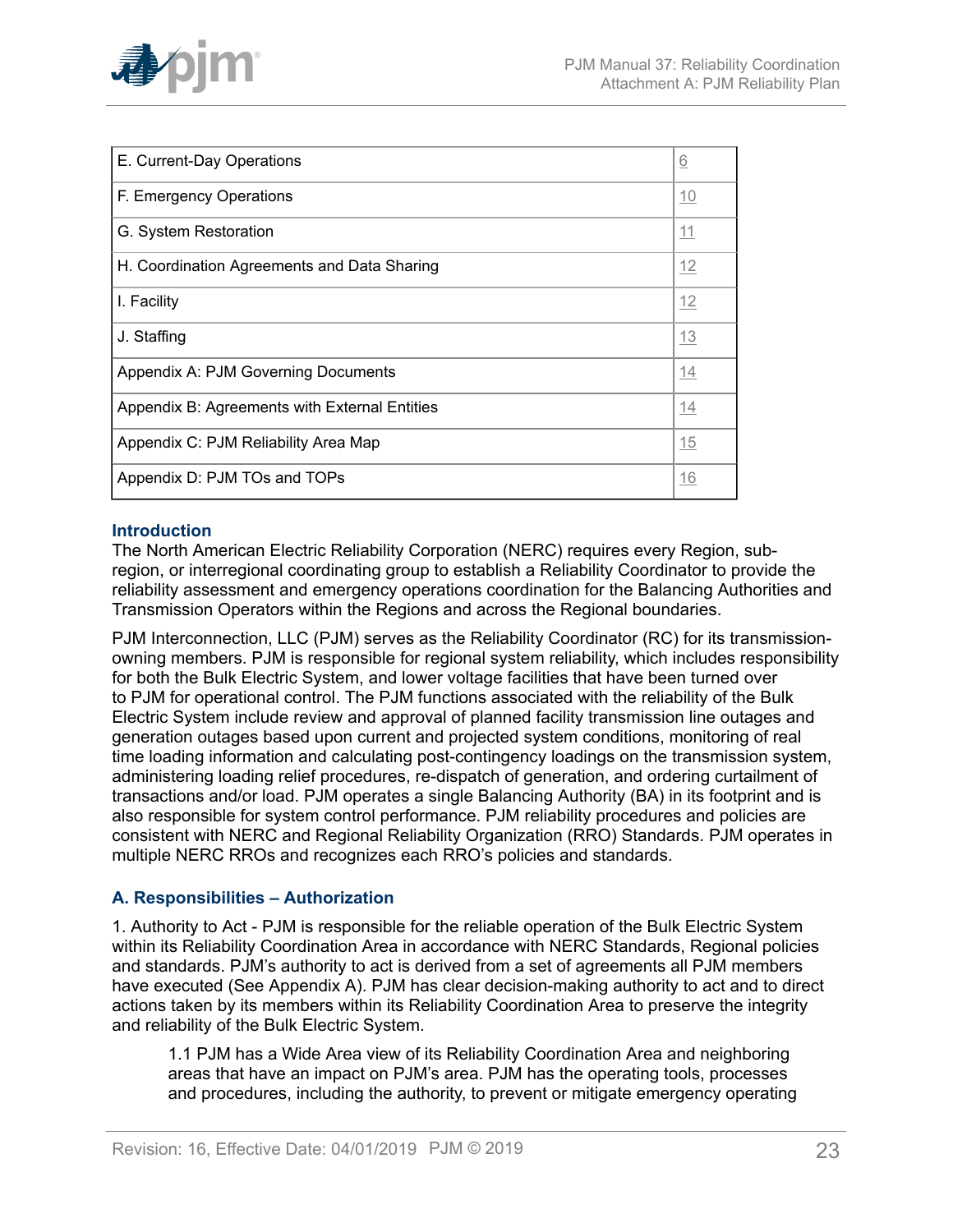

situations in both next-day analysis and during real-time conditions per the NERC Standards and Regional policies and standards, as well as the governing documents listed in Appendix A of this document.

1.2 PJM has clear decision-making authority to act and to direct actions taken by its members within its Reliability Coordination Area to preserve the integrity and reliability of the Bulk Electric System. PJM's responsibilities and authorities, as well as its members' responsibilities, are clearly defined in the governing documents.

1.3 PJM has not delegated any of its Reliability Coordinator responsibilities.

2. Independence - PJM will act in the best interest of ensuring reliability for its Reliability Coordination Area and the Eastern Interconnection before that of any other entity. This expectation is clearly identified in the governing documents (see Appendix A).

3. PJM Operating Instructions Compliance - Per the governing documents (see Appendix A), the PJM local control centers shall carry out required emergency actions as directed by PJM, including the shedding of firm load if required, unless such actions would violate safety, equipment, regulatory, or statutory requirements.

## <span id="page-23-0"></span>**B. Responsibilities – Delegation of Tasks**

PJM has not delegated any Reliability Coordination tasks.

### <span id="page-23-1"></span>**C. Common Tasks for Next-Day and Current-Day Operations**

This section documents how PJM conducts current-day and next-day reliability analysis for its Reliability Coordination Area.

1. Determination of Interconnection Reliability Operating Limits (IROLs) – PJM determines IROLs based on local, regional and inter-regional studies including seasonal assessments and ad hoc studies. The majority of the PJM IROLs are voltage stability interfaces.

During real time operations, PJM calculates the actual flow for the reactive interface IROLs using Transmission Limit Calculator (TLC). TLC uses a state estimator snapshot, calculates a voltage collapse transfer limit, and establishes an operating limit based on a back off from the calculated collapse point. These limits are calculated approximately every 5 minutes using the current system topology and posted to the PJM website in close to real time.

2. Operation to prevent the likelihood of a SOL or IROL violation in another area of the Interconnection and operation when there is a difference in limits – PJM, through the Joint Operating Agreement with other Reliability Coordinator neighbors, coordinates operations to prevent the likelihood of a SOL or IROL in another area. These agreements include data exchange, Available Transfer Capability coordination, and Outage Coordination and are listed in Appendix B.

Local control centers in the PJM Reliability Coordination Area are required to follow directives provided by PJM and operate to NERC Standards to prevent the likelihood that a disturbance, action, or non-action in its Reliability Coordination Area will result in a SOL or IROL violation in another area of the Interconnection. When there is a difference in derived limits, PJM utilizes the most conservative limit until the difference is resolved.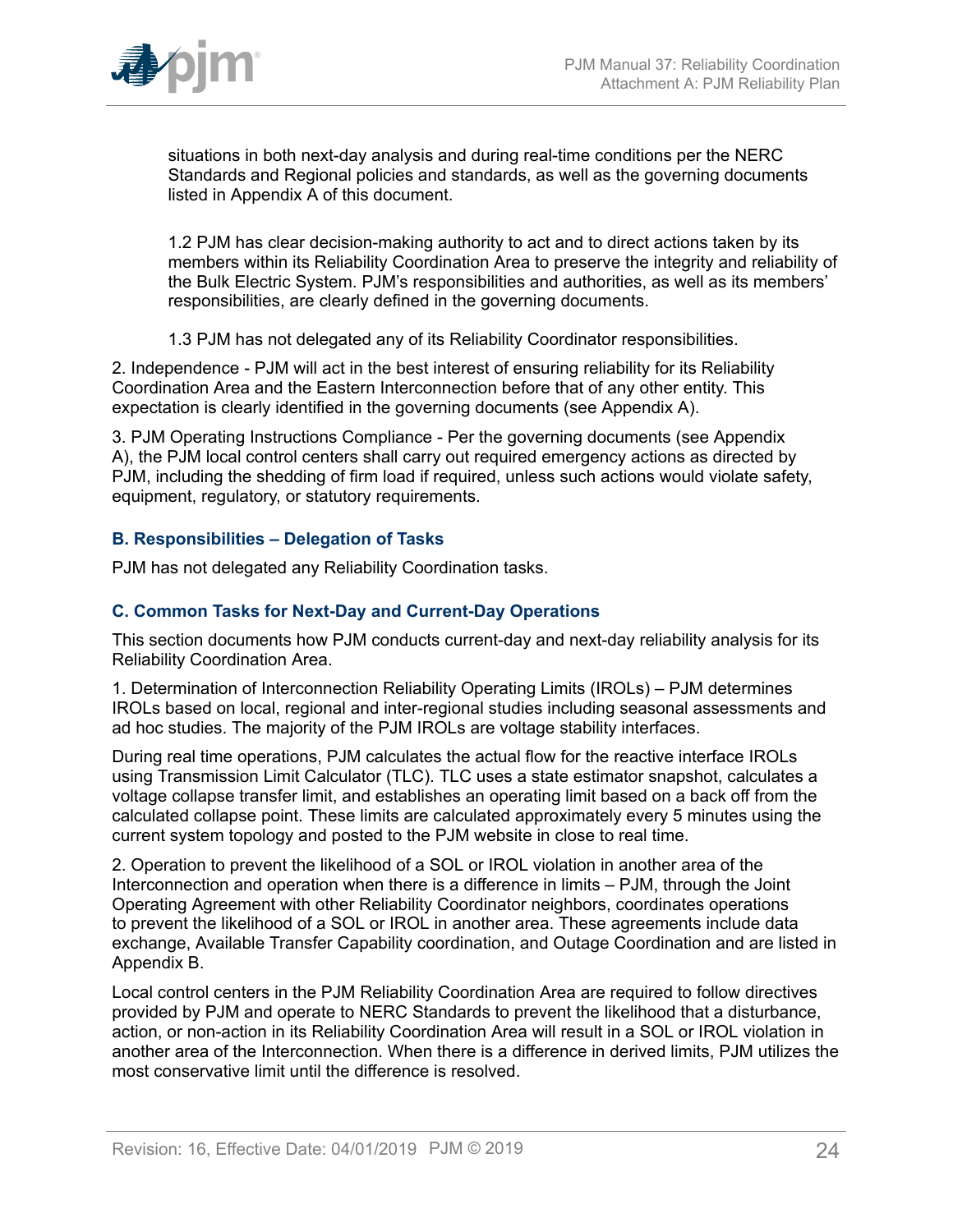

3. Operation under known and studied conditions and re-position without delay and no longer than 30 minutes – PJM ensures entities within its Reliability Coordination Area always operate under known and studied conditions and they return their systems to a secure operating state following contingency events within approved timelines, regardless of the number of contingency events that occur or the status of their monitoring, operating and analysis tools. PJM also ensures its local control centers re-position the system to be within all IROLs following contingencies within 30 minutes.

On a daily basis, PJM conducts next-day security analyses utilizing planned outages, forecasted loads, generation commitment, and expected net interchange. The analyses include contingency analysis and voltage stability analysis on key interfaces. These analyses model peak conditions for the day and are conducted utilizing first contingency (n-1) analysis. Results and mitigation are documented in the Next-Day Security Analysis Report and distributed to PJM staff and neighboring Reliability Coordinators. The Next-Day Security Analysis Report is posted to a secure website available to the PJM local control centers and neighbors. Mitigation plans are formed as needed for potential violations determined in the next day security analysis.

In real time, PJM relies on its telemetry and real-time analysis tools to monitor real time system conditions to identify potential IROL and SOL problems. PJM's operational philosophy is to operate on a pre-contingency basis; that is, to mitigate a simulated overload condition before it occurs.

4. PJM provides transmission service within the PJM Reliability Coordination area. PJM communicates IROLs within its wide-area view and provides updates as needed via reports, morning conference calls, and the ALL-CALL system and real-time via voice and messaging.

5. PJM process for issuing Operating Instructions – PJM uses a number of communications tools for issuing/receiving of Operating Instructions. The primary communications means is the PJM All-Call System (All-Call) which is a dedicated telephone-based system which sends the Operating Instruction / message to all control centers simultaneously and confirms response. In addition, PJM will follow the verbal message with Emergency Procedures messages on its website through a specific application that runs within its Data Viewer tool and as well direct phone contact as necessary.

## <span id="page-24-0"></span>**D. Next Day Operations**

This section documents how PJM conducts next-day reliability analyses for its Reliability Coordination Area.

1. Reliability Analysis and System Studies – PJM conducts next-day reliability analyses for its Area to ensure the Bulk Power System can be operated reliably in normal and post contingency conditions.

On a daily basis, PJM conducts next-day security analyses utilizing known outages, forecasted loads, generation commitment and dispatch, and expected net interchange using the study capability in the PJM EMS. Base case flows on all monitored facilities are compared against the normal rating. Post-contingency flows for all monitored facilities are compared against their emergency rating for all contingencies. Voltage stability analysis is conducted on key critical interfaces to determine a flow limit.

Mitigation plans are formed as needed for potential violations determined in the next day security analysis. Mitigation is of the form of additional generation commitment, system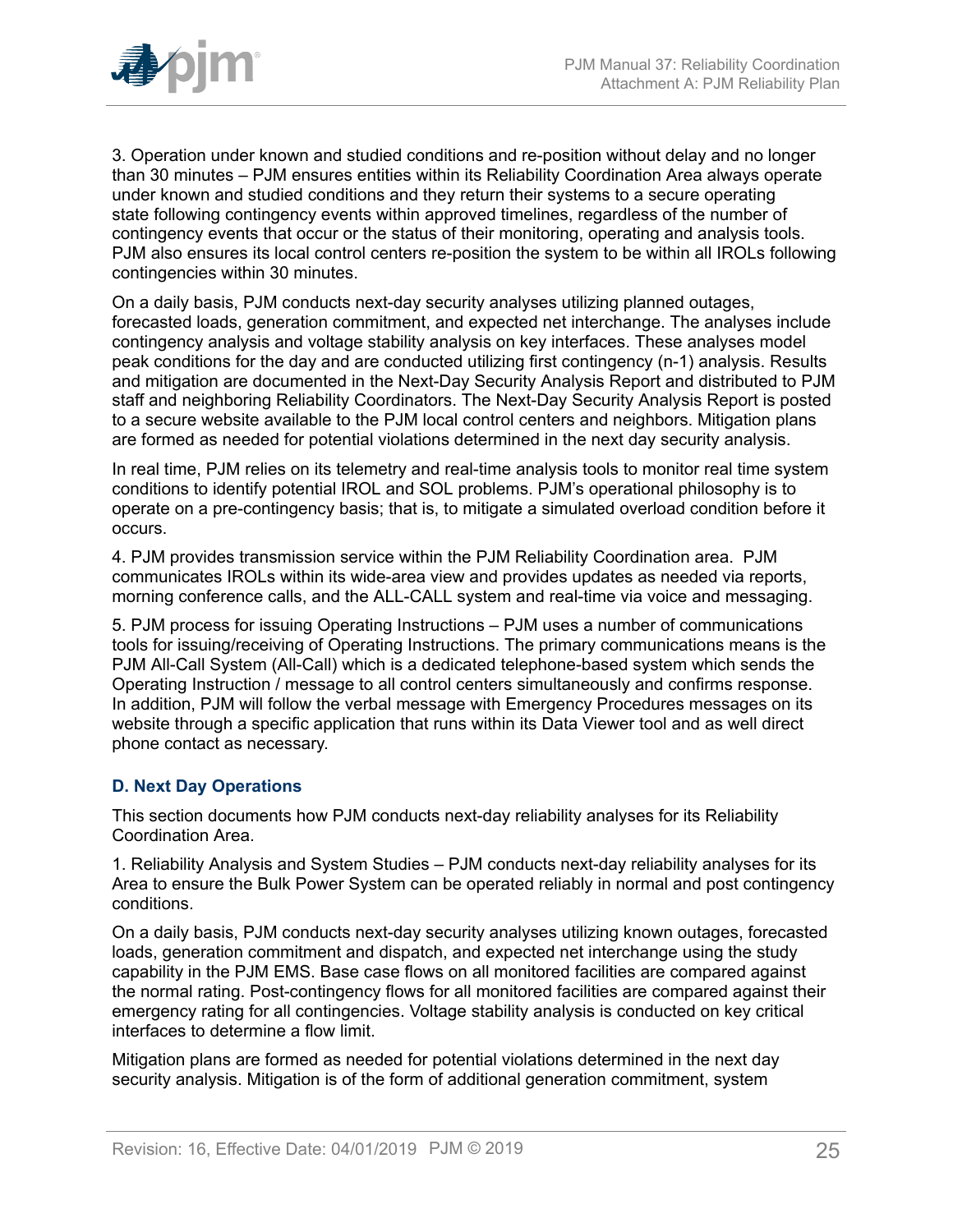

reconfiguration, generation re-dispatch, use of NERC TLR or other local flow mitigation procedures.

2. Information Sharing – Generation Owners and Transmission Owners in the PJM Reliability Coordination Area and neighboring Reliability Coordinator areas provide to PJM all information required for system studies, such as critical facility status, load, generation, Operating Reserve projections, and known interchange transactions.

The entities in the PJM Reliability Coordination Area provide generation and transmission facility statuses to the PJM outage scheduling application (eDART), forecasted loads, operating reserves, and known interchange transactions via e-tags. PJM shares this information via an SDX file every fifteen minutes. For entities outside PJM, SDX files are downloaded and loaded into appropriate systems.

Sharing of Study Results - When conditions warrant or upon request, PJM shares the results of its system studies with the entities within its Reliability Coordination Area and/or with other Reliability Coordinators. Study results for the next day shall be available no later than 15:00 Eastern Prevailing Time, unless circumstances warrant otherwise.

A Next-Day Security Analysis Report is available to PJM and member operations staff and neighboring Reliability Coordinators via secure website. PJM holds daily conference calls with MISO, and others, as necessary, as part of this process.

## <span id="page-25-0"></span>**E. Current Day Operations**

This section documents how PJM conducts current-day reliability analyses for its Reliability Coordination Area.

1. PJM uses a suite of real time network analysis tools to continuously monitor all Bulk Power System facilities, including sub-transmission information as needed, within the PJM Reliability Coordination Area and adjacent areas, as necessary, to ensure, at any time, PJM is able to determine any potential SOL and IROL violations within its Reliability Coordination Area.

PJM utilizes a state estimator and real-time contingency analysis as the primary tool to monitor facilities. The state estimator model includes all BES as well as facilities, generally 69 kV and above, in the PJM Reliability Coordination Area. The model also has extensive representation of neighboring facilities in order to provide an effective wide-area view. This model is updated quarterly and may be updated on demand for emergencies.

Real Time Contingency Analysis (RTCA) is performed on contingencies utilizing the state estimator model approximately every 1-2 minutes. Contingencies include all PJM Reliability Coordination Area equipment which has been turned over to PJM for operational control, and neighboring contingencies that would impact PJM Reliability Coordination Area facilities.

In order to continuously monitor its reactive interfaces, PJM uses a real time calculation tool named Transmission Limit Calculator (TLC). TLC takes a state estimator snapshot and calculates a voltage collapse equivalent flow for the interface, based on current real time telemetry and topology. A back off flow is established to prevent operating to an actual voltage collapse, and PJM operates to maintain flows below this limit.

SCADA alarming is utilized to alert PJM of any actual low or high voltages or facilities loaded beyond their normal or emergency limits.

In addition to the above applications, PJM utilizes a dynamically updated transmission overview display to maintain a wide area view. All transmission facilities 500 kV and above are depicted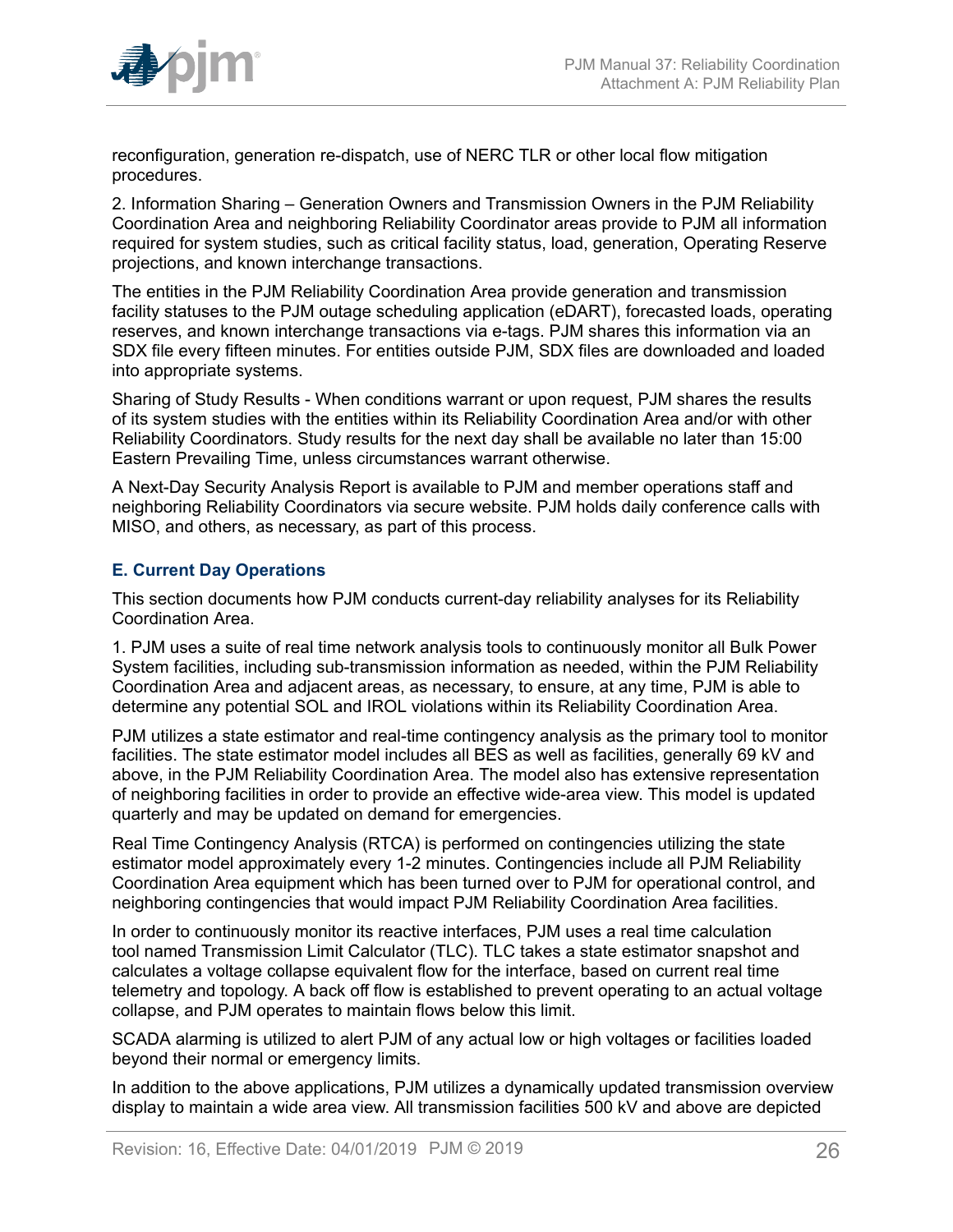

on the overview with flows (MW and MVAR), indication of facilities out of service, high and low voltage warning and alarming. For more detailed monitoring, bus level one-line diagrams are utilized for station level monitoring and information. The one-line diagrams are populated with the real time telemetered information as well as the state estimated solution.

1.1 PJM notifies neighboring Reliability Coordinators of operational concerns (e.g. declining voltages, excessive reactive flows, or an IROL violation) that it identifies within the neighboring Reliability Coordination Area via direct phone calls, conference calls, NERC hotline calls, and/or RCIS messages. PJM has joint operating agreements with neighboring Reliability Coordinators that are listed in Appendix B. PJM directs actions to provide emergency assistance to all Reliability Coordination neighbors, during declared emergencies, which is required to mitigate the operational concern to the extent that the same entities are taking in kind steps and the assistance would be effective.

2. PJM maintains awareness of the status of all current critical facilities whose failure, degradation or disconnection could result in an SOL or IROL violation within its Reliability Coordination Area via State Estimator, RTCA, SCADA alarming, and transmission displays. PJM is aware of the status of any facilities that may be required to assist Reliability Coordination Area restoration objectives via these same displays and tools.

3. PJM is continuously aware of conditions within its Reliability Coordination Area, and includes real time information in its reliability assessments via automatic updates to the state estimator, TLC, and transmission displays. PJM monitors its Reliability Coordination Area parameters, including the following:

3.1 Current status of Bulk Power System elements (transmission or generation including critical auxiliaries) such as Automatic Voltage Regulators, Remedial Action Schemes (RAS), and system loading are monitored by state estimator, RTCA, SCADA Alarming, and transmission displays. PJM members are required to report to PJM when Automatic Voltage Regulators are not in-service or status changes of RAS.

3.2 Current pre-contingency element conditions (voltage, thermal, or stability) are monitored by state estimator, SCADA Alarming, TLC, and transmission displays.

3.3 Current post- contingency element conditions (voltage, thermal, or stability) are monitored by RTCA, TLC, and transmission displays.

3.4 System real reserves are monitored versus what is required in EMS. Reactive reserves versus what is required are monitored via monitoring adequacy of calculated post-contingent steady state voltages versus voltage limits, voltage stability interfaces against limits, and reactive reserves versus required for defined zones. Reactive Reserve Checks are made as needed when reactive reserves in real-time indicate lower than expected.

3.5 Capacity and energy adequacy conditions are determined Day Ahead (DA) and monitored real time in accordance with our Market Processes to maintain the required levels of reserves.

3.6 Current ACE, System Frequency and BAAL are displayed in trend charts to the PJM Generation Dispatcher.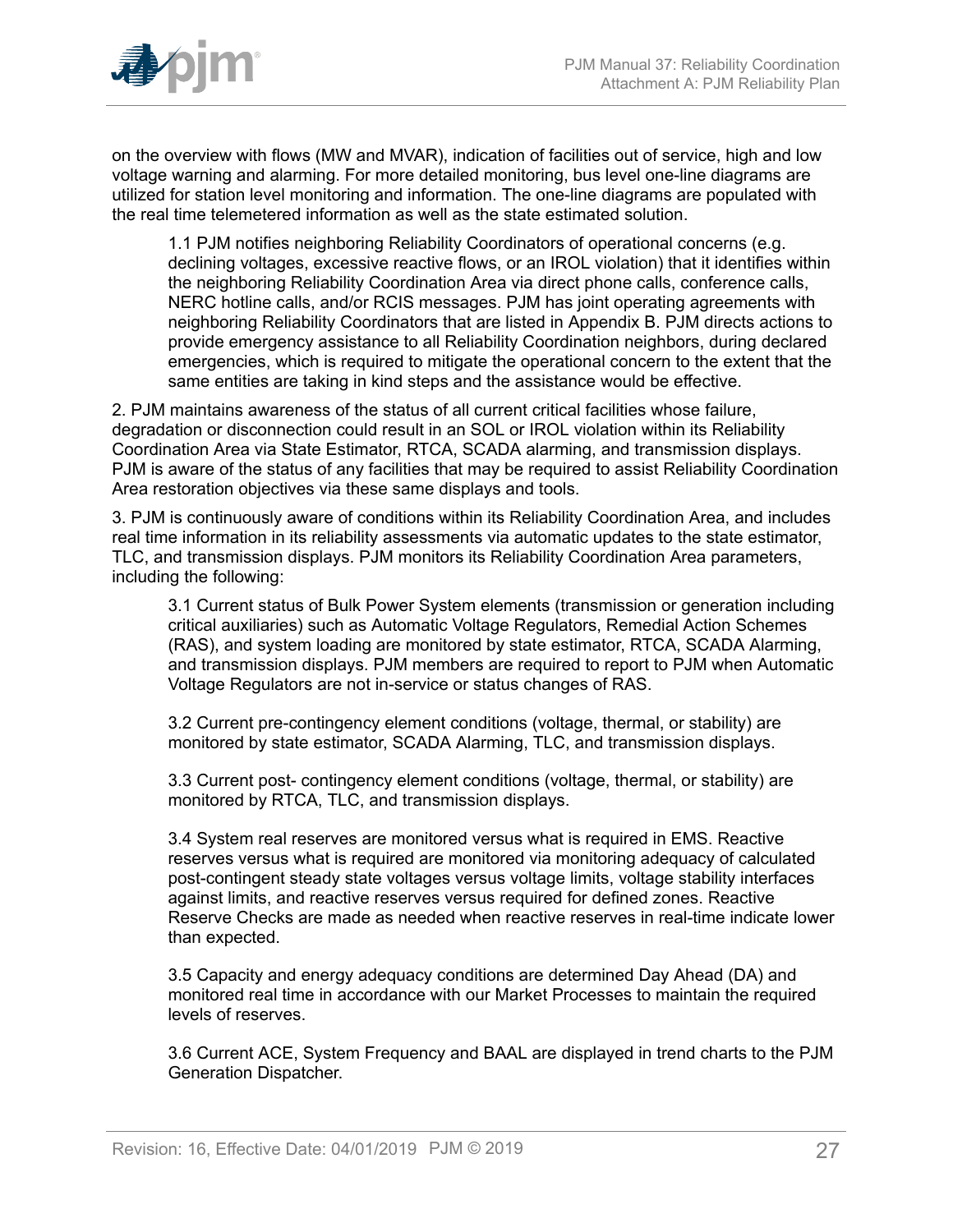

3.7 Current local procedures, such as operating procedures, are monitored and coordinated with local control centers and implementation documented in the PJM logs. TLR procedures in effect are monitored via the NERC Interchange Distribution Calculator, and also documented on the PJM logs.

3.8 Generation dispatch is performed for the PJM Balancing Authority Area by the PJM Generation Dispatcher using the Security Constrained Economic Dispatch (SCED) application, which is a single economic constraint controlled dispatch for the entire PJM RTO area.

3.9 Planned transmission or generation outages are reported to PJM via the eDART application. In the PJM EMS, any current Transmission Facility outages which are not associated with an eDART ticket, such as unplanned outages, will automatically create an eDART ticket.

3.10 Contingency Events are monitored by state estimator, RTCA, SCADA Alarming, and transmission displays. Local control centers report Contingency Events on nonmonitored facilities to PJM.

4. PJM monitors Bulk Power System parameters that may have significant impacts upon its Reliability Coordination Area and neighboring Reliability Coordination areas with respect to:

4.1 PJM maintains awareness of all Interchange Transactions that wheel-through, source, or sink in its Reliability Coordination Area via NERC E-tags and NERC IDC displays. Interchange Transaction information is made available to all Reliability Coordinators via NERC E-tags. PJM monitors internal transactions in its market area via the PJM ExSchedules application.

4.2 PJM evaluates and assesses any additional Interchange Transactions that would violate IROL or SOLs by using the NERC IDC as a look-ahead tool. As flows approach their IROL or SOLs, PJM evaluates the incremental loading next-hour transactions would have on the SOLs or IROLs and determines if action needs to be taken to prevent an SOL or IROL violation. PJM has the authority to direct all actions necessary and may utilize all resources to address a potential or actual IROL violation up to and including load shedding. PJM has EMS displays, including the reactive interface limits screen that is designed so the operators can watch and monitor specific IROL limits.

4.3 PJM monitors Operating Reserves versus each Regional requirement to ensure the required amount of Operating Reserves is provided and available as required to meet NERC Control Standards via EMS and meet the Regional obligation. If necessary, PJM will commit additional reserves including obtaining assistance from neighbors.

4.4 PJM identifies the cause of potential or actual SOL or IROL violations via analysis of state estimator results, RTCA results, SCADA Alarming of outages, TLC results, transmission displays of changes, and Interchange Transaction impacts. PJM will initiate control actions including transmission reconfiguration, generation re-dispatch, or emergency procedures to relieve the potential or actual IROL violation without delay, and no longer than 30 minutes. PJM is authorized to direct utilization of all resources, including load shedding, to address a potential or actual IROL violation. PJM will not solely rely on the NERC TLR procedure to mitigate an IROL violation.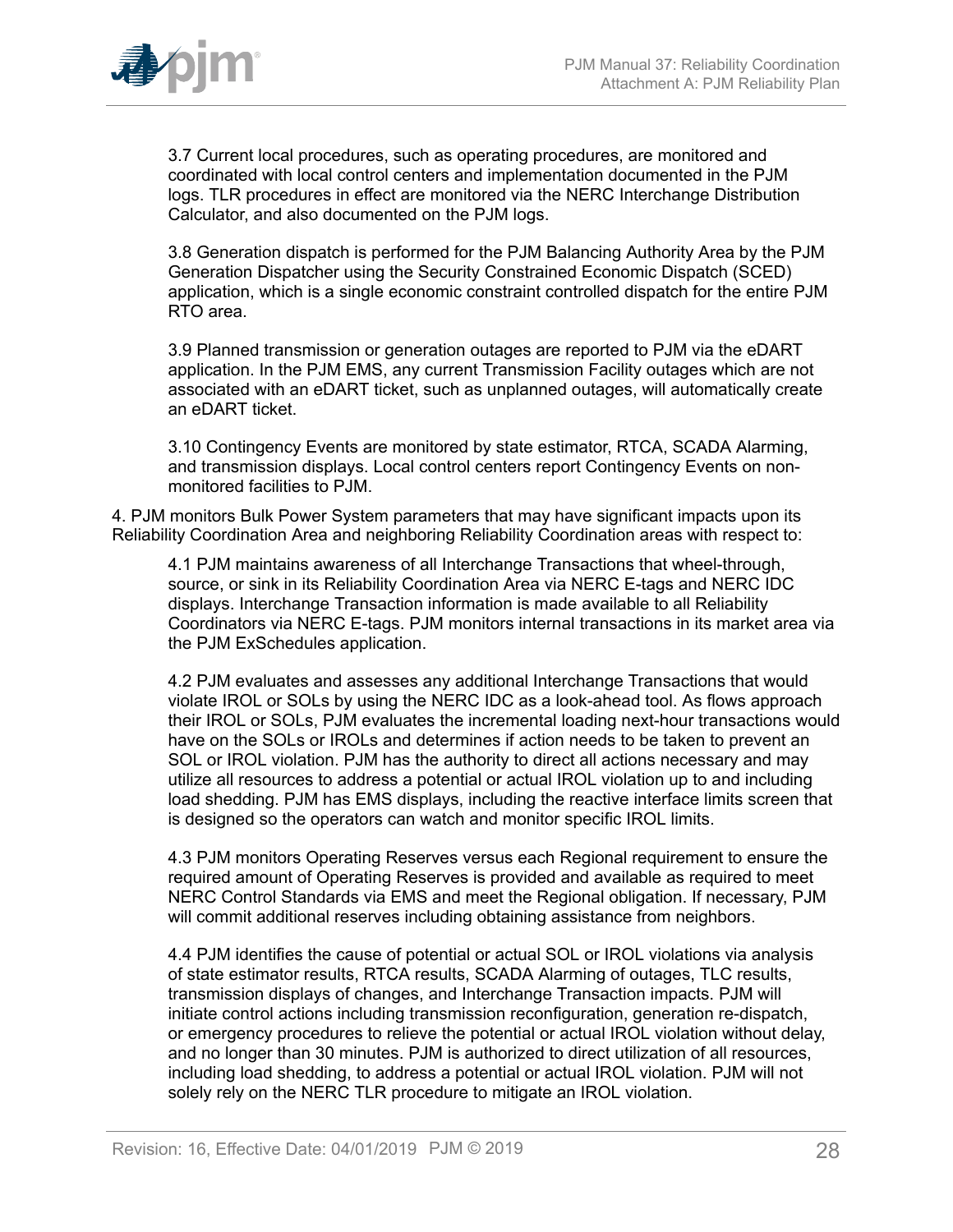

4.5 PJM complies with the start and end times for time error corrections as communicated by the Time Monitor. PJM communicates Geo-Magnetic Disturbance forecast information to local control centers and Generation Operators via the All-Call System and the Emergency Procedures webpage. PJM will assist in development of any required response plan and may move to conservative operating mode to mitigate impacts as needed.

4.6 PJM participates in NERC Hotline discussions, assists in the assessment of reliability of the Regions and the overall interconnected system, and coordinates actions in anticipated or actual emergency situations. PJM will disseminate this information via the All-Call system or individual phone calls.

4.7 PJM monitors system frequency and ACE via trend graph. If the BAAL is outside of the acceptable range, the PJM Regulation will be manually adjusted, if necessary, to utilize the support resources for frequency mitigation. PJM will utilize all resources, including firm load shedding, to relieve the emergent condition.

4.8 PJM coordinates with other Reliability Coordinators and its Generation Operators and local control centers, as needed, on the development and implementation of action plans to mitigate potential or actual SOL, IROL, BAAL or DCS violations. PJM coordinates pending generation and transmission maintenance outages with other Reliability Coordinators and its Generation Operators and local control centers, as needed and within code of conduct requirements, real time via telephone and next-day per the PJM outage scheduling process.

4.9 PJM will assist or request assistance as the Balancing Authority Operator for the RTO from neighboring Reliability Coordinators via the Energy Emergency Alert (EEA) notification process and will conference parties together as appropriate.

4.10 PJM monitors its ACE to identify the sources of problems contributing to frequency, time error, or inadvertent interchange and directs corrective actions per 4.7 above.

4.11 The local control centers within PJM's Reliability Area inform PJM of all changes in status of Remedial Action Schemes (RAS), including any degradation or potential failure to operate, as expected by the local control center. PJM factors these RAS changes into its reliability analyses and updates its contingency definitions as appropriate.

5. PJM issues alerts, as appropriate, to local control centers via the All-Call system, individual phone calls, when it foresees a transmission problem (such as an SOL or IROL violation, loss of reactive reserves, etc.) within its Reliability Area that requires notification. PJM issues alerts, as appropriate, to all Reliability Coordinators via the Reliability Coordinator Information System when it foresees a transmission problem (such as an SOL or IROL violation, loss of reactive reserves, etc.) within its Reliability Area that requires notification.

6. PJM confirms reliability assessment results via analyzing results of state estimator/RTCA, and discussions with local control centers and neighboring Reliability Coordinators. PJM identifies options to mitigate potential or actual SOL or IROL violations via examining existing operating procedures, system knowledge, and power flow analysis to identify and implement only those actions as necessary as to always act in the best interests of the interconnection.

## <span id="page-28-0"></span>**F. Emergency Operations**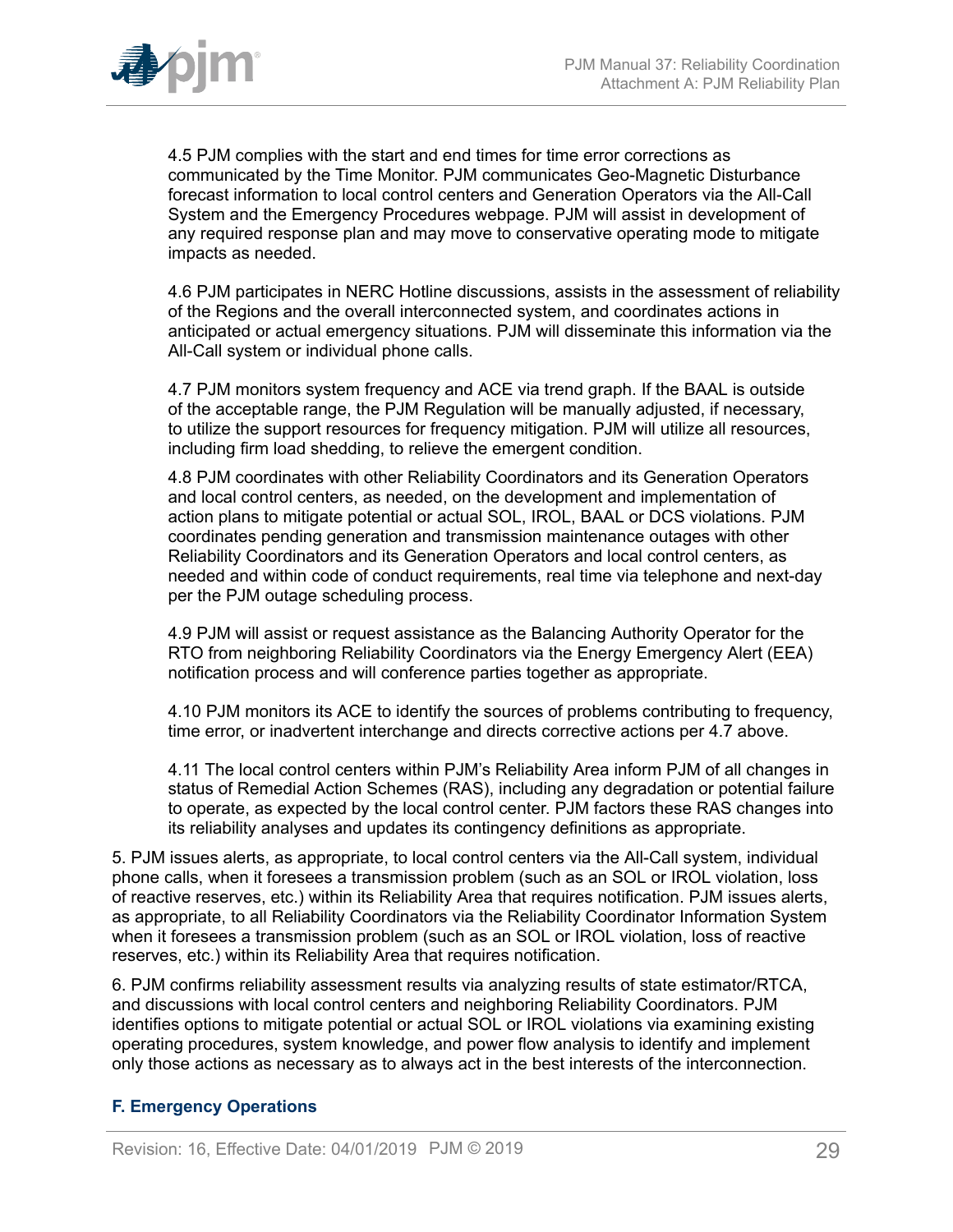

1. PJM utilizes PJM Manual M-13, Emergency Operations, to direct its Members to return the transmission system to within IROL or SOL limits as soon as possible, but no longer than 30 minutes. This procedure includes the actions (e.g. reconfiguration, re-dispatch or load shedding) PJM will direct until relief requested by the TLR process is achieved.

2. PJM utilizes PJM Manual M-13, Emergency Operations, when it determines IROL violations are imminent. PJM Emergency Operations documents the processes and procedures PJM follows when directing the re-dispatch of generation, reconfiguring transmission, managing Interchange Transactions, or reducing system demand to mitigate the IROL violation to return the system to a reliable state. PJM coordinates its alert and emergency procedures with other Reliability Coordinators via joint operating agreements listed in Section H.

3. PJM directs actions in the event the loading of transmission facilities progresses to or is projected to progress to an SOL or IROL violation.

3.1 PJM directs reconfiguration and re-dispatch within its market area as needed to prevent or relieve SOL or IROL violations. PJM will not rely on or wait for NERC TLR to relieve IROL violations. PJM will implement NERC TLR if doing so will provide additional relief. PJM will adhere to the NERC TLR congestion report instructions including curtailing transactions and re-dispatching for market flow.

3.2 PJM utilizes market-to-market re-dispatch for its market area for reciprocally coordinated flowgates with MISO and NYISO per the Congestion Management Process (see Appendix B). PJM also coordinates flowgate limits and monitors flows on facilities within TVA, Duke, Progress Energy and other RC areas in order to maintain reliable operation.

3.3 PJM uses market re-dispatch, in conjunction with NERC TLR per the NERC IDC congestion relief report.

3.4 PJM complies with the provisions of the NERC TLR by curtailing Interchange Transactions and re-dispatching for market flow per the NERC IDC congestion relief report.

3.5 PJM will direct reconfiguration, re-dispatch for market areas, and NERC TLR reductions to relieve facilities as necessary. PJM will not rely on NERC TLR as an emergency action.

4. PJM monitors its ACE, and directs action to assist in maintaining system frequency to return within BAAL limits as appropriate.

5. PJM utilizes PJM Manual M-13, Emergency Operations, to mitigate an energy emergency within its Reliability Coordination Area. PJM will provide assistance to other Reliability Coordinators per its respective joint operating agreement listed in Appendix B.

6. PJM utilizes PJM Manual M-13, Emergency Operations, when it, or a Reserve-Sharing Group, or a Load-Serving Entity within its Reliability Coordination Area is experiencing a potential or actual Energy Emergency. PJM Emergency Operations document the processes and procedures PJM uses to mitigate the emergency condition, including a request for emergency assistance if required.

7. PJM also drills at least annually with its members on Emergency procedures.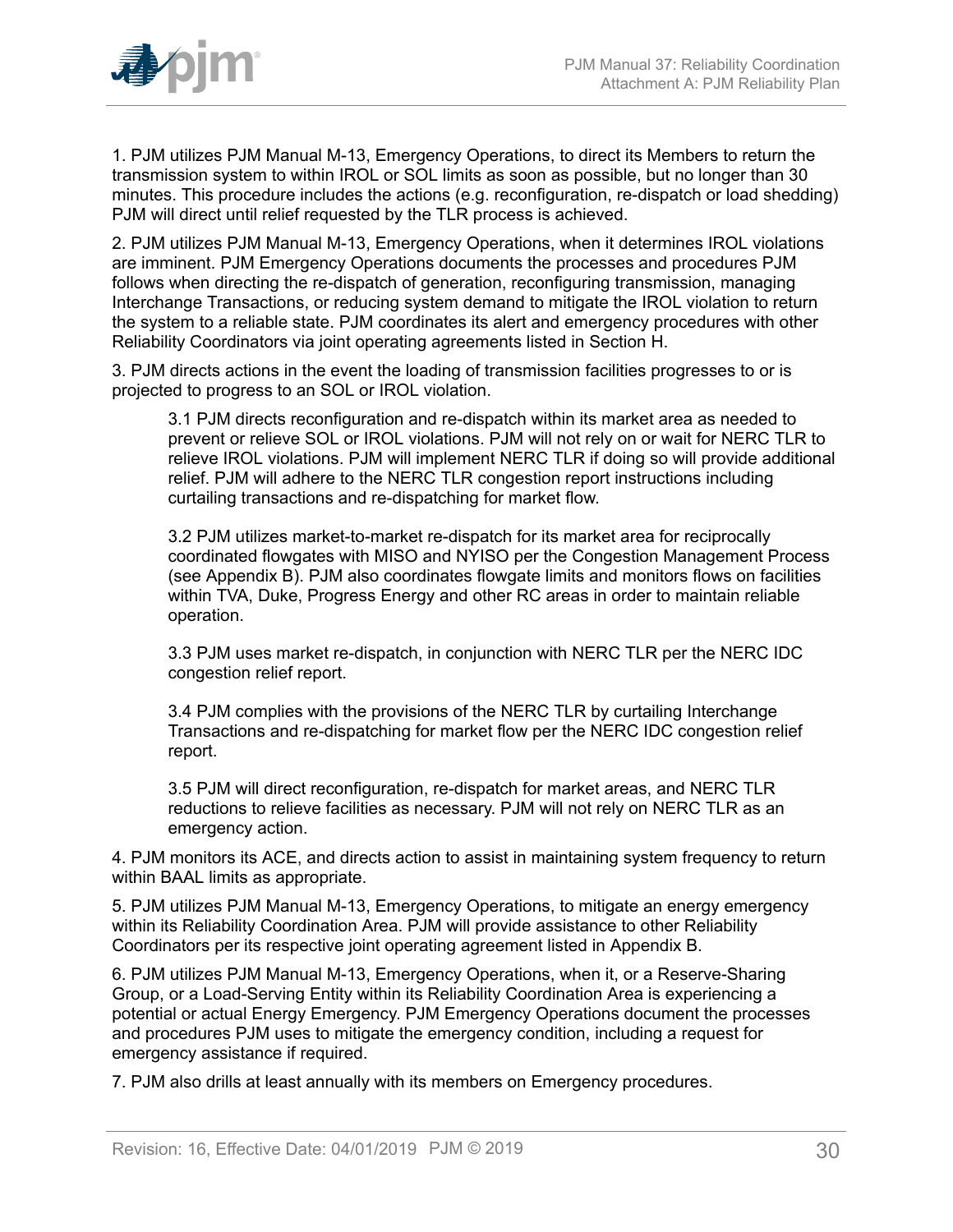

## <span id="page-30-0"></span>**G. System Restoration**

1. Knowledge of PJM Transmission Owner Restoration Plans – PJM is aware of each transmission owner Restoration Plan and has a written copy of each plan. During system restoration, PJM monitors restoration progress and acts to coordinate any needed assistance. PJM may direct the restoration activities, depending on system conditions.

2. PJM Restoration Plan – The PJM Restoration Procedures are contained in PJM Manual M-36, System Restoration. PJM takes action to restore normal operations once an operating emergency has been mitigated in accordance with its Restoration Plan. This Restoration Plan is drilled at least annually.

3. Dissemination of Information – PJM serves as the primary contact for disseminating information regarding restoration to neighboring Reliability Coordinators and members not immediately involved in restoration.

PJM approves, communicates and coordinates the re-synchronizing of major system islands or synchronizing points, so as not to cause a burden on member or adjacent Reliability Coordination Areas.

#### <span id="page-30-1"></span>**H. Coordination Agreements and Data Sharing**

#### 1. Coordination Agreements: See Appendix B

2. Data Sharing – PJM determines the data requirements to support its reliability coordination tasks and requests such data from members or adjacent Reliability Coordinators. PJM provides for data exchange with local control centers and adjacent Reliability Coordinators via a secure network. PJM members provide data to PJM via ICCP. PJM provides data to entities outside PJM via direct links and Eastern Interconnection Data Sharing Network (EIDSN).

## <span id="page-30-2"></span>**I. Facility**

1. PJM performs the Reliability Coordinator function at the PJM Headquarters in Valley Forge, PA along with the PJM Milford control center in Milford Township, PA. The Valley Forge and Milford offices have the necessary voice and data communication links to appropriate entities within PJM to perform their responsibilities. These communication facilities are staffed and available to act in addressing a real-time emergency condition.

2. Adequate Communication Links – PJM maintains satellite phones, cellular phones, and redundant, diversely routed telecommunications circuits. There is also a video link between the Valley Forge and Milford Control Rooms.

3. Multi-directional Capabilities – PJM has multi-directional communications capabilities with its members, and with neighboring Reliability Coordinators, for both voice and data exchange to meet reliability needs of the Interconnection.

4. Real-time Monitoring – PJM has detailed real-time monitoring capability of its Reliability Coordination Area and all first tier companies surrounding the PJM Reliability Coordination Area to ensure potential or actual System Operating Limit of Interconnection Reliability Operating Limit violations are identified.

PJM monitors BES elements (generators, transmission lines, buses, transformers, breakers, etc.) that could result in SOL or IROL violations within its Reliability Coordination Area. PJM monitors both real and reactive power system flows, and operating reserves, and the status of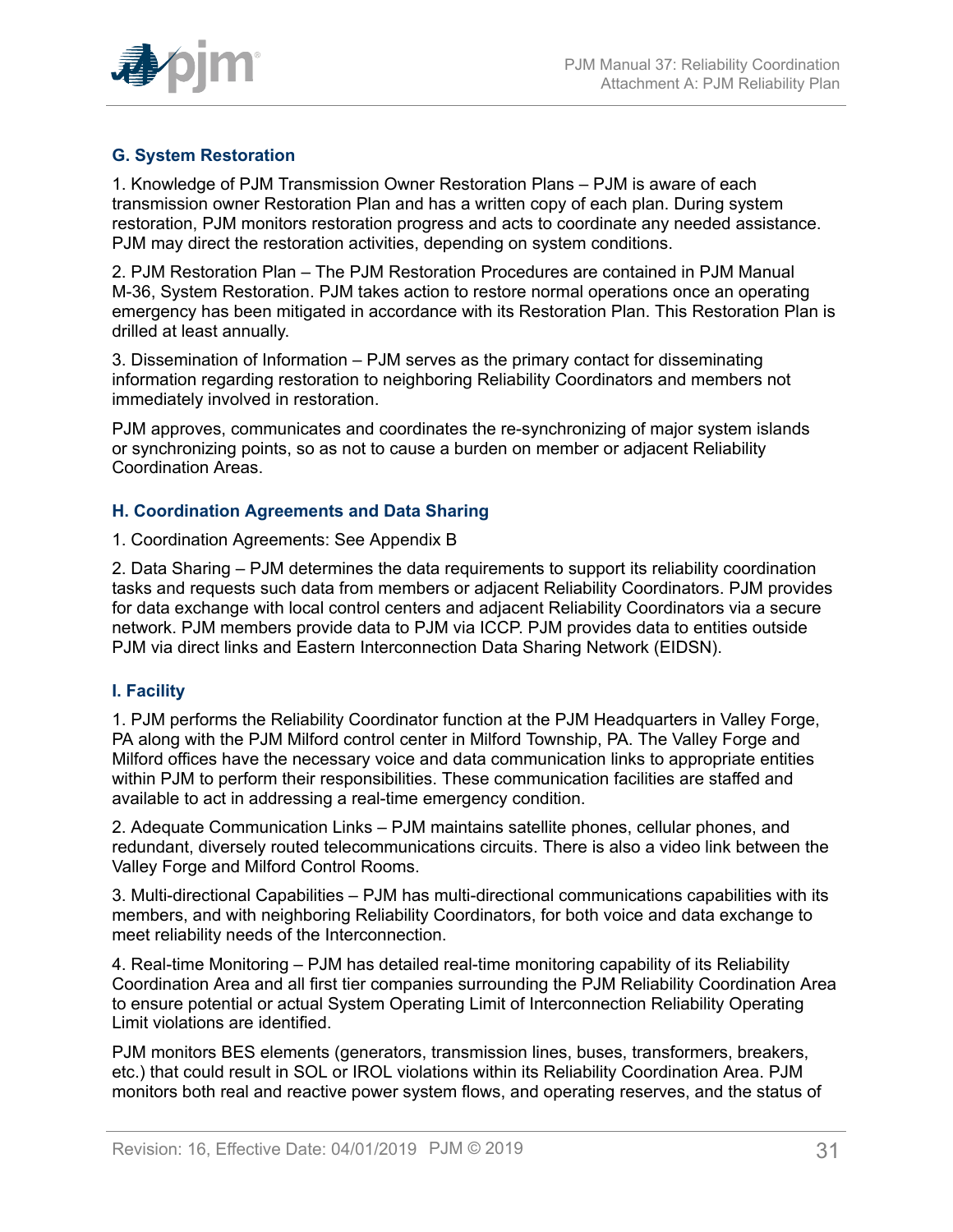

the Bulk Power System elements that are, or could be, critical to SOLs and IROLs and system restoration requirements within its Reliability Coordination Area.

5. Study and Analysis Tools

PJM has adequate analysis tools, including state estimation, pre- and post-contingency analysis capabilities (thermal, stability, and voltage), and wide-area overview displays. PJM has detailed monitoring capability of the PJM Reliability Area and sufficient monitoring capability of the surrounding Reliability Areas to ensure potential reliability violations are identified. PJM continuously monitors key transmission facilities in its area in conjunction with the Members monitoring of local facilities and issues.

PJM ensures SOL and IROL monitoring and derivations continue if the main monitoring system is unavailable. PJM has backup facilities that shall be exercised if the main monitoring system is unavailable.

The systems utilized by PJM include:

- State Estimator and Contingency Analysis
- Status and Analog Alarming
- Overview Displays of PJM Transmission System via Wallboard
- One line diagrams for entire PJM Transmission System
- Dispatch Interactive Map Application (DIMA)
- Transmission Limit Calculator (TLC)
- Voltage Stability Analysis (VSA)
- Transient Stability Analysis (TSA)
- ExSchedules
- Security Constrained Economic Dispatch (SCED)
- Dispatcher Management Tool (DMT)
- Intelligent Event Processor (IEP)

PJM utilizes these tools, which provide information that is easily understood and interpreted by PJM operating personnel. Alarm management is designed to classify alarms in priority for heightened awareness of critical alarms.

PJM controls its Reliability Coordinator analysis tools, including approvals for planned maintenance. PJM has procedures in place to mitigate the effects of analysis tool outages.

## <span id="page-31-0"></span>**J. Staffing**

1. Staff Adequately Trained and NERC Certified – The 24 x 7 PJM shift operations team is composed as follows:

- 1 Shift Supervisor\*
- 2 Generation Dispatchers\*
- 4 Master Dispatchers\* responsible for Transmission Dispatch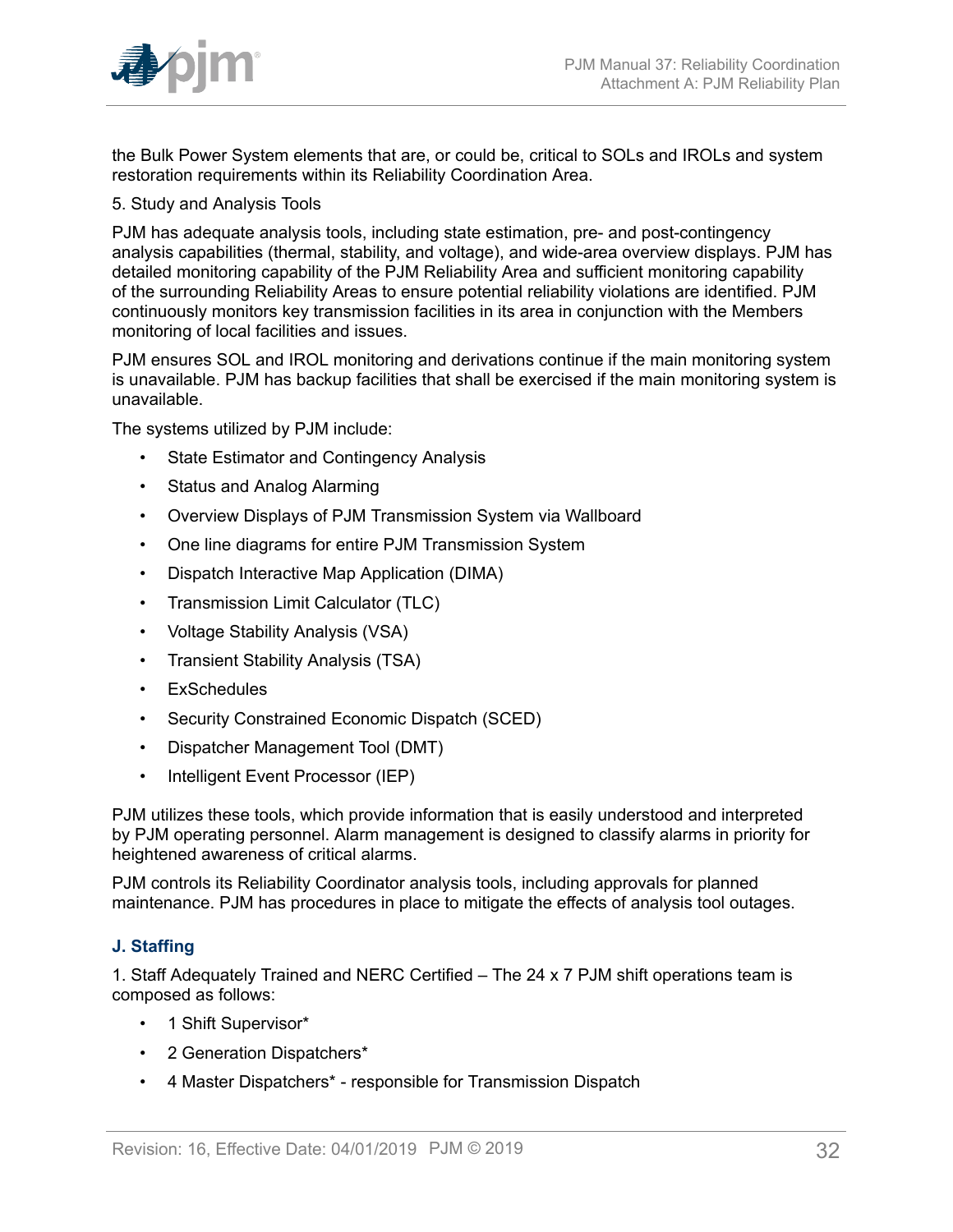

• 1 Master Coordinator

In addition, one or more Reliability Engineers\* are on shift from 5:00 AM to 12:00 midnight, 7 days per week.

\*All people in these positions possess the NERC Reliability Coordinator certification<sup>1</sup>.

- Positions that have the primary responsibility, either directly or through communications with others, for the real-time operation of the interconnected Bulk Electric System.
- Positions directly responsible for complying with NERC and RRO Standards.

Each week, one of the shift teams is assigned to training. The training program consists of a set curriculum which includes tests each person must successfully complete. At a minimum, each person must complete 32 hours per year of training and drills using realistic simulations of system emergencies, in addition to other training required to maintain qualified operation personnel.

2. Comprehensive Understanding – PJM operating personnel have an extensive understanding of the transmission system within the PJM Reliability Coordination Area, including the operating staff, operating practices and procedures, restoration priorities and objectives, outage plans, equipment capabilities, and operational restrictions.

PJM operating personnel place particular attention on SOLs and IROLs and inter-tie facility limits. PJM ensures protocols are in place to allow PJM operating personnel to have the best available information at all times.

PJM's System Operators are trained to perform their duties, both at entry level and in continuous training status. Successful completion of both written and simulator tests are required for each progression step in the control room job family. A Learning Management System is used to track the status of each operator's progress. In addition to the above training, PJM conducts other training sessions PJM System Operators are expected to complete.

3. Standards of Conduct – PJM is independent of the merchant function. PJM does not pass transmission information or data to any wholesale merchant function or retail merchant function that is not made available simultaneously to all such wholesale merchant functions. An officer of PJM has signed the NERC Reliability Coordinators Standards of Conduct. Every PJM employee, not just the operating staff, has completed training on PJM's Standards of Conduct. Refresher training on PJM's Standards of Conduct is conducted annually. Training records are maintained.

## <span id="page-32-0"></span>**APPENDIX A: PJM Governing Documents**

PJM Operating Agreement:<http://pjm.com/media/documents/merged-tariffs/oa.pdf>

PJM Open Access Transmission Tariff: <http://pjm.com/media/documents/merged-tariffs/oatt.pdf>

#### <span id="page-32-1"></span>**APPENDIX B: Agreements with External Entities**

Joint Operating Agreement between the Midcontinent Independent System Operator, Inc. and PJM Interconnection, L.L.C.: <http://pjm.com/media/documents/merged-tariffs/miso-joa.pdf>

Joint Reliability Coordination Agreement among and between PJM Interconnection, L.L.C., and Tennessee Valley Authority: [http://www.pjm.com/~/media/documents/agreements/joint-reliability](http://www.pjm.com/~/media/documents/agreements/joint-reliability-coordination-agreement-miso-pjm-tva.ashx)[coordination-agreement-miso-pjm-tva.ashx](http://www.pjm.com/~/media/documents/agreements/joint-reliability-coordination-agreement-miso-pjm-tva.ashx)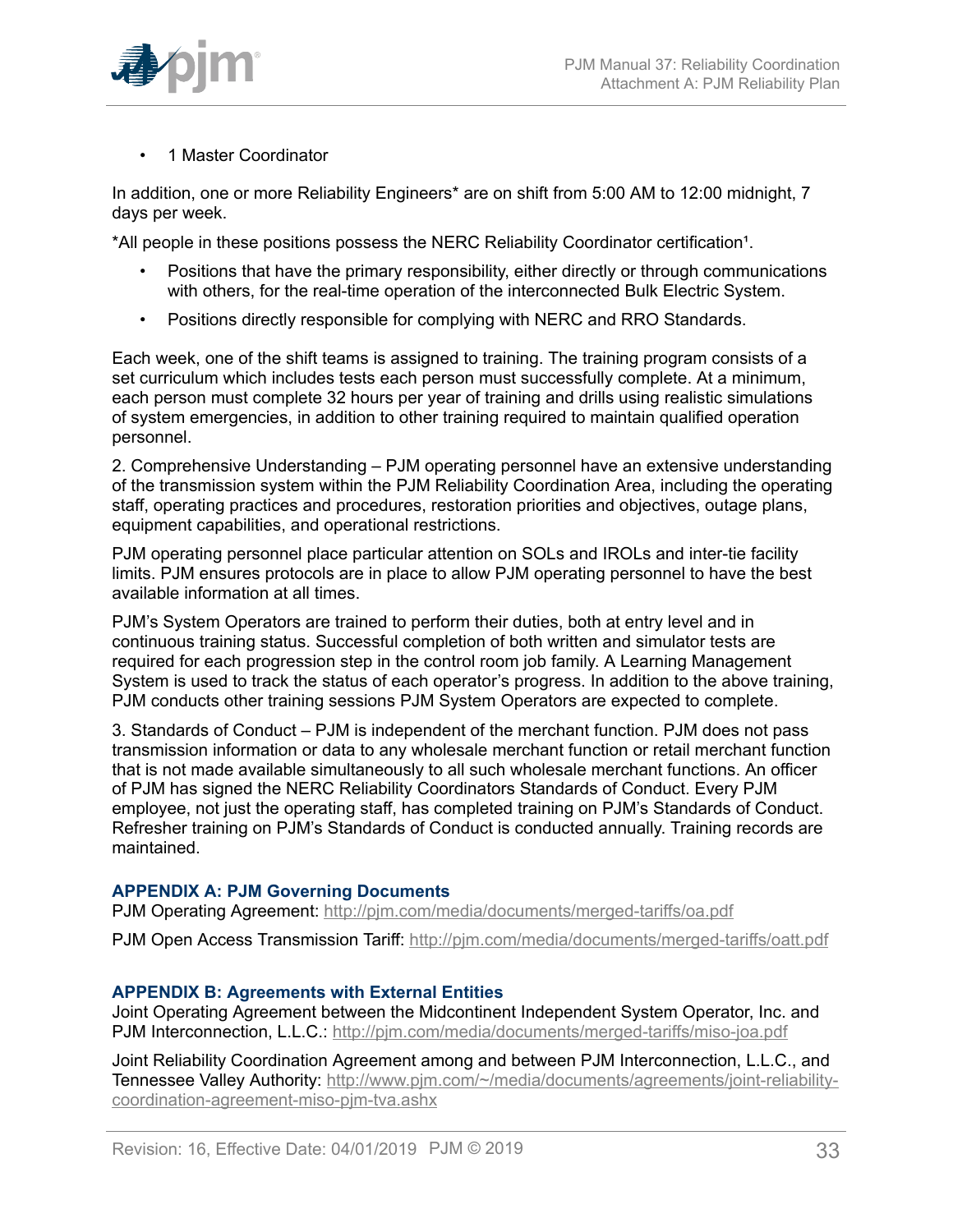

Midcontinent Independent System Operator, Inc., PJM Interconnection, L.L.C., and Tennessee Valley Authority

Congestion Management Process (MISO/PJM Joint Operating Agreement, Attachment 2): [http://](http://www.pjm.com/media/documents/merged-tariffs/miso-joa.pdf) [www.pjm.com/media/documents/merged-tariffs/miso-joa.pdf](http://www.pjm.com/media/documents/merged-tariffs/miso-joa.pdf)

Joint Operating Agreement between New York Independent System Operator, LLC and PJM Interconnection, L.L.C.: <http://pjm.com/~/media/documents/agreements/nyiso-joa.ashx>

Joint Operating Agreement between VACAR South and PJM Interconnection, L.L.C.: [http://](http://www.pjm.com/~/media/documents/agreements/executed-pjm-vacar-rc-agree) [www.pjm.com/~/media/documents/agreements/executed-pjm-vacar-rc-agree](http://www.pjm.com/~/media/documents/agreements/executed-pjm-vacar-rc-agree)



<span id="page-33-0"></span>**Appendix C: PJM Reliability Area Map**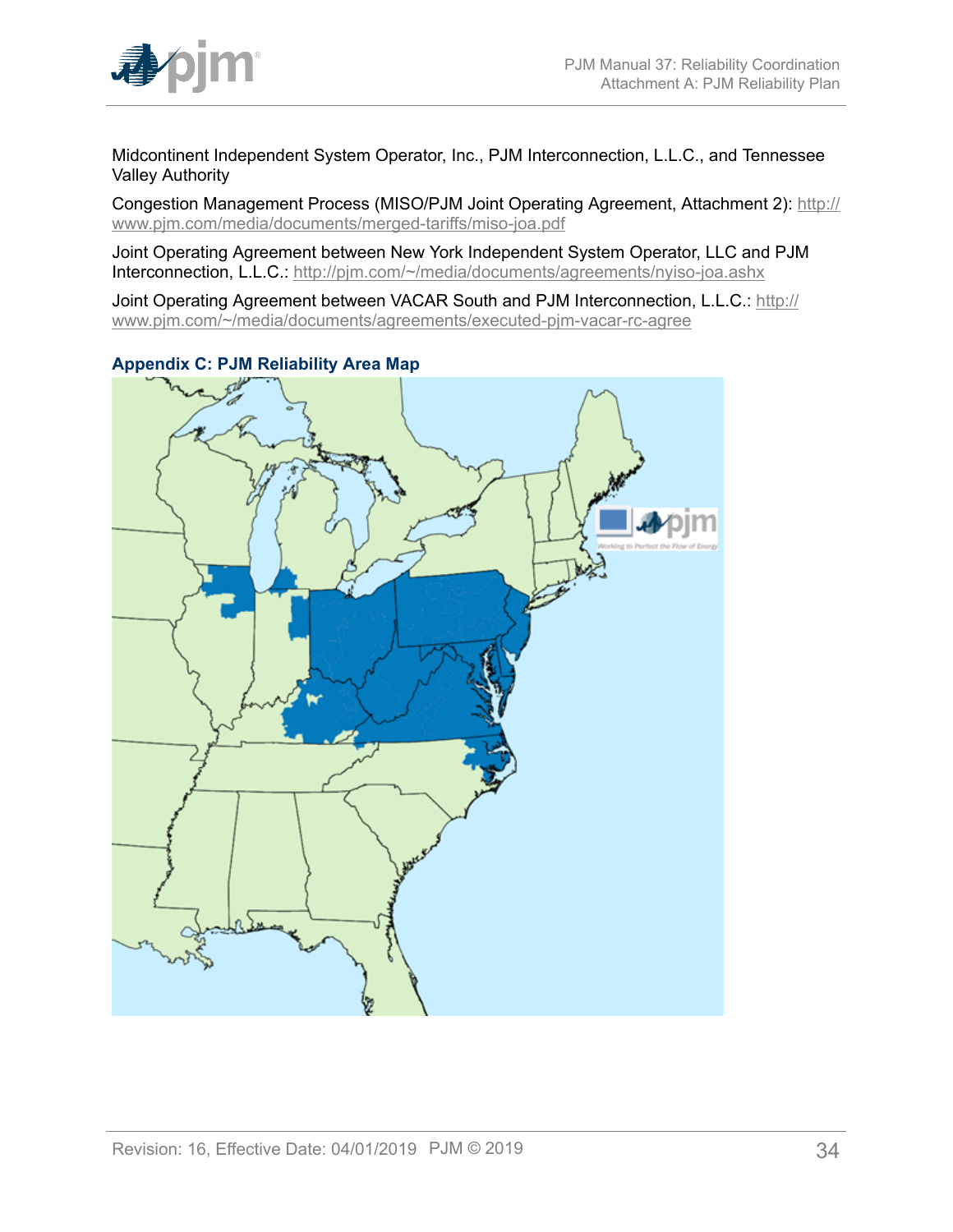

## <span id="page-34-0"></span>**Appendix D: PJM TOs and TOPs**

| <b>PJM Transmission Owner/Operator NERC Registration</b> |                                           |                      |  |
|----------------------------------------------------------|-------------------------------------------|----------------------|--|
| <b>Transmission Owner/Operator</b>                       | <b>NERC Registration</b><br><b>Number</b> | <b>Registration</b>  |  |
| <b>American Electric Power</b>                           | <b>NCR00682</b>                           | TO - (TOP for 138kV) |  |
| AMP Transmission, LLC                                    | <b>NCR11899</b>                           | <b>TO</b>            |  |
| <b>Atlantic City Electric Company</b>                    | <b>NCR00688</b>                           | <b>TO</b>            |  |
| Baltimore Gas and Electric Company                       | <b>NCR00689</b>                           | <b>TO</b>            |  |
| Commonwealth Edison Company                              | <b>NCR08013</b>                           | <b>TO</b>            |  |
| <b>Cleveland Public Power</b>                            | <b>NCR00712</b>                           | <b>TO</b>            |  |
| The Dayton Power and Light Company                       | <b>NCR00748</b>                           | <b>TO</b>            |  |
| Delmarva Power and Light Company                         | <b>NCR00752</b>                           | <b>TO</b>            |  |
| Dominion (Virginia Electric and Power<br>Company)        | <b>NCR01214</b>                           | <b>TO</b>            |  |
| Duke Energy Corporation                                  | <b>NCR00761</b>                           | <b>TO</b>            |  |
| Duquesne Light                                           | <b>NCR00762</b>                           | <b>TO</b>            |  |
| East Kentucky Power Cooperative                          | <b>NCR01225</b>                           | <b>TO</b>            |  |
| <b>First Energy Utilities</b>                            | <b>NCR11315</b>                           | <b>TO</b>            |  |
| Hudson Transmission Partners, LLC                        | <b>NCR11366</b>                           | <b>TO</b>            |  |
| <b>ITC Interconnection LLC</b>                           | <b>NCR11638</b>                           | TO - TOP             |  |
| Linden VFT                                               | <b>NCR11567</b>                           | <b>TO</b>            |  |
| Neptune Regional Transmission System,<br>LLC             | <b>NCR00130</b>                           | <b>TO</b>            |  |
| <b>Ohio Valley Electric Corporation</b>                  | <b>NCR00857</b>                           | <b>TO</b>            |  |
| <b>PPL Electric Utilities</b>                            | <b>NCR00884</b>                           | <b>TO</b>            |  |
| PECO Energy                                              | <b>NCR08026</b>                           | <b>TO</b>            |  |
| Potomac Electric Power Company                           | <b>NCR00881</b>                           | <b>TO</b>            |  |
| <b>Public Service Electric and Gas Company</b>           | <b>NCR00896</b>                           | <b>TO</b>            |  |
| City of Rochelle                                         | <b>NCR00721</b>                           | <b>TO</b>            |  |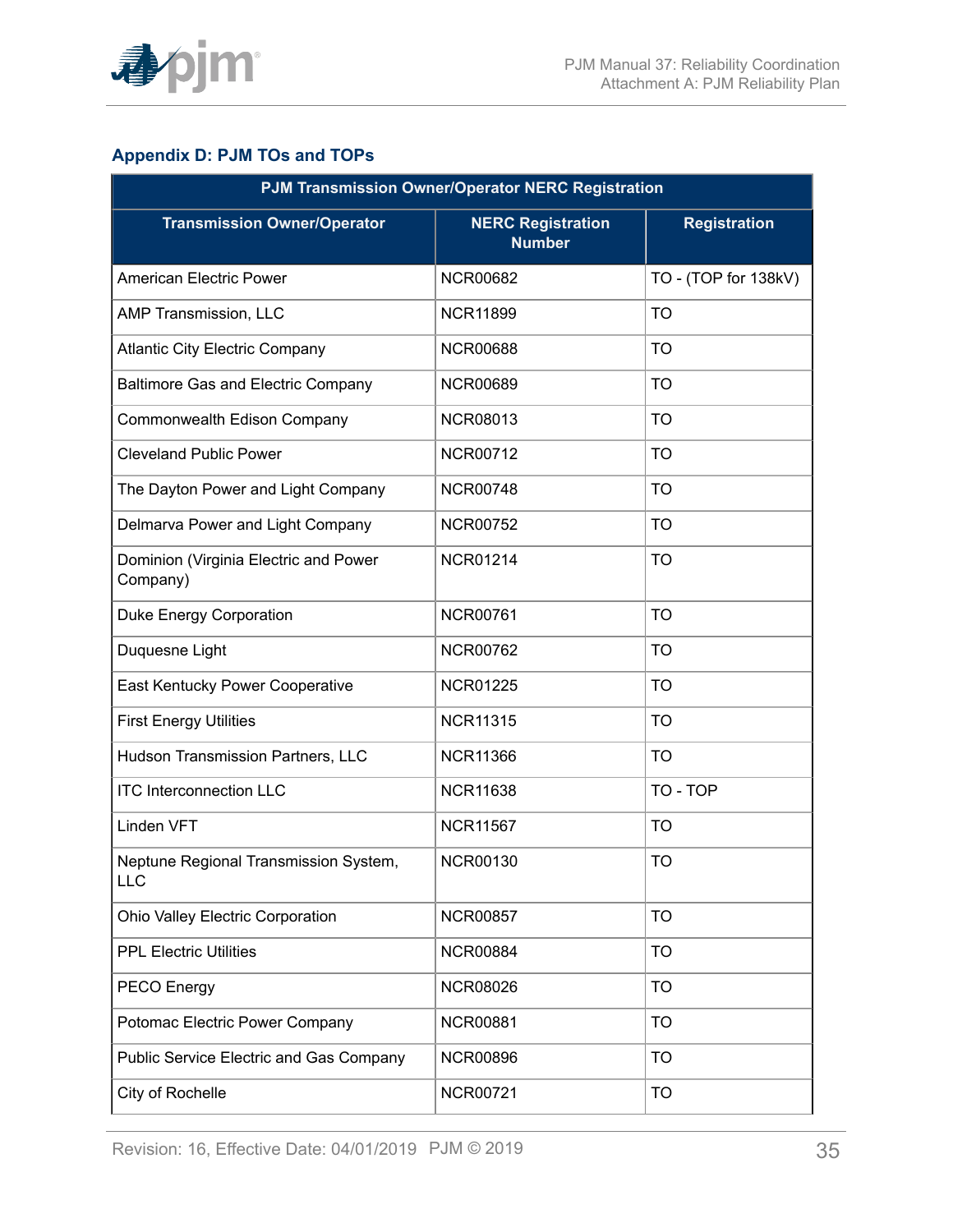

| <b>PJM Transmission Owner/Operator NERC Registration</b> |                                           |                     |
|----------------------------------------------------------|-------------------------------------------|---------------------|
| <b>Transmission Owner/Operator</b>                       | <b>NERC Registration</b><br><b>Number</b> | <b>Registration</b> |
| Rockland Electric Company                                | <b>NCR00863</b>                           | TO                  |
| Essential Power Rock Springs, LLC                        | NCR00251                                  | <b>TO</b>           |
| Southern Maryland Electric Cooperative                   | <b>NCR00918</b>                           | TO                  |
| U.S. Department of Energy                                | <b>NCR04167</b>                           | TO - TOP            |
| UGI Utilities, Inc.                                      | <b>NCR00935</b>                           | TO                  |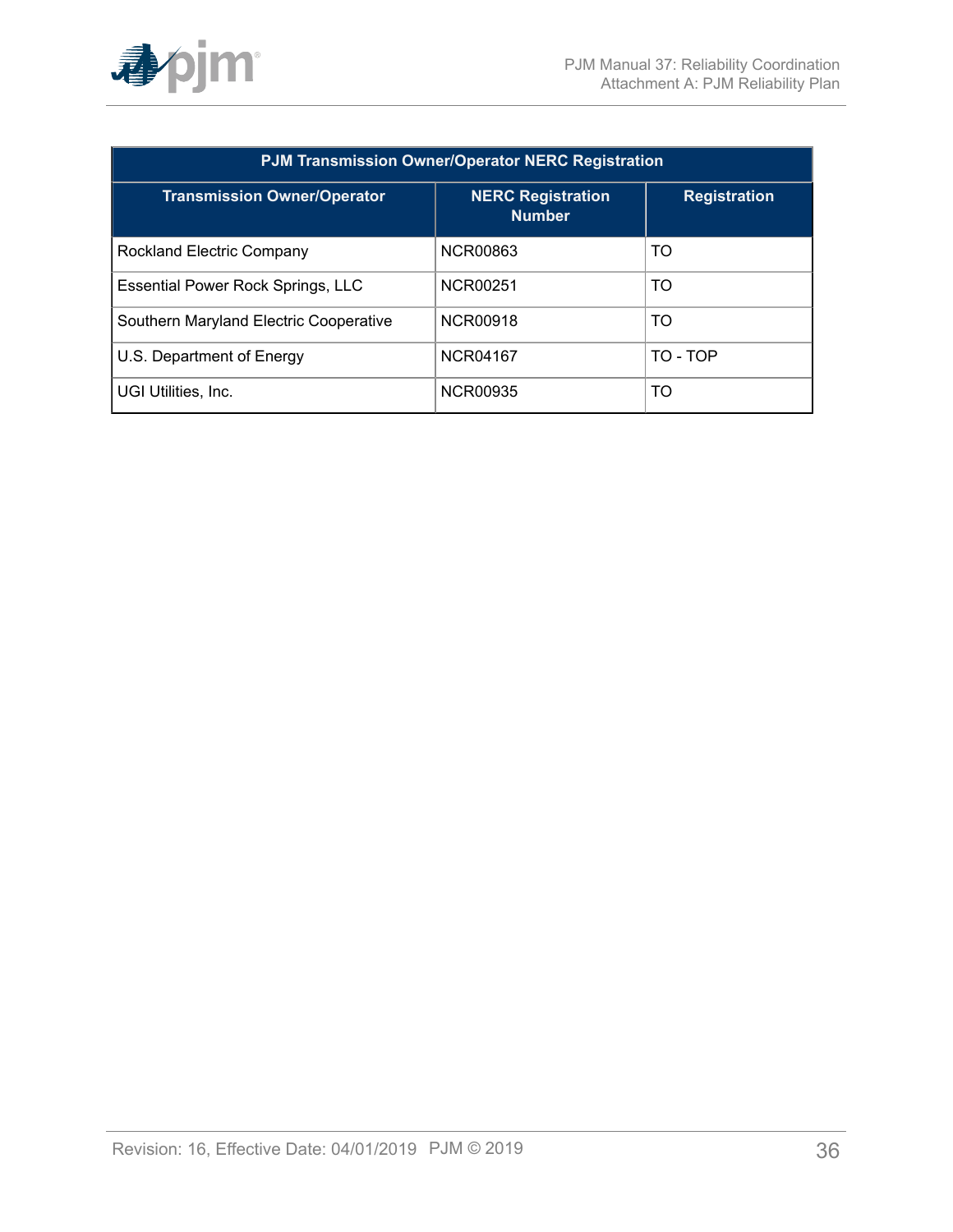

## <span id="page-36-0"></span>**Attachment B: Excerpt from PJM Operating Agreement**

Excerpt from PJM Operating Agreement, Section 10.4, as it pertains to the authority of PJM [addressing NERC Standard IRO-001]. PJM shall:

- iv) Comply with NERC, and Applicable Regional Reliability Organization (RRO) operation and planning standards, principles and guidelines;
- v) Maintain an appropriately trained workforce, and such equipment and facilities, including computer hardware and software and backup power supplies, as necessary or appropriate to implement or administer this Agreement;
- vi) Direct the operation and coordinate the maintenance of the facilities of the PJM Region used for both load and reactive supply, so as to maintain reliability of service and obtain the benefits of pooling and interchange consistent with this Agreement, and the Reliability Assurance Agreement;
- vii) Direct the operation and coordinate the maintenance of the bulk power supply facilities of the PJM Region with such facilities and systems of others not party to this Agreement in accordance with agreements between the LLC and such other systems to secure reliability and continuity of service and other advantages of pooling on a regional basis.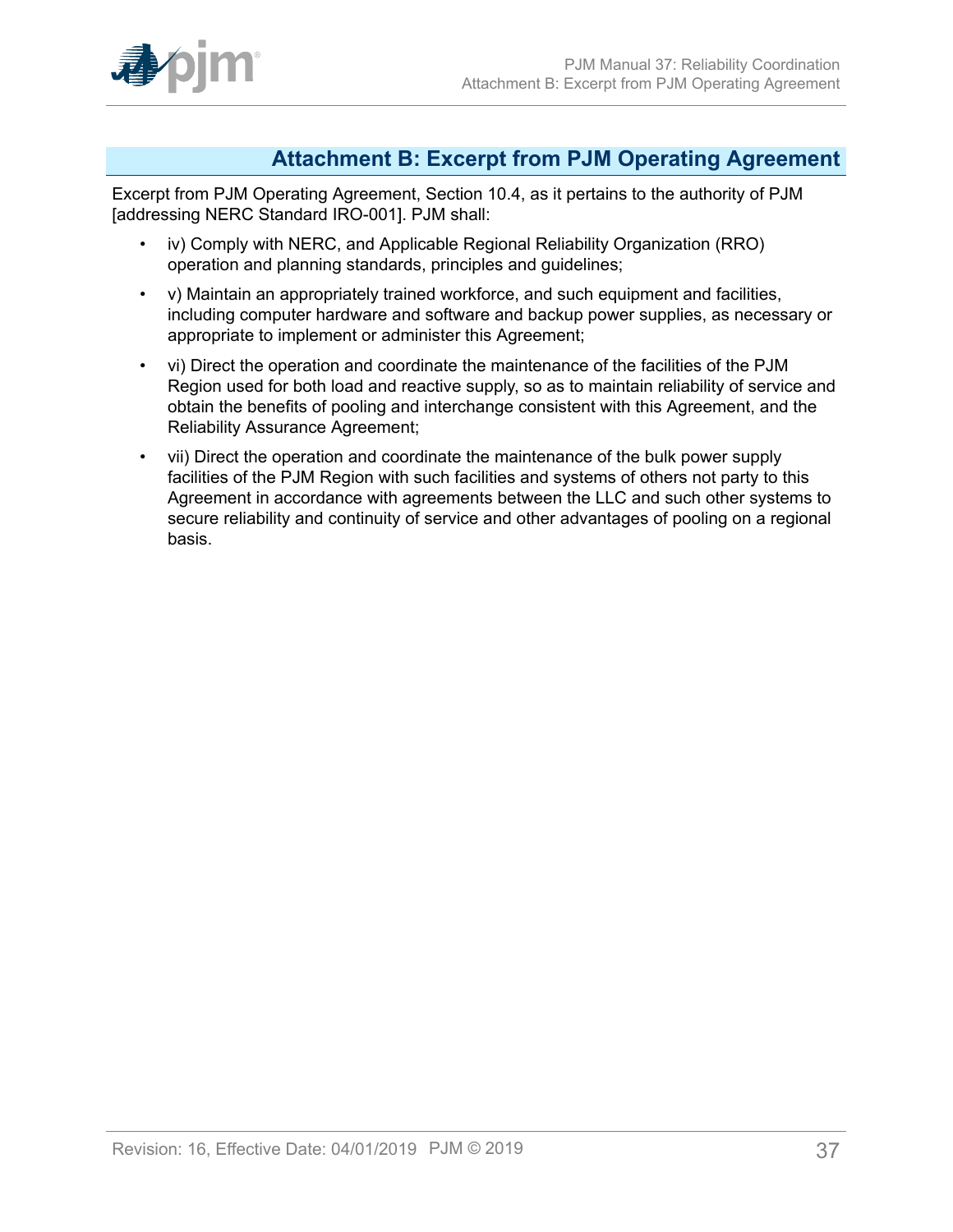

## <span id="page-37-0"></span>**Attachment C: Constraint Prioritization**

## **Thermal Constraint Priority**

| Priority       | Highest                                                                                                                                                                                                                                                                                                           |                                                                                                                                                                                                                                                                                                                                                                  |                                                                                                                                                                                                                                                                                                        |                                                                                                                                                                                                                                                                            | Lowest                                                                                                                                                                                                                                                                                         |                                                                                                   |
|----------------|-------------------------------------------------------------------------------------------------------------------------------------------------------------------------------------------------------------------------------------------------------------------------------------------------------------------|------------------------------------------------------------------------------------------------------------------------------------------------------------------------------------------------------------------------------------------------------------------------------------------------------------------------------------------------------------------|--------------------------------------------------------------------------------------------------------------------------------------------------------------------------------------------------------------------------------------------------------------------------------------------------------|----------------------------------------------------------------------------------------------------------------------------------------------------------------------------------------------------------------------------------------------------------------------------|------------------------------------------------------------------------------------------------------------------------------------------------------------------------------------------------------------------------------------------------------------------------------------------------|---------------------------------------------------------------------------------------------------|
|                | Non<br>Converged<br>Contingency                                                                                                                                                                                                                                                                                   | <b>IROL Facility</b>                                                                                                                                                                                                                                                                                                                                             | Reactive<br>Interfaces                                                                                                                                                                                                                                                                                 | <b>Actual Violations</b>                                                                                                                                                                                                                                                   | Contingency<br>Violations                                                                                                                                                                                                                                                                      | Limit                                                                                             |
| <b>Highest</b> | <b>15 Minutes</b><br><b>Shed load</b><br>only if<br>necessary to<br>avoid post<br>na.<br>contingency<br>cascading.<br>Communicate<br><b>Load Dump</b><br><b>Plan</b><br>(PCLLRW)<br>prior to 30<br>minut es if<br><b>generation</b><br>response is<br>insufficient to<br>control within<br>30 minute<br>timeframe | <b>15 Minutes</b><br><b>Shed load only if</b><br>necessary to avoid<br>post -contingency<br>cascading.<br><b>Communicate Manual</b><br><b>Load Dump Plan prior</b><br>to 30 minutes if<br>generation response is<br>insufficient to con<br>trol<br>within 30 minute<br>timeframe (Tv)<br><b>IROL Violations must</b><br>be controlled within 30<br>minutes (Tv). | <b>15 Minutes</b><br><b>Shed load</b><br>only if<br>necessary to<br>avoid post -<br>contingency<br>cascading.<br>Communicate<br><b>Manual Load</b><br><b>Dump Plan</b><br>prior to 30<br>minutes if<br><b>generation</b><br>response is<br>insufficient to<br>control within<br>30 minute<br>timeframe | <b>5 Minutes</b><br><b>Load All available</b><br>generation. Shed load<br>within 5 minutes to return<br>flows within Emergency<br>Ratings.                                                                                                                                 | <b>30 Minutes</b><br><b>Shed load</b><br>only if<br>necessary to<br>avoid post -<br>contingency<br>cascading.<br>Communicate<br>Load D ump<br>Plan<br>(PCLLRW)<br>prior to 60<br>minutes if<br><b>generation</b><br>response is<br>insufficient to<br>control within<br>60 minute<br>timeframe | <b>Thermal Load</b><br>Dump Rating /<br><b>Reactive Last</b><br><b>Convergent</b><br><b>Point</b> |
|                | <b>Not</b><br>Applicable.<br><b>Refer to Note</b><br>1 (below).                                                                                                                                                                                                                                                   | <b>Use all effective</b><br>actions. Communi cate<br><b>Load Dump Action</b><br>within 30 minute<br>timeframe.                                                                                                                                                                                                                                                   | <b>Use all</b><br>effective<br>actions and<br>emergency<br>procedures<br>except load<br>shed.<br><b>Communicate</b><br><b>Manual Load</b><br>Dump Plan<br>prior to 30<br>minutes if<br><b>generation</b><br>response is<br>insufficient to<br>control within<br>30 minute<br>timeframe                 | <b>15 Minutes</b><br><b>Load All available</b><br>generation. Shed load<br>within 15 minutes to<br>return flows within<br><b>Emergency Ratings.</b>                                                                                                                        | <b>Use all</b><br>effective<br>actions and<br>emergency<br><b>procedures</b><br>except load<br>shed.<br>Communicate<br><b>Load Dump</b><br>Plan<br>(PCLLRW)<br>prior to 60<br>minutes if<br>qeneration<br>respon se is<br>insufficient to<br>control within<br>60 minute<br>timeframe          | <b>Thermal</b><br><b>Emergency</b><br>Rating /<br>Reactive<br>Recommended<br>Limit                |
| Lowest         | <b>Not</b><br>Applicable.<br>Refer to Note<br>1 (below).                                                                                                                                                                                                                                                          | $Trend - continue to$<br>monitor. Take non<br>cost actions to prevent<br>contingency from<br>exceeding eme<br>rgency<br>limit.                                                                                                                                                                                                                                   | $Trend =$<br>continue to<br>monitor.<br>Take non -<br>cost actions<br>to prevent<br>contingency<br>from<br>exceeding<br>emergency<br>limit.                                                                                                                                                            | <b>15 Minutes</b><br><b>Use all effective actions</b><br>and emergency<br>procedures except load<br>dump. Coordinate load<br>dump plan as overload<br>duration approac<br>hed<br><b>LTE/STE</b> rating definition<br>(i.e. 4 hour, 2 hour, 1 hour<br>or 30 minute rating). | $Trend -$<br>continue to<br>monitor.<br>Take non - cost<br>actions to<br>prevent<br>contingency<br>from<br>exceeding<br>emergency<br>limit.                                                                                                                                                    | <b>Thermal</b><br><b>Normal Rating</b><br>/ Reactive<br><b>Operating</b><br><b>Point Limit</b>    |

#### **Note:**

1 – "Non-Converged Contingencies" are considered a 'sliding' priority, i.e. it can move up or down the priority list based on modeling accuracy or voltage level.

2- "Actual Violations" are considered a 'sliding priority', i.e. it can move up or down the priority list based on the specific situation.

## **Constraint Control Actions**

| <b>Priority</b>                                  | <b>Associated Actions</b>                  |  |
|--------------------------------------------------|--------------------------------------------|--|
| <b>GREEN</b>                                     | Use all non-cost / cost-effective actions: |  |
| Non-cost measures, including approved switching. |                                            |  |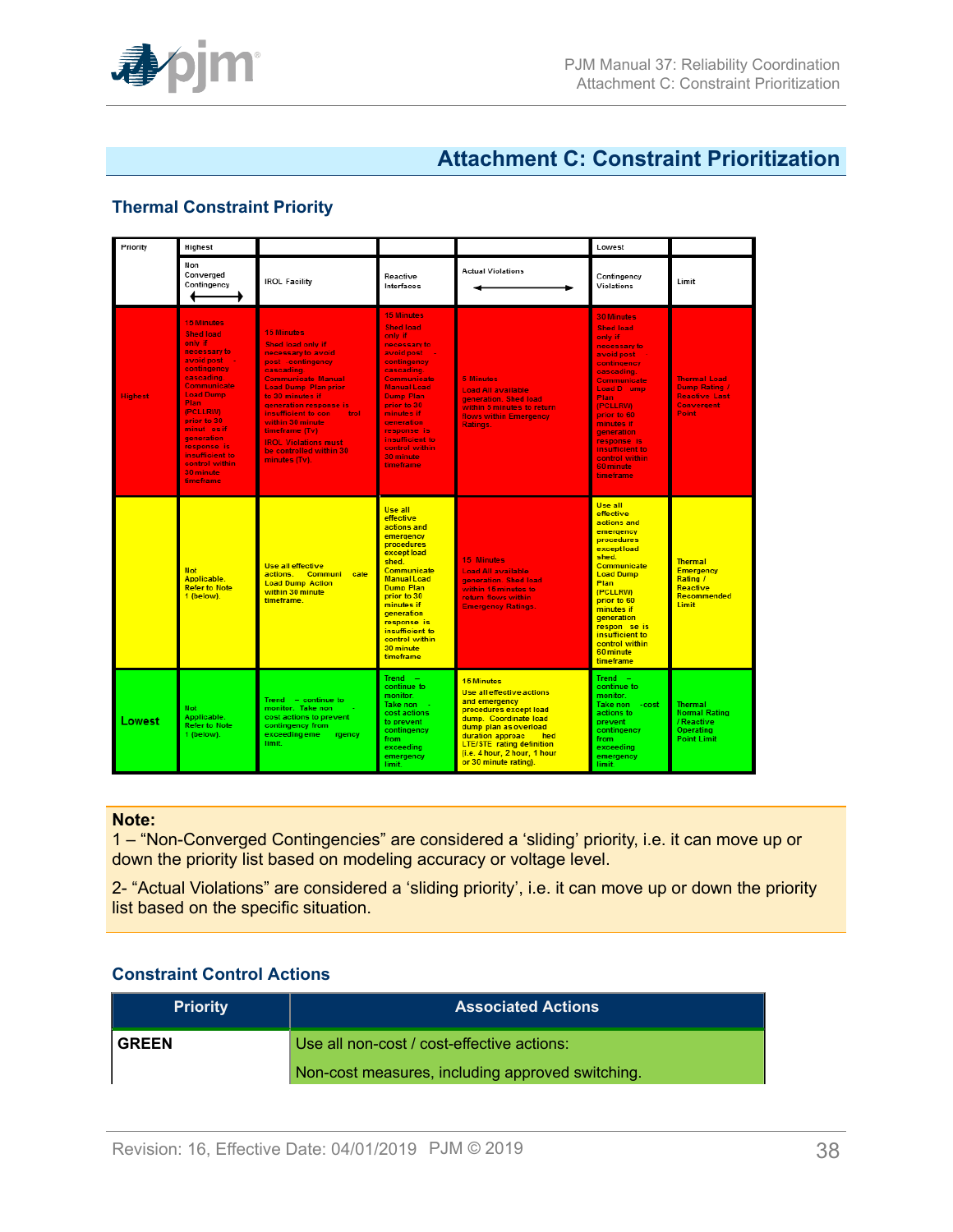

| <b>Priority</b> | <b>Associated Actions</b>                                                                                                                                                                                                                                                                                                                                                 |  |  |
|-----------------|---------------------------------------------------------------------------------------------------------------------------------------------------------------------------------------------------------------------------------------------------------------------------------------------------------------------------------------------------------------------------|--|--|
|                 | Curtailing "Not-willing-to-pay" transactions that adversely impact<br>constraint.                                                                                                                                                                                                                                                                                         |  |  |
|                 | Cost-Effective redispatch                                                                                                                                                                                                                                                                                                                                                 |  |  |
|                 | Dispatch sufficient generation to control constraints within the<br>allotted timeframe. This includes manual redispatch, if necessary.                                                                                                                                                                                                                                    |  |  |
|                 | Initiate M2M as appropriate                                                                                                                                                                                                                                                                                                                                               |  |  |
|                 | Review regulation assignments and their impact on constrained<br>operations. Localized constraints may require de-committing<br>specific regulating units.                                                                                                                                                                                                                |  |  |
|                 | Direct generation shift via SCED and phone to ensure generation is<br>following set-points.                                                                                                                                                                                                                                                                               |  |  |
|                 | Review initial dispatch orders to ensure cost-effective constraint<br>control.                                                                                                                                                                                                                                                                                            |  |  |
|                 | Monitor generation dispatch and contact units that are not<br>performing.                                                                                                                                                                                                                                                                                                 |  |  |
|                 | TLR Level 3(note: TLR for excessive circulation may be declared<br>prior to initiating off-cost). Curtail transactions that source/sink<br>in priority order if there is insufficient time to declare TLR. Adjust<br>internal curtailments per IDC.                                                                                                                       |  |  |
| <b>YELLOW</b>   | Use all non-cost / cost-effective (Green) and effective actions and<br><b>Emergency Procedures:</b>                                                                                                                                                                                                                                                                       |  |  |
|                 | <b>Emergency Procedures:</b>                                                                                                                                                                                                                                                                                                                                              |  |  |
|                 | <b>Loading of Quickstart Generation (regardless of cost)</b>                                                                                                                                                                                                                                                                                                              |  |  |
|                 | 100% Spinning Reserves (appropriate locations)                                                                                                                                                                                                                                                                                                                            |  |  |
|                 | <b>PJM/MISO Safe Operating Mode, if effective</b>                                                                                                                                                                                                                                                                                                                         |  |  |
|                 | TLR 5 (note: TLR for excessive circulation may be declared prior<br>to initiating off-cost). Curtail transactions that source/sink in priority<br>order if there is insufficient time to declare TLR. Adjust internal<br>curtailments per IDC.                                                                                                                            |  |  |
|                 | <b>Loading of Maximum Emergency Generation</b>                                                                                                                                                                                                                                                                                                                            |  |  |
|                 | <b>Post-Contingency Local Load Relief Warning</b>                                                                                                                                                                                                                                                                                                                         |  |  |
|                 | If there are insufficient resources available to control constraints<br>within 60 minutes, dispatch shall have formulated and<br>communicated a load dump plan to impacted TO/TOPs, issuing<br>a Post-Contingency Local Load Relief Procedure. Include<br>post-contingency switching / generation trip options as part of<br><b>Emergency Procedures Posting message.</b> |  |  |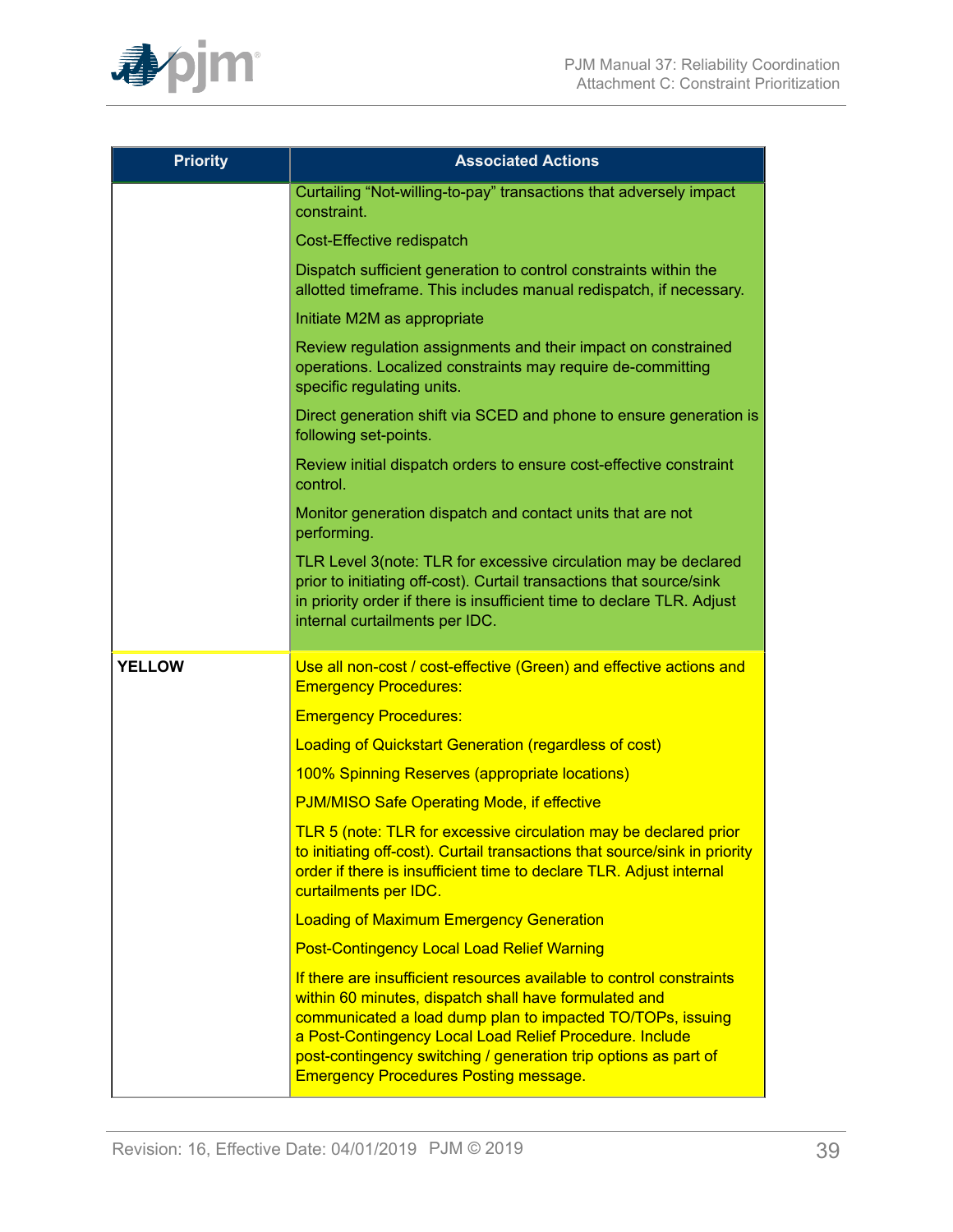

| <b>Priority</b> | <b>Associated Actions</b>                                                                                                                                                            |  |  |
|-----------------|--------------------------------------------------------------------------------------------------------------------------------------------------------------------------------------|--|--|
| <b>RED</b>      | All of the above plus, shed load if violation still exceeds load dump<br>limit after 5 minutes, Emergency Rating for 15 minutes or to avoid<br>post-contingency cascading situation. |  |  |
|                 | <b>Emergency Procedures:</b>                                                                                                                                                         |  |  |
|                 | <b>Voltage Reduction</b>                                                                                                                                                             |  |  |
|                 | <b>Manual Load Dump</b>                                                                                                                                                              |  |  |
|                 |                                                                                                                                                                                      |  |  |

#### **Note:**

In general, procedures shall be implemented in the following order, however, operation conditions or advance lead time may warrant procedures to be implemented in a different order.

## **Voltage/Reactive Priorities**

| <b>Voltage Limit</b><br><b>Exceeded</b>      | <b>Actual Voltage Limits</b><br><b>Violated</b>                                                                                                            | <b>Post-Contingency Limits</b><br><b>Violated</b>                                                                                                   |  |
|----------------------------------------------|------------------------------------------------------------------------------------------------------------------------------------------------------------|-----------------------------------------------------------------------------------------------------------------------------------------------------|--|
| High Voltage                                 | <b>Immediate</b><br>Use all effective non-cost and off-cost<br>actions.                                                                                    | <b>30 Minutes</b><br>Use all effective non-cost and off-cost<br>actions.                                                                            |  |
| Normal Low                                   | <b>15 Minutes</b><br>Use all effective non-cost actions, off-cost<br>actions, and emergency procedures except<br>load dump.                                | Not Applicable<br>Use all effective non-cost actions.                                                                                               |  |
| <b>Emergency Low</b>                         | <b>5 Minutes</b><br>All of the above plus, shed load if voltages<br>are decaying.                                                                          | <b>15 Minutes</b><br>Use all effective non-cost actions, off-cost<br>actions, and emergency procedures except<br>load shed.                         |  |
| <b>Load Dump Low</b>                         | Immediate<br>All of the above plus, shed load if analysis<br>indicates the potential for a voltage collapse.                                               | <b>5 Minutes</b><br>All of the above plus, shed load if analysis<br>indicates the potential for a voltage<br>collapse.                              |  |
| <b>Transfer Limit Warning</b><br>Point (95%) | <b>Not Applicable</b><br>Use all effective non-cost actions. Prepare<br>for off-cost actions.                                                              | Not Applicable<br>Use all effective non-cost actions. Prepare<br>for off-cost actions.                                                              |  |
| <b>Transfer Limit</b>                        | <b>15 Minutes or less</b><br>All effective non-cost and off-cost actions<br>plus, shed load if analysis indicates the<br>potential for a voltage collapse. | 15 Minutes or less<br>All effective non-cost and off-cost actions<br>plus, shed load if analysis indicates the<br>potential for a voltage collapse. |  |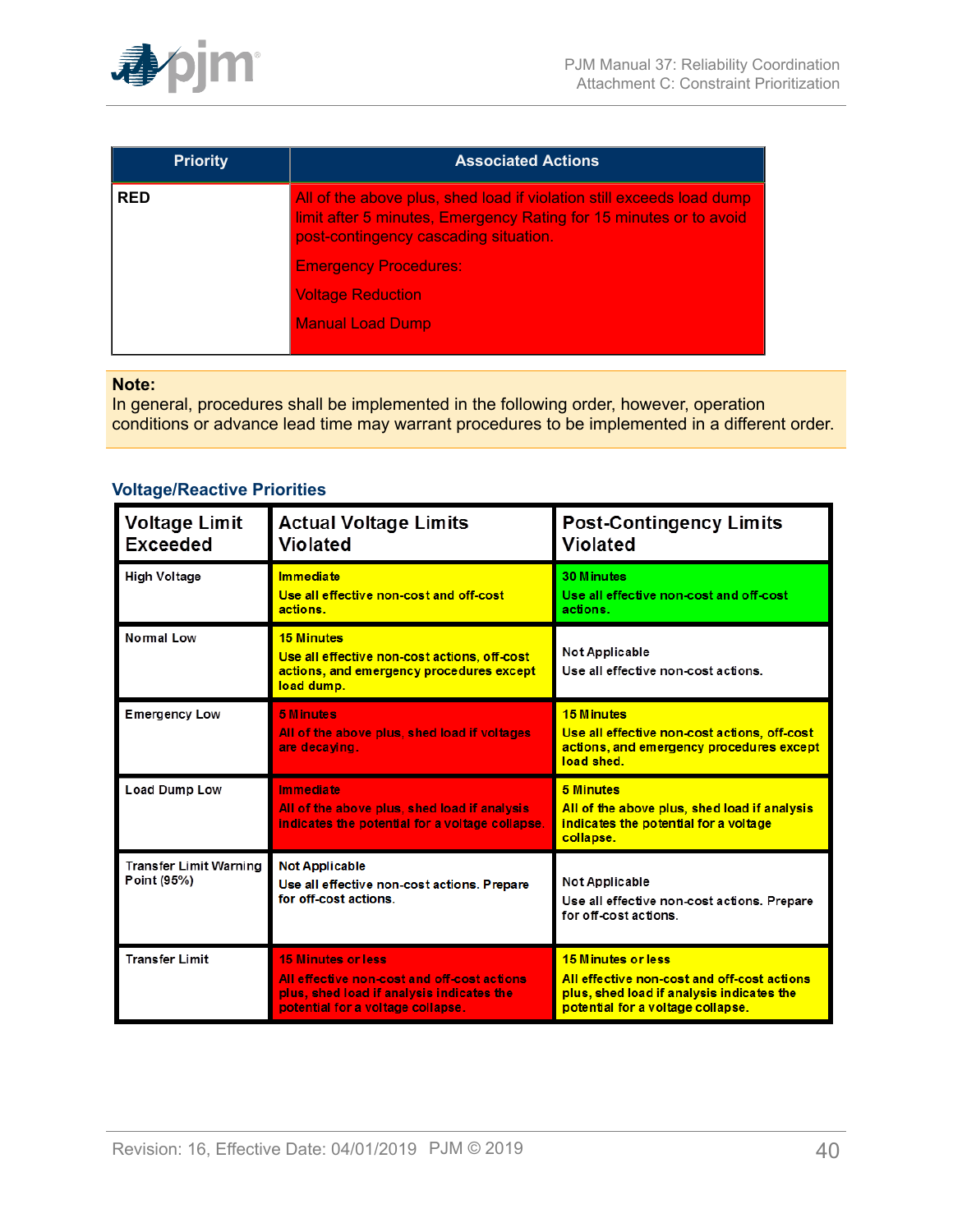

## <span id="page-40-0"></span>**Revision History**

### **Revision 15 (4/1/2018):**

- Throughout: Minor grammatical / syntax updates, NERC Standard references shorted to master document
- Section 2.4.1, "the Model Management Department in System Operations" changed to "PJM Operations Engineering Support", "the Operations Support Division" changed to "PJM Operations Planning"
- Section 2.4.2, "(PJM document ID Cera534023)" removed in reference to "The Enterprise Change Management Standard"
- Section 3.2, "issuing a Post-Contingency Local Load Relief Procedure (for facilities 230 kV and below) or Manual Load Dump Warning (for facilities 230 kV and above)" changed to "issuing a Post-Contingency Local Load Relief Procedure or Manual Load Dump Warning consistent with PJM Manual M-13: Emergency Operations - Section 5: Transmission Security Emergencies"
- Section 4.1, "with MISO" removed to not implicitly exclude NYISO from market-to-market (M2M) re-dispatch
- Section 4.2, "Native Load curtailment changed to "Native Network Load (NNL) curtailment"
- Section 5.2.2, "provide a notification as in 2 above that the situation has been concluded and that no further action is required" changed to "a notification should be provided to the impacted Reliability Coordinators in the same method as the original notification"
- Section 5.3, "PJM Engineering Support" changed to "PJM Operations Engineering Support"
- Attachment A, Updated table of contents format
- Attachment A, Section A, "insuring" changed to "ensuring"
- Attachment A, Section E, "Special Protection Systems (SPS)" changed to "Remedial Action Schemes (RAS)"
- Attachment A, Appendix D, Ohio Valley Electric Corporation added with NERC Registration Number and TO registration and U.S. Department of Energy added with NERC Registration Number and TO/TOP registration

## **Revision 14 (4/1/2017):**

- Section 2.2, updated Data Requirements section noting that PJM's data specifications for external Reliability Coordinators can be found in M-01, Attachment A and existing JOAs.
- Section 2.4.2, added clarification to the Change Management Process indicating authority of the PJM Shift Supervisor for Planned maintenance involving PJM telecommunication, monitoring and analysis tools.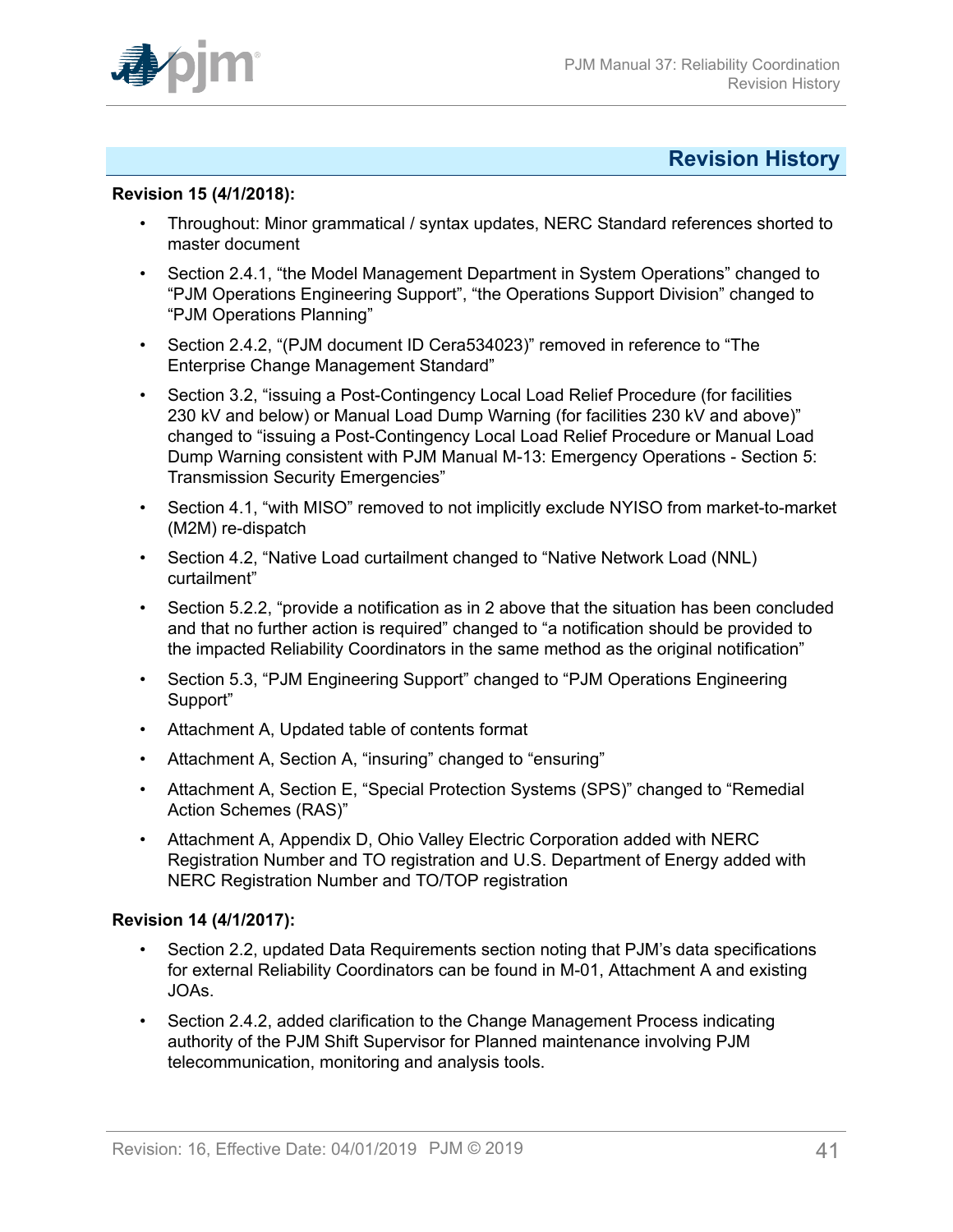

- Updated NERC Standard/Requirement references in Sections 2.3, 4.1, 5.1 and within Attachment A: PJM Reliability Plan.
- Section 3.1, spelled out MMWG and OATF acronyms.
- Section 5.1, corrected MISO's name.
- Attachment A, PJM Reliability Plan:
- Deleted reference to ITC Integration.
- Added Attachment D.
- Section A: changes reference for PJM Directives to PJM Operating Instructions.
- Section C: noted that PJM Day-Ahead Reliability Analysis reports are posted to the secure PJM site.
- Section D: updated timing of SDX download to every 15 minutes.
- Section E:
- Updated to note PJM controls to the BAAL Standard (removed field trial reference
- Updated SPS reference to RAS
- Added clarification to the automated eDART process for unplanned transmission outages
- Section H: updates ISN reference to EIDSN
- Section I: added to PJM System Operators tools list to include DIMA and IEP
- Section J: updated PJM control room staffing requirements
- Cover to Cover Periodic Review

#### **Revision 13 (09/01/2016):**

- Section 3.1, Renamed ComEd Reactive Transfer Interface to CE East Reactive Transfer Interface
- Section 3.1, added clarification noting specific M-03 sections used to support PJM's SOL methodology
- Section 3.2, added controlling actions to the list of actions implemented by PJM for congestion control
- Attachment A: PJM Reliability Plan updated to note ITC as a new PJM TOP effective June 1, 2016
- Cover to Cover Periodic Review

## **Revision 12 (09/01/2015):**

- Section 2.4.2, replaced Change Control Review Board with more detail around PJM's Enterprise Change Management Standard which encompasses the CCRB.
- Section 3.1, Removed effective date footnote with respect to COMED IROL.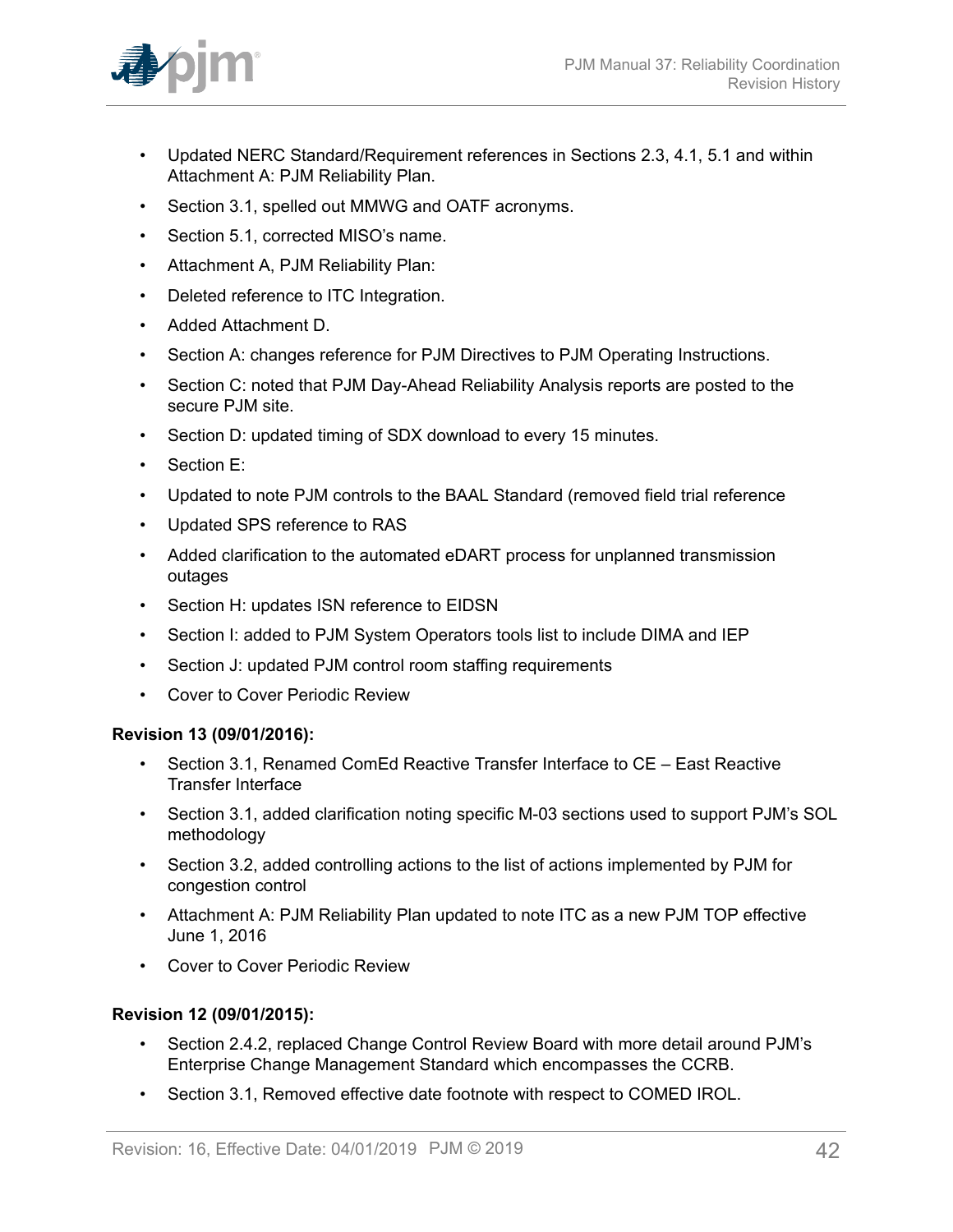

- Section 3.1, Updated SOL definition to note that PJM controls to the most conservative limits and that IROLs are an elevated SOL rather than being distinct from SOLs.
- Section 3.1, Removed empty row in IROL table found on page 9.
- Section 3.2, Added clarification to SOL and IROLs monitored by PJM.
- Section 3.2, Added clarification to SOL limit violation reporting.
- Section 5.1, Updated hyperlink for PJM / Duke Energy Progress Joint Operating Agreement (JOA). Updated company name from Progress Energy Carolinas to Duke Energy Progress.
- Administrative Change Updated references from edata to Data Viewer
- Periodic Review Complete

### **Revision 11(08/04/2014):**

- Updated references for EES to the new ExSchedules application.
- Removed diversified load reference for the OATF studies in Section 3.1. Also updated contingencies modelled in seasonal OATF studies.
- Removed Kammer 765/500Kv transformer and Belmont 765/500Kv transformer IROLs from the IROL table in Section 3.1.
- Updated SOL definition in Section 3.1 to align with the NERC Standard.
- Updated SOL violation to align with the NERC Standard.
- Changed Attachment D reference to Attachment C at the end of Section 3.2 on page 12.

#### **Revision 10 (04/01/2013):**

- Updated the PJM Reliability Plan in Attachment A for EKPC integration effective 6/1/2013.
- Removed Attachment C: Change Control Review Board description. This was an old procedure and was out of date. This PJM Change Management procedure is maintained internally in PJM DOCs #596201.
- Added the ComEd Reactive Transfer Interface within table in Section 3.1 SOL and IROL Limit Determination.
- Relabeled Attachment D to Attachment C.

#### **Revision 09 (02/01/2013):**

- Revised several department names in Section 2.4.1 based on changes from a company realignment
- Updated the seasonal assessment study names in Section 3.1
- Based upon the FERC Performance Audit Recommendation #23, added a clarifying note to Section 3.1 regarding the time to control thermal IROL exceedances.

#### **Revision 08 (09/01/2012):**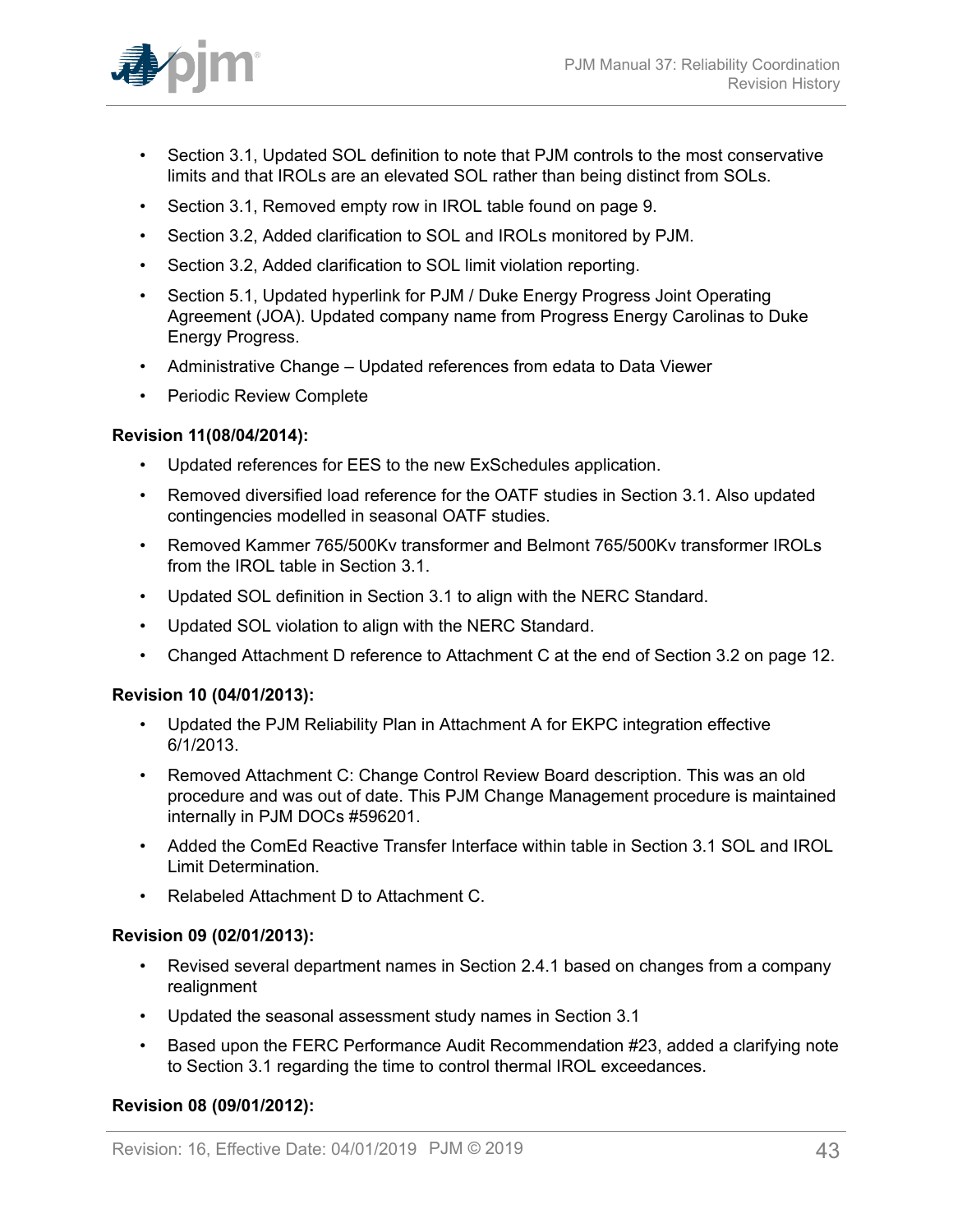

- Annual Review
- Adjusted IROL Load Dump plan to indicate Manual Load Dump, not PCLLRW
- Replaced all UDS references with SCED
- Revised the SOL definition to include all 100kV and select sub-100kV equipment.
- Deleted CWIN reference.

## **Revision 07 (06/01/2011):**

- Annual Review
- Removed OVEC from PJM RC footprint.
- Added the CLVLND Reactive Transfer Interface within table in *Section 3.1 SOL and IROL Limit Determination*.
- Updated Attachment A: PJM RTO Reliability Plan.
- Updated the IROL definition in section 3.1 to match the *NERC Glossary of Terms*
- July 11, 2011 Updated hyperlink for PJM VACAR South Reliability Agreement

## **Revision 06 (01/01/2010):**

- Updated SOL definition to include all facilities 230kV and above, removing reference to  $MP-1$
- Added reference to NAESB Business Practice WEQ-008 and other editorial changes in Section 4

## **Revision 05 (10/01/2009):**

- Updated SOL definition and violation criteria.
- Updated links to Joint Operating Agreements.
- Updated Attachment C: Change Control Review Board

## **Revision 04 (06/26/2009):**

- Annual Review
- Reformatted to assist in compliance tracking.

## **Revision 03 (02/01/2009):**

- Added TV indicator to 30 minute response timeframe to IROL facilities, as appropriate, consistent with NERC standards.
- Introduction: added annual review and manual distribution requirement.
- Section 3: Added requirement to respond to external systems comments on SOL/IROL methodology within 45 calendar days.